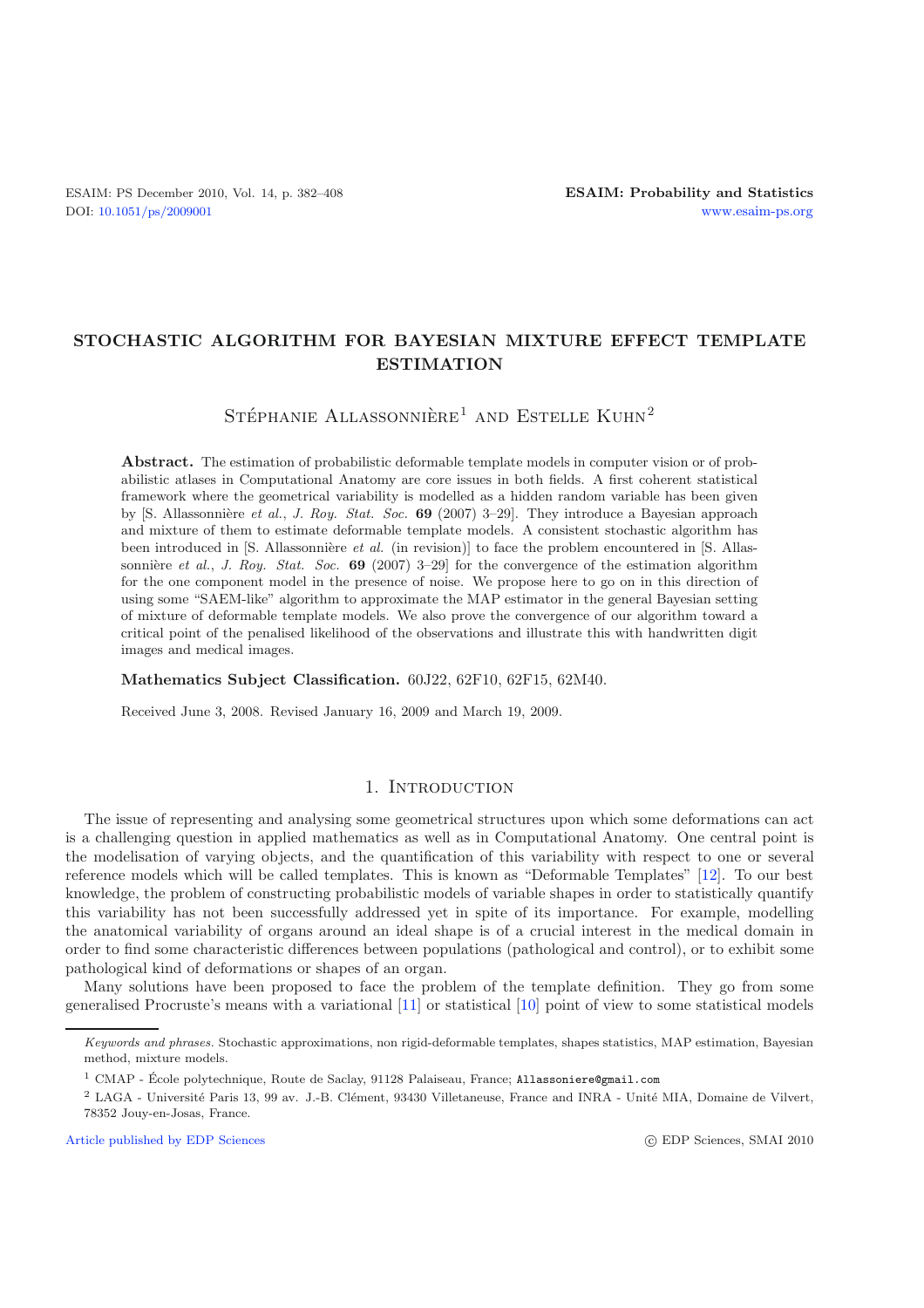like Active Appearance Model [\[6\]](#page-25-3) or Minimum Description Length methods [\[16\]](#page-26-0). Unfortunately, all these methods only focus on the template whereas the geometrical variability is computed afterwards (using PCA). This contradicts with the fact that a metric is required to compute the template through the computation of deformations. Moreover, they do not really differ from the variational point of view since they consider the deformations as some nuisance parameters which have to be estimated and not as some unobserved random variables.

The main goal of this paper is to propose a coherent estimation of both photometric model and geometrical distribution in a given population. Another issue addressed here is the clustering problem. Given a set of images, the statistical estimation of the component weights and of the image labels is usually supervised, at least the number of components is fixed. The templates of each component and the label are estimated iteratively (for example in methods like K-means) but the geometry, and related to this the metric used to compute the distances between elements, is still fixed. Moreover, the label, which is not observed, is, as the deformations, considered as a parameter and not as a hidden random variable. These methods do not lead to a statistical coherent framework for the understanding of deformable template estimation and all these iterative algorithms derived from those approaches do not have a statistical interpretation as the parameter optimisation of a generative model describing the data.

In this paper we consider the statistical framework for dense deformable templates developed by Allassonnière *et al.* in [\[1](#page-25-4)] in the generalised case of mixture model for multicomponent estimation. Each image taken from a database is supposed to be generated from a noisy random deformation of a template image picked randomly among a given set of possible templates. All the templates are assumed to be drawn from a common prior distribution on the template image space. To propose a generative model, each deformation and each image label have to be considered as *hidden* variables. The templates, the parameters of the deformation laws and the components weights are the parameters of interest. This generative model allows to automatically decompose the database into components and, at the same time, estimates the parameters corresponding to each component while increasing the likelihood of the observations.

Given this parametric statistical Bayesian model, the parameter estimation is performed in [\[1](#page-25-4)] by a Maximum A Posteriori (MAP). The authors carry out this estimation problem using a deterministic and iterative scheme based on the EM (Expectation Maximisation) algorithm where the posterior distribution is approximated by a Dirac measure on its mode. Unfortunately, this gives an algorithm whose convergence toward the MAP estimator cannot be proved. Moreover, as shown by the experiments in that paper, the convergence is lost within a noisy setting.

Our goal in this paper is to propose some stochastic iterative method to reach the MAP estimator for which we will be able to get a convergence result as already done for the one component case in [\[3\]](#page-25-5). We propose to use a stochastic version of the EM algorithm to reach the maximum of the posterior distribution.We use the Stochastic Approximation EM (SAEM) algorithm introduced by Delyon *et al.* in [\[7](#page-25-6)] coupled with a Monte Carlo Markov Chain (MCMC) method. This coupling algorithm has been introduced by Kuhn and Lavielle in [\[14\]](#page-26-1) in the case where the missing variables had a compact support. Contrary to the one component model where we can couple the iteration of the SAEM algorithm with the Markov chain evolution (*cf.* [\[3\]](#page-25-5)), we show here that it cannot be driven numerically. We need to consider an alternative method. We propose to simulate the hidden variables using some auxiliary Markov chains, one per component, to approach the posterior distribution. We prove the convergence of our algorithm for a non compact setting by adapting Delyon's theorem about general stochastic approximations and introducing truncation on random boundaries as in [\[5\]](#page-25-7).

The paper is organised as follows: in Section [2](#page-2-0) we first recall the observation mixture model proposed by Allassonnière *et al.* in [\[1\]](#page-25-4). In Section [3,](#page-4-0) we describe the stochastic algorithm used in our particular setting. Section [4](#page-7-0) is devoted to the convergence theorem. Illustrative experiments on 2D real data sets are presented in Section [5.](#page-10-0) The proofs of the convergence of the algorithm are postponed in Section [6](#page-15-0) whereas conclusion and discussion are given in Section [7.](#page-24-0)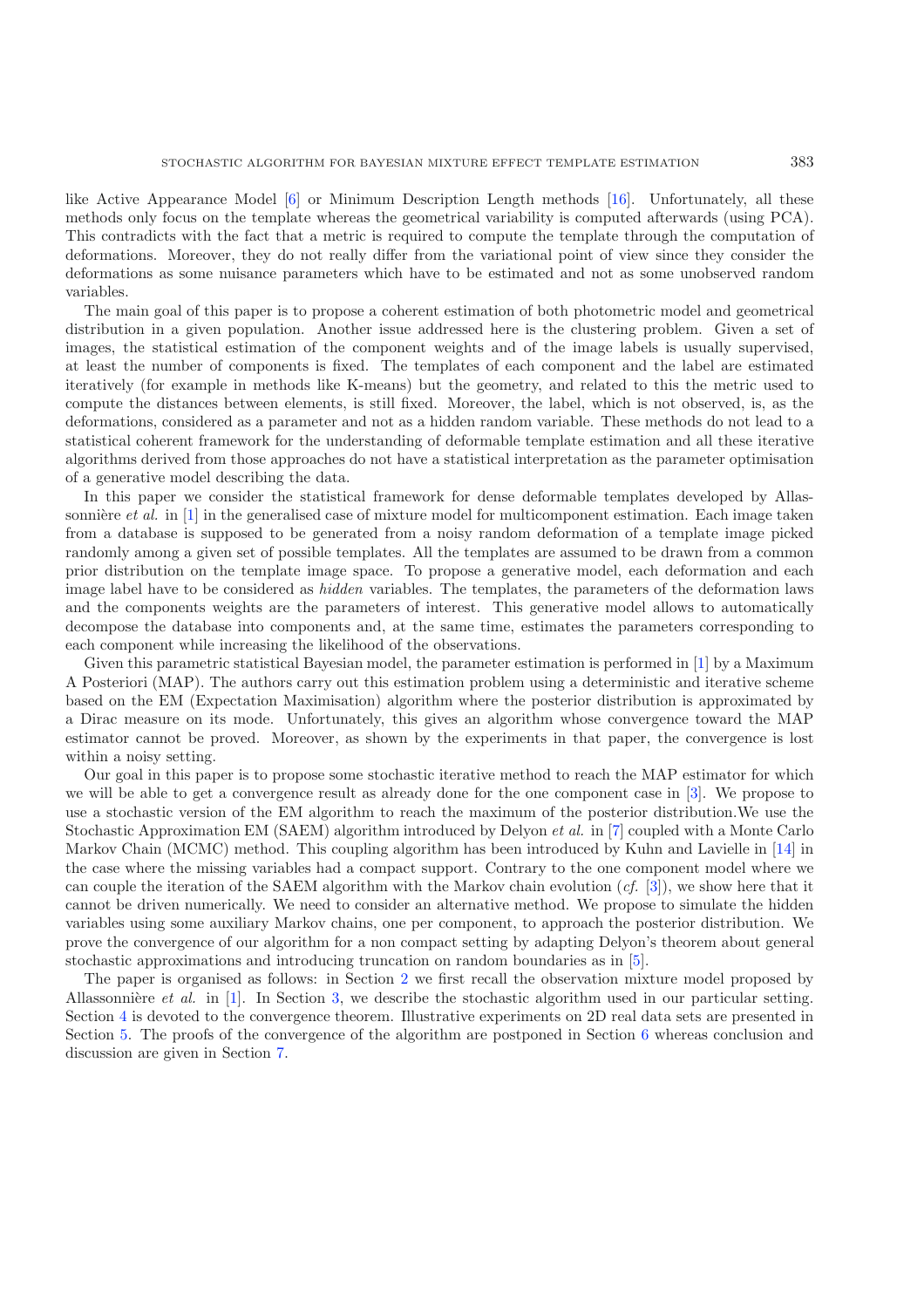## <span id="page-2-0"></span>384 S. ALLASSONNIÈRE AND E. KUHN

#### 2. The observation model

We consider the framework of multicomponent model introduced in [\[1\]](#page-25-4). Given a sample of gray level images  $(y_i)_{1\leq i\leq n}$  observed on a grid of pixels  $\{v_u \in D \subset \mathbb{R}^2, u \in \Lambda\}$  where D is a continuous domain and  $\Lambda$  the pixel network, we are looking for some template images which explain the population. Each of these images is a real function  $I_0 : \mathbb{R}^2 \to \mathbb{R}$  defined on the whole plane. An observation y is supposed to be a discretisation on  $\Lambda$  of a deformation of one of the templates plus an independent additive noise. This leads to assume the existence of an unobserved deformation field  $z : \mathbb{R}^2 \to \mathbb{R}^2$  such that for  $u \in \Lambda$ :

$$
y(u) = I_0(v_u - z(v_u)) + \epsilon(u),
$$

where  $\epsilon$  denotes an additive noise.

### 2.1. **Models for templates and deformations**

We use the same framework as chosen in [\[1](#page-25-4)] to describe both the templates  $I_0$  and the deformation fields z. Our model takes into account two complementary sides: photometric – indexed by  $p$  – corresponding to the templates and the noise variances, and geometric – indexed by  $g$  – corresponding to the deformations. The templates  $I_0$  and the deformations z are assumed to belong to some finite dimensional subspaces of two reproducing kernels Hilbert spaces  $V_p$  and  $V_g$  (determined by their respective kernels  $K_p$  and  $K_g$ ). We choose a representation of both of them by finite linear combinations of the kernels centred at some fixed landmark points in the domain  $D: (v_{p,j})_{1\leq j\leq k_p}$  respectively  $(v_{g,j})_{1\leq j\leq k_g}$ . They are therefore parametrised by the coefficients  $\alpha \in \mathbb{R}^{k_p}$  and  $\beta \in (\mathbb{R}^{k_g})^2$  which yield:  $\forall v \in D$ ,

$$
I_{\alpha}(v) \triangleq (\mathbf{K}_{\mathbf{p}}\alpha)(v) \triangleq \sum_{j=1}^{k_{p}} K_{p}(v, v_{p,j})\alpha^{j},
$$
  

$$
z_{\beta}(v) \triangleq (\mathbf{K}_{\mathbf{g}}\beta)(v) \triangleq \sum_{j=1}^{k_{g}} K_{g}(v, v_{g,j})\beta^{j}.
$$

#### <span id="page-2-2"></span><span id="page-2-1"></span>2.2. **Parametrical model**

In this paper, we consider a mixture of the deformable template models which allows a fixed number  $\tau_m$ of components in each training set. This means that the data will be separated in  $\tau_m$  (at most) different components by the algorithm.

Therefore, for each observation  $y_i$ , we consider the pair  $(\beta_i, \tau_i)$  of unobserved variables which correspond respectively to the deformation field and to the label of image *i*. We denote below by  $y^t \triangleq (y_1^t, \ldots, y_n^t)$ , by  $g^t \triangleq (g^t, \ldots, g^t)$  and by  $\tau^t \triangleq (\tau, \tau)$ . The generative model is:  $\beta^t \triangleq (\beta_1^t, \ldots, \beta_n^t)$  and by  $\tau^t \triangleq (\tau_1, \ldots, \tau_n)$ . The generative model is:

$$
\begin{cases}\n\boldsymbol{\tau} \sim \otimes_{i=1}^{n} \sum_{t=1}^{\tau_{m}} \rho_{t} \delta_{t} \mid (\rho_{t})_{1 \leq t \leq \tau_{m}}, \\
\boldsymbol{\beta} \sim \otimes_{i=1}^{n} \mathcal{N}(0, \Gamma_{g,\tau_{i}}) \mid \boldsymbol{\tau}, (\Gamma_{g,t})_{1 \leq t \leq \tau_{m}}, \\
\boldsymbol{y} \sim \otimes_{i=1}^{n} \mathcal{N}(z_{\beta_{i}} I_{\alpha_{\tau_{i}}}, \sigma_{\tau_{i}}^{2} I d_{|\Lambda|}) \mid \boldsymbol{\beta}, \boldsymbol{\tau}, (\alpha_{t}, \sigma_{t}^{2})_{1 \leq t \leq \tau_{m}},\n\end{cases}
$$
\n(2.1)

where  $z_{\beta}I_{\alpha}(u) = I_{\alpha}(v_u - z_{\beta}(v_u))$  is the action of the deformation on the template  $I_{\alpha}$ , for u in  $\Lambda$  and  $\delta_t$  is<br>the Dives function on the parameters of interest are the vectors  $(\alpha)$  and ing the templates the the Dirac function on t. The parameters of interest are the vectors  $(\alpha_t)_{1\leq t\leq \tau_m}$  coding the templates, the variances  $(\sigma_t^2)_{1 \le t \le \tau_m}$  of the additive noises, the covariance matrices  $(\Gamma_{g,t})_{1 \le t \le \tau_m}$  of the deformation fields and the component weights  $(\rho_t)_{1 \leq t \leq \tau_m}$ . We denote by  $(\theta_t, \rho_t)_{1 \leq t \leq \tau_m}$  the parameters so that  $\theta_t$  corresponds to the parameters composed of the photometric part  $(\alpha_t, \sigma_t^2)$  and the geometric part  $\Gamma_{g,t}$  for component t.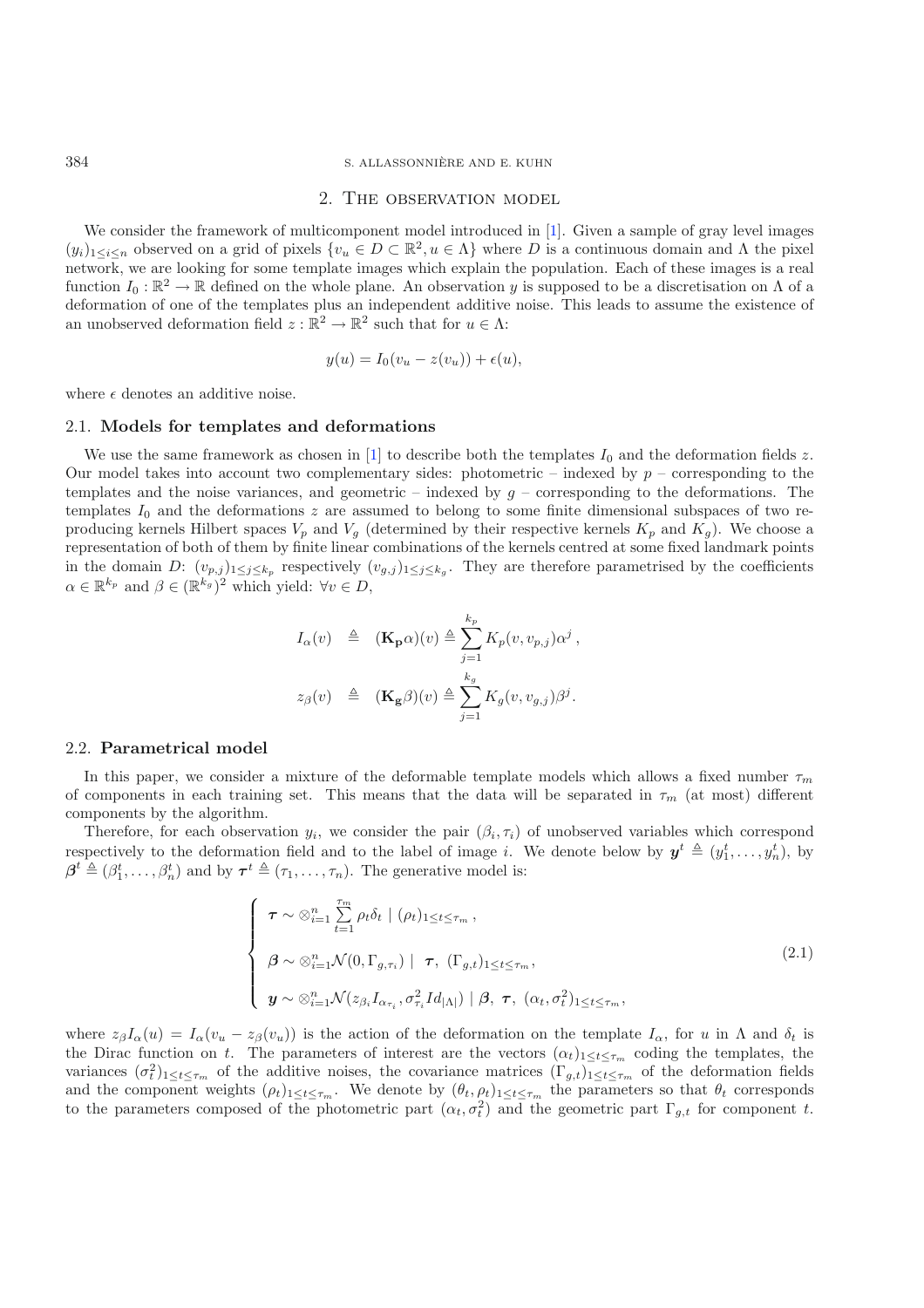We assume that for all  $1 \le t \le \tau_m$ , the parameter  $\theta_t = (\alpha_t, \sigma_t^2, \Gamma_{g,t})$  belongs to the open space  $\Theta$  defined as  $\Theta = \{ (\alpha, \sigma_t^2, \Gamma_t) | \alpha \in \mathbb{R}^{k_n} | \alpha \in \mathbb{R} \mid \sigma_t \le \theta \le \tau \}$  $\Theta = \{ (\alpha, \sigma^2, \Gamma_g) \mid \alpha \in \mathbb{R}^{k_p}, |\alpha| < R, \sigma > 0, \Gamma_g \in \text{Sym}^+_{2k_g, *}(\mathbb{R}) \}$ , where R is an arbitrary positive constant and  $Sym_{2k_g,*}^+(\mathbb{R})$  is the set of strictly positive symmetric matrices. Concerning the weights  $(\rho_t)_{1 \leq t \leq \tau_m}$ , we assume

that they belong to the set  $\varrho = \left\{ (\rho_t)_{1 \le t \le \tau_m} \in ]0,1[^{\tau_m} \mid \sum_{t=1}^{\tau_m} \rho_t = 1 \right\}.$ 

**Remark 2.1.** This yields a generative model: given the parameters of the model, to get a realisation of an image, we first draw a label  $\tau$  with respect to the probability law  $\sum_{n=1}^{n}$  $\sum_{t=1} \rho_t \delta_t$ . Then, we simulate a deformation<br>coording to  $\Lambda$ (0 F) We apply it to the field β using the covariance matrix corresponding to component  $\tau$  according to  $\mathcal{N}(0, \Gamma_{g,\tau})$ . We apply it to the template of the  $\tau$ th component. Last, we add an independent Gaussian noise of variance  $\sigma_{\tau}^2$ .

We choose a normal distribution for the unobserved deformation variable because of the background we have in image analysis. Indeed, the registration problem is an issue that has been studied deeply for the past two decades. The goal is, given two images, to find the best deformation that will match one image close to the other. Such methods require to choose the kind of deformations that are allowed (smooth, diffeomorphic, etc.). These conditions are equivalent, for some of these methods, to choose a covariance matrix that enables to define an inner product between two deformations coded by a vector  $\beta$  (*cf.* [\[4](#page-25-8)[,18\]](#page-26-2)). The regularisation term of the matching energy in the small deformation framework treated in this paper can be written as:  $\beta^t \Gamma_g^{-1} \beta$ . This looks like the logarithm of the density of a Gaussian distribution on  $\beta$  with 0 mean and a covariance matrix  $\Gamma_q$ . The link between these two points of view has been given in [\[1](#page-25-4)]; the mode of the posterior distribution equals the solution of a general matching problem. This is why we therefore set on the deformation vector  $\beta$  such a distribution. Moreover, many experiments have been run using a large variety of such a matrix which gives us now a good initial guess for our parameter. This leads us to consider a Bayesian approach with a weakly informative prior.

#### <span id="page-3-0"></span>2.3. **The Bayesian approach**

The information given by the image analysis background is here introduced mathematically in terms of prior laws on the parameters of model [\(2.1\)](#page-2-1). As already mentioned in the previous paragraph, this background knowledge enables to determine a good initial guess for the laws and the values of the hyper-parameters. As well as for the covariance matrix  $\Gamma_g$ , the same arguments are true for the noise variance  $\sigma^2$ . In the registration viewpoint, this variance is the tradeoff between the deformation cost and the data attachment term that compose the energy to minimise. An empirical good initial guess is therefore known as well.

On another hand, the high dimensionality of the parameters can lead to degenerated maximum likelihood estimator when the training sample is small. While introducing prior distributions, the estimation with small samples is still possible. The importance of these prior distributions in the estimation problem has been shown in [\[1](#page-25-4)]. The solution of the estimation equation can be interpreted as barycenters between the hyper-parameters of the priors and the empirical values. This ensures easy computations and other theoretical properties as for example, the invertibility of the covariance matrix  $\Gamma_q$ . The role of the other hyper-parameters are discussed in the experiments.

We use a generative model which includes natural standard conjugate prior distributions with *fixed* hyperparameters. These distributions are an inverse-Wishart priors on each  $\Gamma_{g,t}$  and  $\sigma_t^2$  and a normal prior on each  $\alpha_t$  for all  $1 \le t \le \tau$ . All priors are assumed independent. Then  $\alpha_t$ , for all  $1 \leq t \leq \tau_m$ . All priors are assumed independent. Then,

$$
\begin{cases}\n\nu_p(\mathrm{d}\alpha, \mathrm{d}\sigma^2) \propto \exp\left(-\frac{1}{2}(\alpha - \mu_p)^t (\Sigma_p)^{-1}(\alpha - \mu_p)\right) \left(\exp\left(-\frac{\sigma_0^2}{2\sigma^2}\right) \frac{1}{\sqrt{\sigma^2}}\right)^{a_p} \mathrm{d}\sigma^2 \mathrm{d}\alpha, \ a_p \ge 3, \\
\nu_g(\mathrm{d}\Gamma_g) \propto \left(\exp(-\langle \Gamma_g^{-1}, \Sigma_g \rangle_F/2) \frac{1}{\sqrt{|\Gamma_g|}}\right)^{a_g} \mathrm{d}\Gamma_g, \ a_g \ge 4k_g + 1,\n\end{cases}
$$

where  $\langle A, B \rangle_F \triangleq \text{tr}(A^t B)$  is the scalar product of two matrices A and B and tr stands for the trace.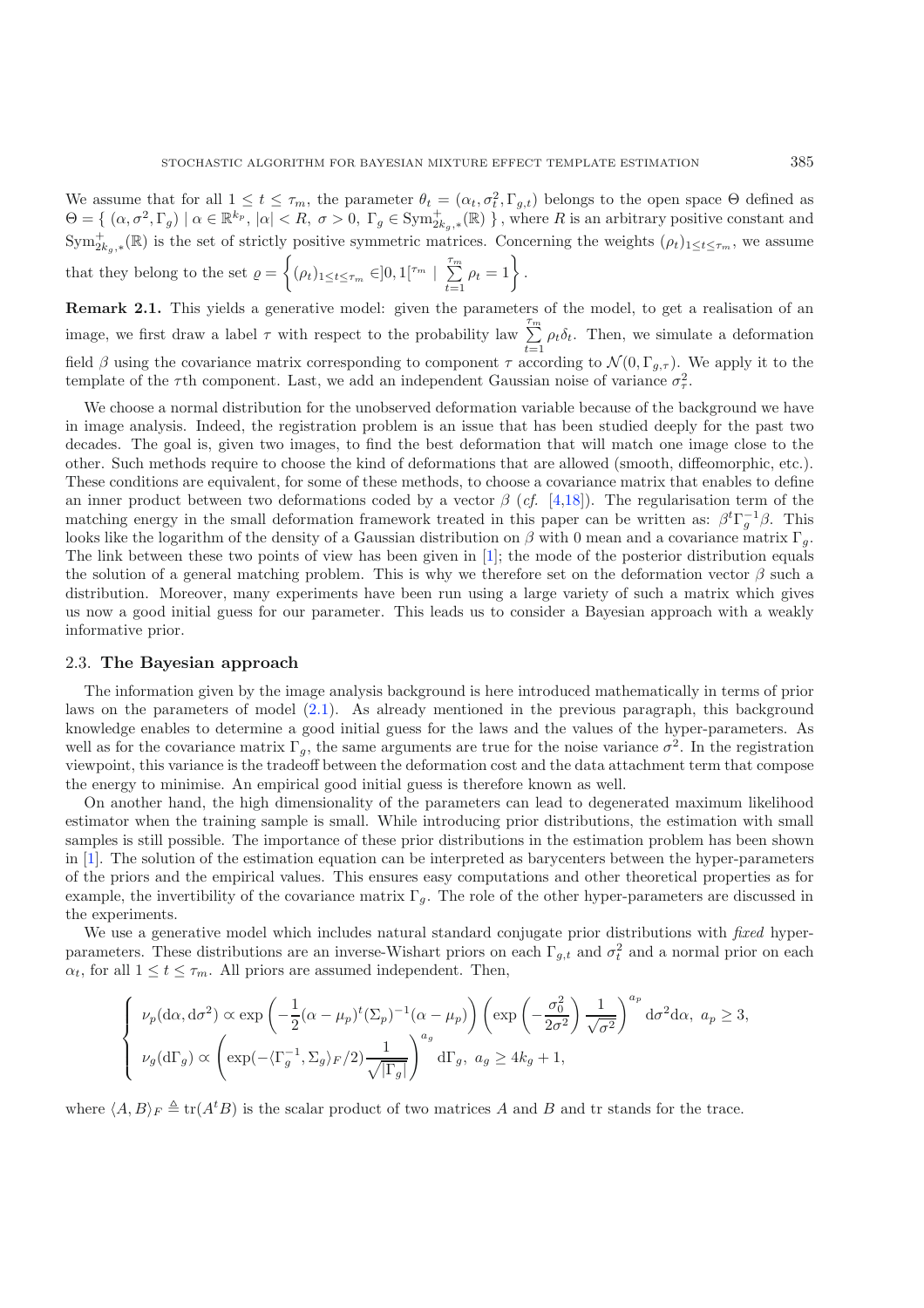## 386 S. ALLASSONNIÈRE AND E. KUHN

For the prior law  $\nu_{\rho}$ , we choose the Dirichlet distribution,  $\mathcal{D}(a_{\rho})$ , with density

$$
\nu_{\rho}(\rho) \propto \left(\prod_{t=1}^{\tau_m} \rho_t\right)^{a_{\rho}},
$$
 with fixed parameter  $a_{\rho}$ .

<span id="page-4-0"></span>The choice of the hyper-parameters in practice will be discussed in Section 5.1.1.

## 3. Parameter estimation using a stochastic version of the EM algorithm

For the sake of simplicity, let us denote by  $N \triangleq 2nk_g$  and by  $\mathcal{T} \triangleq \{1,\ldots,\tau_m\}^n$  so that the missing deformation variables take their values in  $\mathbb{R}^N$  and the missing labels in T. We also introduce the following notations:  $\eta = (\theta, \rho)$  with  $\theta = (\theta_t)_{1 \le t \le \tau_m}$  and  $\rho = (\rho_t)_{1 \le t \le \tau_m}$ .<br>In our Bayesian framework, we choose the MAP estimator to estimate the parameters:

$$
\tilde{\eta}_n = \operatorname*{argmax}_{\eta} q_B(\eta | \mathbf{y}), \qquad (3.1)
$$

where  $q_B(\eta|\mathbf{y})$  denotes the distribution of  $\eta$  conditionally to *y*.

**Remark 3.1.** Even if we are working in a Bayesian framework, we do not want to estimate the distributions of our parameters. Knowing the distribution of the template image and its possible deformations is not of great interest from an image analysis point of view. Indeed, people are more interested, in particular in the medical imaging community, in an atlas which characterises the populations of shapes that they consider rather than its distribution. Moreover, the distribution of the deformation law makes even less sense. This is the reason why we focus on the MAP.

In practice, to reach this estimator, we maximise this posterior distribution using a Stochastic Approximation EM (SAEM) algorithm coupled with a Monte Carlo Markov Chain (MCMC) method. Indeed, due to the intractable computation of the E step of the EM algorithm introduced by [\[8](#page-25-9)] encountered in this complex non linear setting, we follow a stochastic variation called SAEM proposed in [\[7\]](#page-25-6). However, again due to the expression of our model, the simulation required in this algorithm cannot be performed directly. Therefore, we propose to use some MCMC methods to reach this simulation as proposed by Kuhn and Lavielle in [\[14](#page-26-1)] and done for the one component model in [\[3](#page-25-5)]. Unfortunately, the direct generalisation of the algorithm presented in [\[3](#page-25-5)] paper turns out to be of no use in practice because of some trapping state problems (*cf.* Sect. 3.2.). This suggests to go back to some other extension of the SAEM procedure.

## <span id="page-4-2"></span><span id="page-4-1"></span>3.1. **The SAEM algorithm using MCMC methods**

Let us first recall the SAEM algorithm. It generates a sequence of estimated parameters  $(\eta_k)_k$  which converges towards a critical point of  $\eta \mapsto \log q(\mathbf{y}, \eta)$  under some mild assumptions  $(cf. [7])$  $(cf. [7])$  $(cf. [7])$ . These critical points coincide with the critical points of  $\eta \mapsto \log q_B(\eta|\mathbf{y})$ . The kth iteration consists in three steps:

**Simulation step:** the missing data, here the deformation parameters and the labels,  $(\beta, \tau)$ , are drawn with respect to the distribution of  $(\beta, \tau)$  conditionally to *y* denoted by  $\pi_n$ , using the current parameter  $\eta_{k-1}$ 

$$
(\beta_k, \tau_k) \sim \pi_{\eta_{k-1}},\tag{3.2}
$$

**Stochastic approximation step:** given  $(\Delta_k)_k$  a decreasing sequence of positive step-sizes, a stochastic approximation is done on the quantity  $\log q(\mathbf{y}, \beta, \tau, \eta)$ , using the simulated value of the missing data:

$$
Q_k(\eta) = Q_{k-1}(\eta) + \Delta_k[\log q(\boldsymbol{y}, \boldsymbol{\beta}_k, \boldsymbol{\tau}_k, \eta) - Q_{k-1}(\eta)],
$$
\n(3.3)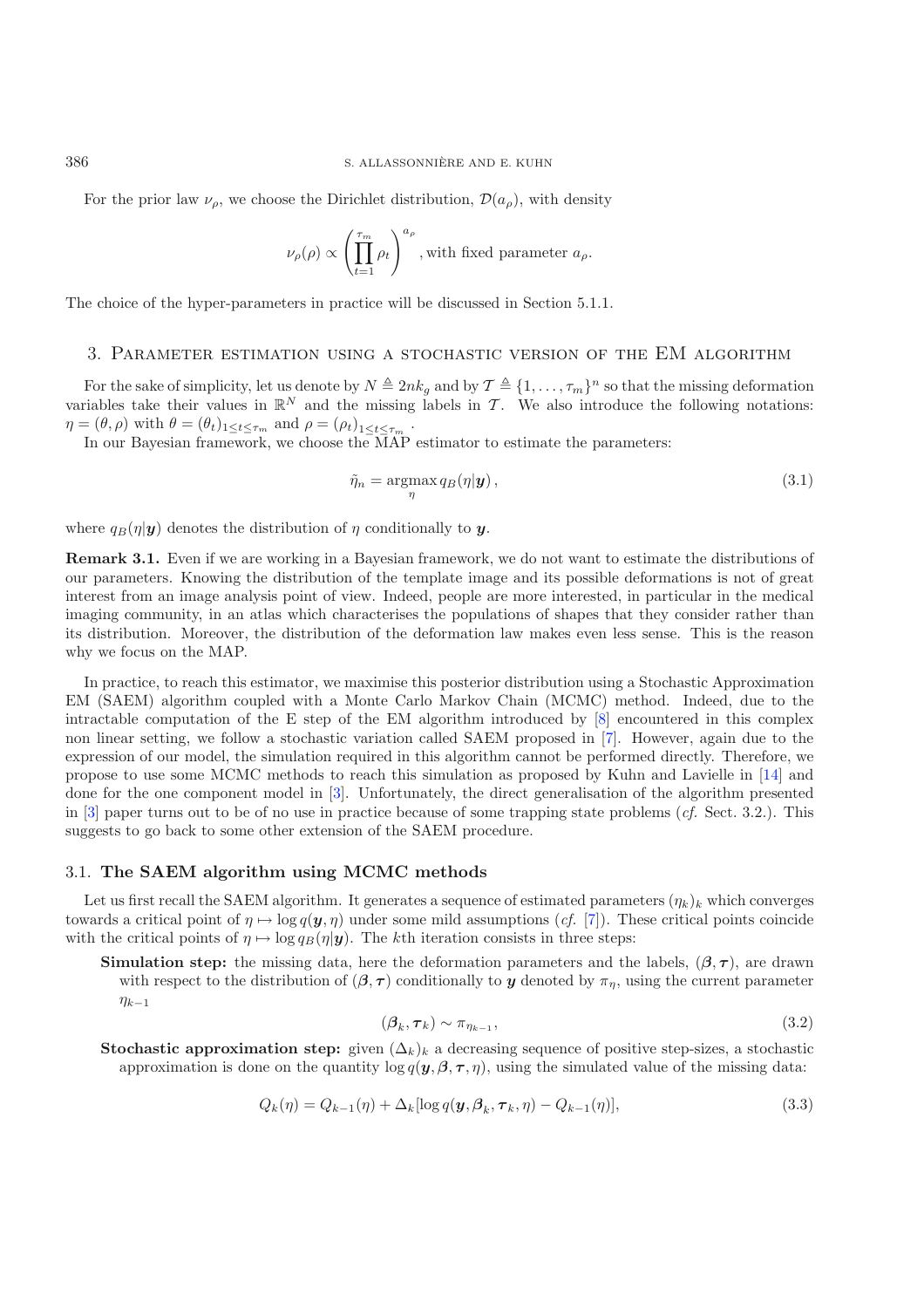#### <span id="page-5-0"></span>**Maximisation step:** the parameters are updated in the M-step,

$$
\eta_k = \underset{\eta}{\operatorname{argmax}} \, Q_k(\eta). \tag{3.4}
$$

Initial values  $Q_0$  and  $\eta_0$  are arbitrarily chosen.

We notice that the density function of the model proposed in paragraphs [2.2](#page-2-2) and [2.3](#page-3-0) belongs to the curved exponential family. That is to say that the complete likelihood can be written as:  $q(\mathbf{y}, \beta, \tau, \eta)$  =  $\exp[-\psi(\eta) + \langle S(\beta, \tau), \phi(\eta) \rangle]$ , where the sufficient statistic S is a Borel function on  $\mathbb{R}^N \times \mathcal{T}$  taking its values in an open subset S of  $\mathbb{R}^m$  and  $\psi$ ,  $\phi$  two Borel functions on  $\Theta \times \varrho$ . (Note that S,  $\phi$  and  $\psi$  may depend also on *y*, but since *y* will stay fixed in the sequel, we omit this dependency.) Thanks to this property of our model, it is equivalent to do the stochastic approximation on the complete log-likelihood as well as on the sufficient statistics. This yields equation  $(3.3)$  to be replaced by the following stochastic approximation s of the sufficient statistics S:

$$
s_k = s_{k-1} + \Delta_k (S(\beta_k, \tau_k) - s_{k-1}).
$$
\n(3.5)

 $s_k = s_{k-1} + \Delta_k(S(\beta_k, \tau_k) - s_{k-1}).$  (3.5)<br>We now introduce the following function:  $L : S \times \Theta \times \varrho \to \mathbb{R}$  as  $L(s; \eta) = -\psi(\eta) + \langle s, \phi(\eta) \rangle$ . It has been proved in [\[1\]](#page-25-4) that there exists a critical function  $\hat{\eta}: \mathcal{S} \to \Theta \times \varrho$  which is a zero of  $\nabla L$ . It is straightforward to prove that this function satisfies:  $\forall \eta \in \Theta \times \varrho, \forall s \in \mathcal{S}, L(s; \hat{\eta}(s)) \geq L(s; \eta)$  so that the maximisation step [\(3.4\)](#page-5-0) becomes:

$$
\eta_k = \hat{\eta}(s_k).
$$

Concerning the simulation step, in our model, the simulation of the missing variables with respect to the conditional distribution  $\pi_n$  cannot be carried out. Indeed, its probability density function (pdf) has a close form but rather complicated; it does not correspond to some usual pdf. One solution proposed in [\[14\]](#page-26-1) for such cases is to couple the SAEM algorithm with Monte Carlo Markov Chain (MCMC) method. However, we do not fit exactly into their requirements since the missing variable *β* does not have a compact support. We introduce an ergodic Markov chain whose stationary distribution is the conditional distribution  $\pi_n$ . We denote its transition kernel by  $\Pi_n$ . The simulation step [\(3.2\)](#page-4-2) is thus replaced by the following step:

$$
(\boldsymbol{\beta}_k, \boldsymbol{\tau}_k) \sim \Pi_{\eta_{k-1}}((\boldsymbol{\beta}_{k-1}, \boldsymbol{\tau}_{k-1}), \ldots). \tag{3.6}
$$

The most common choice of kernel is an accept-reject step which is carried out through a Metropolis-Hastings algorithm. Unfortunately, in our particular setting, we deal with large dimensions for the missing variables. This made us move to some other kind of MCMC methods, like a Gibbs sampler, to simulate our missing variables.

#### 3.2. **The transition of the MCMC method: a hybrid Gibbs sampler**

If we consider the full vector  $(\beta, \tau)$  as a single vector of missing data, we can use the hybrid Gibbs sampler on  $\mathbb{R}^N \times \mathcal{T}$  as follows. For any  $b \in \mathbb{R}$  and  $1 \leq j \leq N$ , let us denote by  $\beta_{b \to j}$  the unique configuration which is equal to  $\beta$  everywhere except the coordinate j where  $\beta_{b\to j}^j = b$  and by  $\beta^{-j}$  the vector  $\beta$  without the coordinate j. Each coordinate of the deformation field  $\beta^j$  is updated using a Metropolis-Hastings step where the proposal is given by the conditional distribution of  $\beta^j|\beta^{-j}, \tau$  coming from the current Gaussian distribution with the corresponding parameters (pointed by *τ*). Then, the last coordinates corresponding to the missing variable *τ* are drawn with respect to  $q(\tau | \beta, y, \eta)$ .

Even if this procedure provides an estimated parameter sequence which would theoretically converge toward the MAP estimator, in practice, as mentioned in [\[19\]](#page-26-3), it would take a quite long time to reach its limit because of the trapping state problem: when a small number of observations are assigned to a component, the estimation of the component parameters is hardly concentrated and the probability of changing the label of an image to this component or from this component to another is really small (most of the time under the computer precision).

We can interpret this from an image analysis viewpoint: the first iteration of the algorithm gives a random label to the training set and computes the corresponding maximiser  $\eta = (\theta, \rho)$ . Then, for each image, according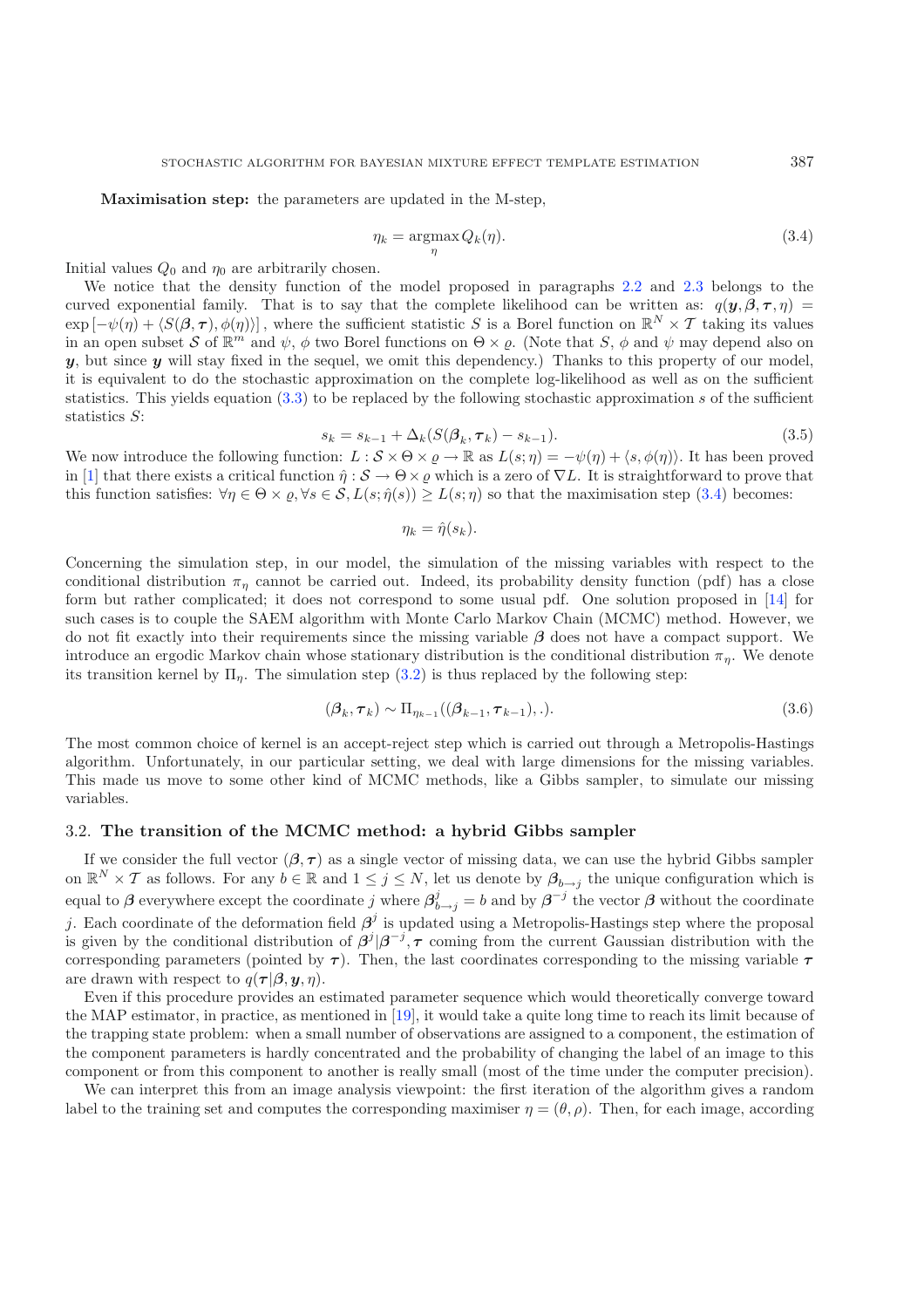## 388 S. ALLASSONNIÈRE AND E. KUHN

to its current label, it simulates a deformation field which only takes into account the parameters of this given component. Indeed, the simulation of *β* through the Gibbs sampler involves a proposal whose corresponding Markov chain has  $q(\beta|\tau, y, \eta)$  as stationary distribution. Therefore, the deformation tries to match *y* to the deformed template of the given component *τ*. The deformation field tries to get a better connection between the component parameters and the observation, and there is only small probability that the observation given *this* deformation field will be closer to another component. The update of the label *τ* is therefore conditional to this deformation which would not leave much chance to switch component.

To overcome the trapping state problem, we will simulate the optimal label, using as many Markov chains in  $\beta$  as the number of components so that each component has a corresponding deformation which "computes" its distance to the observation. Then we can simulate the optimal deformation corresponding to that optimal label.

Since we aim to simulate  $(\beta, \tau)$  through a transition kernel that has  $q(\beta, \tau | y, \eta)$  as stationary distribution, we simulate  $\tau$  with a kernel whose stationary distribution is  $q(\tau|\mathbf{y}, \eta)$  and then  $\beta$  through a transition kernel that has  $q(\beta|\tau, y, \eta)$  as stationary distribution.

For the first step, we need to compute the weights  $q(t|y_i, \eta) \propto q(t, y_i|\eta)$  for all  $1 \le t \le \tau_m$  and all  $1 \le i \le n$ which cannot be easily reached. However, for any density function f, for any image  $y_i$  and for any  $1 \le t \le \tau_m$ , we have

$$
q(t, y_i | \eta) = \left( \mathbb{E}_{q(\beta | y_i, t, \eta)} \left[ \frac{f(\beta)}{q(y_i, \beta, t | \eta)} \right] \right)^{-1} . \tag{3.7}
$$

Obviously the computation of this expectation w.r.t. the posterior distribution is not tractable either but we can approximate it by a Monte Carlo sum. However, we cannot easily simulate variables through the posterior distribution  $q(\cdot|y_i, t, \eta)$  as well, so we use some realisations of an ergodic Markov chain having  $q(\cdot|y_i, t, \eta)$  as stationary distribution instead of some independent realisations of this distribution.

The solution we propose is the following: suppose we are at the kth iteration of the algorithm and let  $\eta$  be the current parameters. Given any initial deformation field  $\xi_0 \in \mathbb{R}^{2k_g}$ , we run, for each component t, the hybrid Gibbs sampler  $\Pi_{\eta,t}$  on  $\mathbb{R}^{2k_g}$  J times so that we get J elements  $\xi_{t,i} = (\xi_{t,i}^{(l)})_{1\leq l\leq J}$  of an ergodic homogeneous<br>Markov chain whose stationary distribution is  $g(\vert u, t, n)$ . Let us denote by  $\xi = (\xi, t)$  is Markov chain whose stationary distribution is  $q(\cdot|y_i, t, \eta)$ . Let us denote by  $\xi_i = (\xi_{t,i})_{1 \leq t \leq \tau_m}$  the matrix of all the auxiliary variables. We then use these elements for the computation of the weights  $p_J(t|\xi_i, y_i, \eta)$  through a Monte Carlo sum:

$$
p_J(t|\xi_i, y_i, \eta) \propto \left(\frac{1}{J} \sum_{l=1}^J \left[ \frac{f(\xi_{t,i}^{(l)})}{q(y_i, \xi_{t,i}^{(l)}, t|\eta)} \right] \right)^{-1}, \tag{3.8}
$$

where the normalisation is done such that their sum over  $t$  equals one, involving the dependence on all the auxiliary variables  $\xi_i$ . The ergodic theorem ensures the convergence of our approximation toward the expected value. We then simulate  $\tau$  through  $\otimes_{i=1}^n \sum_{t=1}^m$  $\sum_{t=1} p_j(t|\xi_i, y_i, \eta) \delta_t.$ 

Concerning the second step, we update  $\beta$  by re-running J times the hybrid Gibbs sampler  $\Pi_{\eta,\tau}$  on  $\mathbb{R}^N$ <br>starting from a random initial point  $\beta_0$  in a compact subset of  $\mathbb{R}^N$ . The size of J will depend o k of the SAEM algorithm in a sense that will be precised later, thus we now index it by  $k$ .

The density function f involved in the Monte Carlo sum above needs to be specified to get the convergence result proved in the last section of this paper. We show that using the prior on the deformation field enables to get the sufficient conditions for convergence. This density is the Gaussian density function and depends on the component we are working with:

$$
f_t(\xi) = \frac{1}{\sqrt{2\pi}^{2k_g} \sqrt{|\Gamma_{g,t}|}} \exp\left(-\frac{1}{2}\xi^t \Gamma_{g,t}^{-1} \xi\right). \tag{3.9}
$$

Algorithm [2](#page-8-0) shows the detailed iteration.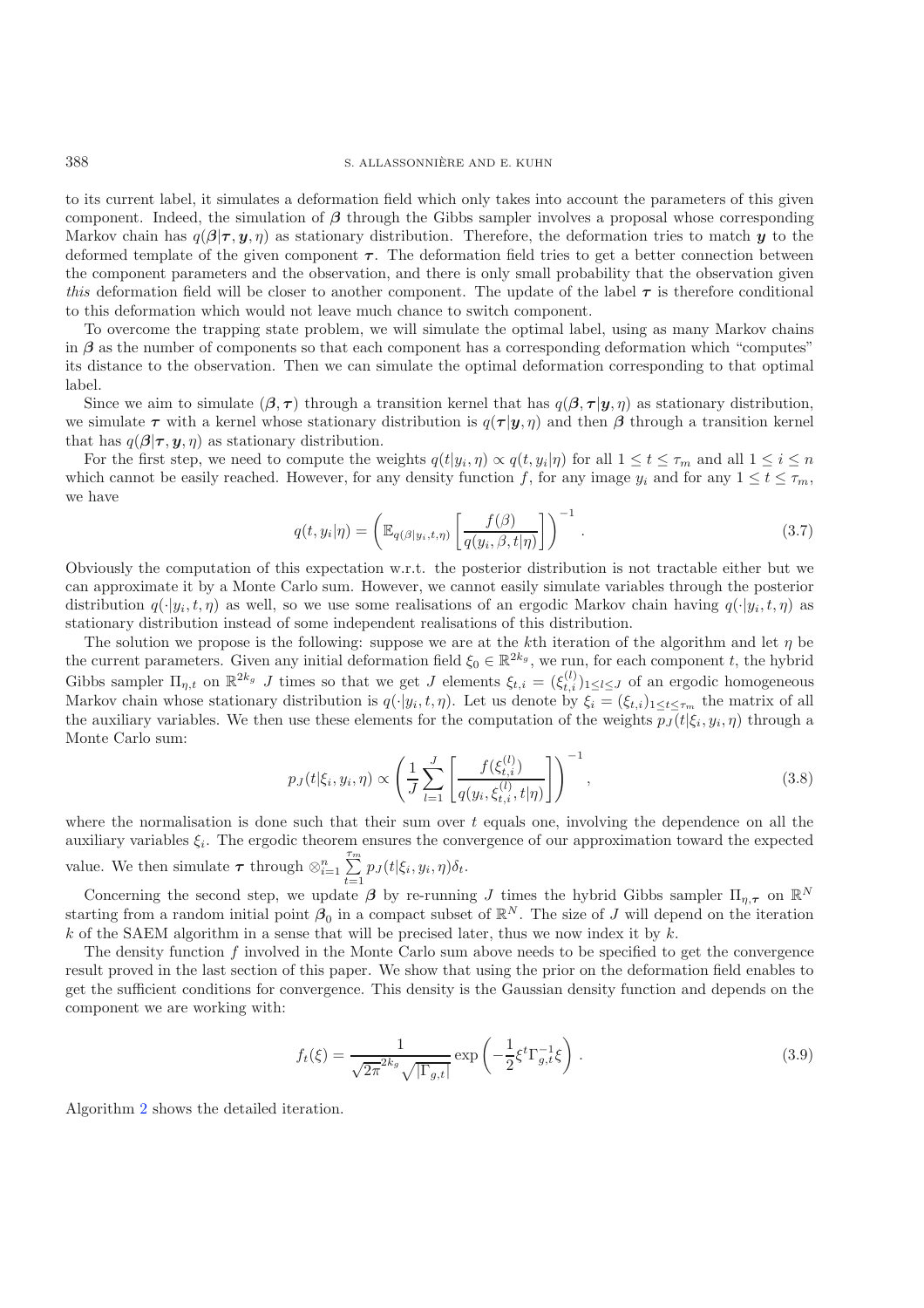**Remark 3.2.** The use of one simulation of *β* per component is a point that was already used in [\[1](#page-25-4)] while computing the best matching,  $\beta^*$ , for all components by minimising the corresponding energies. This gives as many  $\beta^*$  as components for each image. Then, according to these best matchings, it computed the best component which therefore pointed the matching to consider.

## 3.3. **Truncation on random boundaries**

Since our missing data have a non-compact support, some of the convergence assumptions of such algorithms [\[14](#page-26-1)] are not satisfied. This leads to consider a truncation algorithm as suggested in [\[7](#page-25-6)] and extended in [\[3\]](#page-25-5).

Let  $(\mathcal{K}_q)_{q\geq0}$  be an increasing sequence of compact subsets of S such as  $\cup_{q\geq0}\mathcal{K}_q=\mathcal{S}$  and  $\mathcal{K}_q\subset\text{int}(\mathcal{K}_{q+1}),\forall q\geq0$ 0. Let K be a compact subset of  $\mathbb{R}^N$ . Let  $\Pi_n$  be a transition kernel of an ergodic Markov chain on  $\mathbb{R}^N$  having  $\pi_n$ as stationary distribution. We construct the homogeneous Markov chain  $((\beta_k, \tau_k, s_k, \kappa_k))_{k>0}$  as explained in Algorithm [1.](#page-7-1) As long as the stochastic approximation does not wander out the current compact set, we run our "SAEM-MCMC" algorithm. As soon as this previous condition is not satisfied, we reinitialise the sequences of s and  $(\beta, \tau)$  using a projection (for more details see [\[7](#page-25-6)]). The current compact is then enlarge. To point toward the current compact, we use a counter sequence  $(\kappa_k)_k$  which remains unchanged when the previous condition is satisfied and increases to point toward a bigger compact when re-projecting.

<span id="page-7-1"></span>**Algorithm 1** Stochastic approximation with truncation on random boundaries

Set  $\beta_0 \in K$ ,  $\tau_0 \in \mathcal{T}$ ,  $s_0 \in \mathcal{K}_0$  and  $\kappa_0 = 0$ . **for all**  $k \geq 1$  **do**  $\texttt{compute}_{\_}\bar{s}=s_{k-1}+\Delta_k(S(\bar{\boldsymbol{\beta}},\bar{\boldsymbol{\tau}})-s_{k-1})$ where  $(\bar{\boldsymbol{\beta}},\bar{\boldsymbol{\tau}})$  are sampled from a transition kernel  $\Pi_{\eta_{k-1}}$  (see Algorithm [2\)](#page-8-0). **if**  $\bar{s} \in \mathcal{K}_{\kappa_{k-1}}$  **then** set  $(s_k, \beta_k, \tau_k) = (\bar{s}, \bar{\beta}, \bar{\tau})$  and  $\kappa_k = \kappa_{k-1}$ **else** set  $(s_k, \beta_k, \tau_k) = (\tilde{s}, \tilde{\beta}, \bar{\tau}) \in \mathcal{K}_0 \times K \times T$  and  $\kappa_k = \kappa_{k-1} + 1$ and  $(\tilde{s}, \tilde{\boldsymbol{\beta}})$  can be chosen through different ways  $(cf, [7])$  $(cf, [7])$  $(cf, [7])$ . **end if**  $\eta_k = \operatorname*{argmax}_{\eta} \hat{\eta}(s_k).$ η **end for**

#### <span id="page-7-2"></span>4. Convergence theorem of the multicomponent procedure

<span id="page-7-0"></span>In this particular section the variances of the components  $(\sigma_t^2)_{1 \le t \le \tau_m}$  are fixed. Alleviating this condition is not straightforward and is an issue of our future work.

To prove the convergence of our parameter estimate toward the MAP, we have to go back to a convergence theorem which deals with general stochastic approximations. Indeed, the SAEM-MCMC algorithm introduced and detailed above is a Robbins-Monro type stochastic approximation procedure. One common tool to prove the w.p.1 convergence of such a stochastic approximation has been introduced by Kushner and Clark in [\[15\]](#page-26-4). However, some of the assumptions they require are intractable with our procedure (in particular concerning the mean field defined below). This leads us to slightly adapt the convergence theorem for stochastic approximations given in [\[7\]](#page-25-6).

We consider the following Robbins-Monro stochastic approximation procedure:

$$
s_k = s_{k-1} + \Delta_k(h(s_{k-1}) + e_k + r_k),
$$
\n(4.1)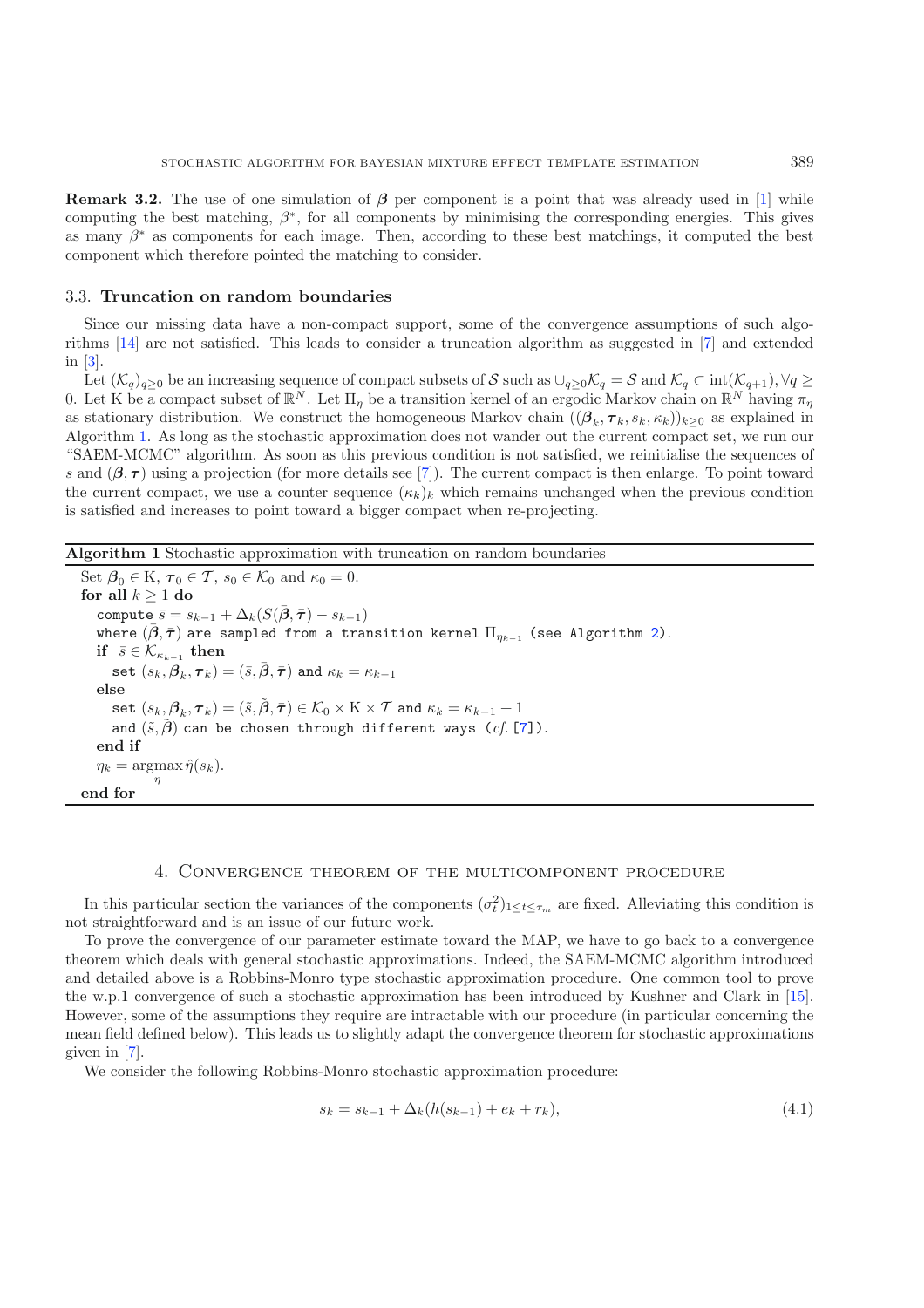<span id="page-8-0"></span>**Algorithm 2** Transition step  $k \to k+1$  using a hybrid Gibbs sampler on  $(\beta, \tau)$ 

**Require:**  $\eta = \eta_k$ ,  $J = J_k$ **for all**  $i = 1:n$  **do for all**  $t = 1 : \tau_m$  **do**  $\xi_{t,i}^{(0)} = \xi_0$ <br>for all  $f$  **or**  $all$   $l = 1: J$  **do**  $\xi = \xi_{t,i}^{(l-1)}$ Gibbs sampler  $\Pi_{\eta,t}$ :<br>for all in  $1, 2k$  de **for all**  $j = 1:2k_g$  **do** Metropolis-Hastings procedure:  $b \sim q(b|\xi^{-j}, t, \eta)$ Compute  $r_j(\xi^j, b; \xi^{-j}, \eta, t) = \left[ \frac{q(y_i|\xi_{b\to j}, t, \eta)}{q(y_i|\xi, t, \eta)} \wedge 1 \right]$  $u \sim \mathcal{U}[0,1]$ **if**  $u < r_j(\xi^j, b; \xi^{-j}, \eta, t)$  **then**  $\xi^j = b$ **end if end for**  $\xi_{t,i}^{(l)} = \xi$ **end for**  $\sqrt{2}$ 1  $\sum$ J  $\binom{l}{t}$ 

$$
p_J(t|\xi_i, y_i, \eta) \propto \left(\frac{1}{J} \sum_{l=1}^J \left[ \frac{f_t(\xi_{t,i}^{(l)})}{q(y_i, \xi_{t,i}^{(l)}, t | \eta)} \right] \right)
$$

**end for end for**

<span id="page-8-1"></span>
$$
\boldsymbol{\tau}_{k+1} \sim \otimes_{i=1}^n \sum_{t=1}^{\tau_m} p_J(t | \xi_i, y_i, \eta) \delta_t
$$
 and  $\boldsymbol{\beta}_{k+1} \sim \Pi_{\eta, \boldsymbol{\tau}_{k+1}}^J(\boldsymbol{\beta}_0).$ 

where  $(e_k)_{k\geq 1}$  and  $(r_k)_{k\geq 1}$  are random processes defined on the same probability space taking their values in an open subset S of  $\mathbb{R}^{n_s}$ ; h is referred to as the mean field of the algorithm;  $(r_k)_{k\geq 1}$  is a remainder term and  $(e_k)_{k\geq 1}$  is a stochastic excitation.

To be able to get a convergence result, we consider the truncated sequence  $(s_k)_k$  defined as follow: let  $S_a \subset S$ and  $\bar{s}_k = s_{k-1} + \Delta_k h(s_{k-1}) + \Delta_k e_k + \Delta_k r_k$ , where

$$
\text{if } \bar{s}_k \in \mathcal{K}_{\kappa_{k-1}} \left\{ \begin{array}{l} s_k = \bar{s}_k \,, \\ \kappa_k = \kappa_{k-1} \,, \\ s_k = \tilde{s}_k \in \mathcal{S}_a \,, \\ \kappa_k = \kappa_{k-1} + 1 \,. \end{array} \right.\n\tag{4.2}
$$

 $-1$ 

The projection  $\tilde{s}_k$  can be made through different ways  $(cf. [7])$  $(cf. [7])$  $(cf. [7])$ .

We will use Delyon's theorem which gives sufficient conditions for the sequence  $(s_k)_{k>0}$  truncated on random boundaries to converge with probability one. The theorem we state here is a generalisation of the theorem presented in [\[7](#page-25-6)]. Indeed, we have add the existence of an absorbing set for the stochastic approximation sequence. The proof of this theorem can be carried out the same way Delyon et al. do theirs adding the absorbing set. This is why it is not detailed here.

<span id="page-8-2"></span>**Theorem 4.1.** *We consider the sequence*  $(s_k)_{k>0}$  *given by the truncated procedure* [\(4.2\)](#page-8-1)*. Assume that:* (SA0') *There exists a closed convex set*  $\mathcal{S}_a \subset \mathcal{S}$  *such that for all*  $k \geq 0$ *, s<sub>k</sub>*  $\in \mathcal{S}_a$  *w.p.1.*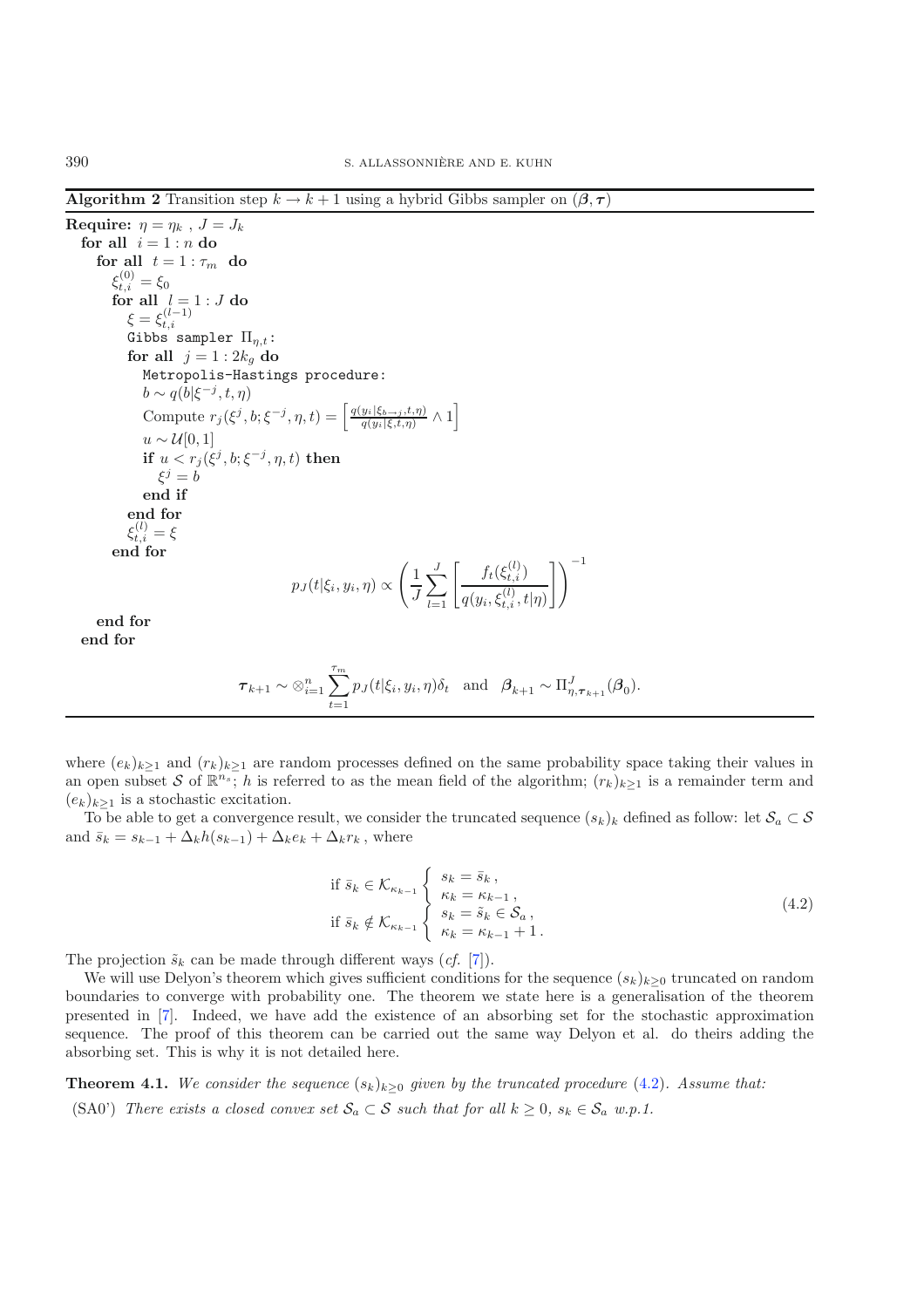- (SA1)  $(\Delta_k)_{k\geq 1}$  *is a decreasing sequence of positive numbers such that*  $\sum_{k=1}^{\infty} \Delta_k = \infty$ *.*  $\overline{k=1}$
- (SA2) The vector field h is continuous on S ou  $S_a$  and there exists a continuously differentiable function  $w : \mathcal{S} \to \mathbb{R}$  *such that* 
	- (i) *for all*  $s \in S$ ,  $F(s) = \langle \partial_s w(s), h(s) \rangle \leq 0$ .
	- (ii)  $int(w(\mathcal{L}')) = \emptyset$ , where  $\mathcal{L}' \triangleq \{s \in \mathcal{S} : F(s) = 0\}.$
- $(STAB1')$  *There exist a continuous differentiable function*  $W : \mathbb{R}^N \to \mathbb{R}$  and a compact set K such that
	- (i) For all  $c \geq 0$ , we have  $\mathcal{W}_c \cap \mathcal{S}_a$  is a compact subset of S where  $\mathcal{W}_c = \{s \in \mathcal{S} : W(s) \leq c\}$  is a level *set.*
	- (ii)  $\langle \partial_s W(s), h(s) \rangle < 0$ , for all  $s \in S \setminus \mathcal{K}$ .

(STAB2) *For any positive integer* M*, w.p.1* lim $p \rightarrow \infty$  $\sum$  $\sum_{k=1} \Delta_k e_k \mathbb{1}_{W(s_{k-1}) \leq M}$  exists and is finite and w.p.1  $\limsup_{k \to \infty} |r_k| \mathbb{1}_{W(s_{k-1}) \leq M} = 0.$ 

*Then, w.p.1,*  $\limsup_{k \to \infty} d(s_k, \mathcal{L}') = 0.$  $k\rightarrow\infty$ 

Assumption  $(SA2)$ , which involves a Lyapunov function w, replaces the usual condition that, w.p.1, the sequence comes back infinitely often in a compact set which is not easy to check in practice. In addition, assumptions (STAB1') and (STAB2) give a recurrent condition introducing a Lyapunov function W which controls the excursions outside the compact sets. The two Lyapunov functions  $w$  and  $W$  do not need to be the same. Another interesting point is that the truncation does not change the mean field and therefore the stationary points of the sequence.

This theorem does not ensure the convergence of the sequence to a maximum of the likelihood but to one of its critical points. To ensure that the critical point reached is a maximum, we would have to satisfy two other conditions (called (LOC1-2) in [\[7\]](#page-25-6)) which are typical conditions. That is to say, it requires that the critical points are isolated and for every stationary points  $s^* \in \mathcal{L}'$  the Hessian matrix of the observed log-likelihood is negative definite.

We now want to apply this theorem to prove the convergence of our "SAEM like" procedure where the missing variables are not simulated through the posterior density function but by a kernel which can be as close as wanted -increasing  $J_k$ - to this posterior law (generalising Thm. 3 in [\[7](#page-25-6)]).

Let us consider the following stochastic approximation:  $(\beta_k, \tau_k)$  are simulated by the transition kernel described in the previous section and

$$
s_k = s_{k-1} + \Delta_k(S(\boldsymbol{\beta}_k, \boldsymbol{\tau}_k) - s_{k-1}),
$$

which can be connected to the Robbins-Monro procedure using the notations introduced in [\[7](#page-25-6)]: let  $\mathcal{F} = (\mathcal{F}_k)_{k>1}$ be the filtration where  $\mathcal{F}_k$  is the  $\sigma$ -algebra generated by the random variables  $(S_0, \beta_1, \ldots, \beta_k, \tau_1, \ldots, \tau_k)$ ,  $\mathbb{E}_{\pi_n}$ is the expectation with respect to the posterior distribution  $\pi_{\eta}$  and

$$
h(s_{k-1}) = \mathbb{E}_{\pi_{\hat{\eta}(s_{k-1})}} [S(\beta, \tau)] - s_{k-1},
$$
  
\n
$$
e_k = S(\beta_k, \tau_k) - \mathbb{E} [S(\beta_k, \tau_k)|\mathcal{F}_{k-1}],
$$
  
\n
$$
r_k = \mathbb{E} [S(\beta_k, \tau_k)|\mathcal{F}_{k-1}] - \mathbb{E}_{\pi_{\hat{\eta}(s_{k-1})}} [S(\beta, \tau)].
$$

<span id="page-9-0"></span>**Theorem 4.2.** *Let*  $w(s) = -l(\hat{\eta}(s))$  *where*  $l(\eta) = \log \sum_{\tau}$  $\int_{\mathbb{R}^N} q(\mathbf{y}, \boldsymbol{\beta}, \boldsymbol{\tau}, \eta) d\boldsymbol{\beta}$  *and*  $h(s) = \sum_{\boldsymbol{\tau}}$  $\int_{\mathbb{R}^N} (S(\boldsymbol{\beta},\boldsymbol{\tau})$ s) $\pi_{\hat{n}(s)}(\beta, \tau)$ d $\beta$  *for*  $s \in \mathcal{S}$ *. Assume that:* 

(A1) *the sequences*  $(\Delta_k)_{k>1}$  *and*  $(J_k)_{k>1}$  *satisfy:* 

(i)  $(\Delta_k)_{k\geq 1}$  *is non-increasing, positive,*  $\sum_{k=1}^{\infty}$  $\sum_{k=1}^{\infty} \Delta_k = \infty$  and  $\sum_{k=1}^{\infty}$ <br>
socitive integers and  $\sum_{\alpha=1}^{k=1}$  $\Delta_k^2 < \infty$ .

(ii)  $(J_k)_{k\geq 1}$  *takes its values in the set of positive integers and*  $\lim_{k\to\infty} J_k = \infty$ .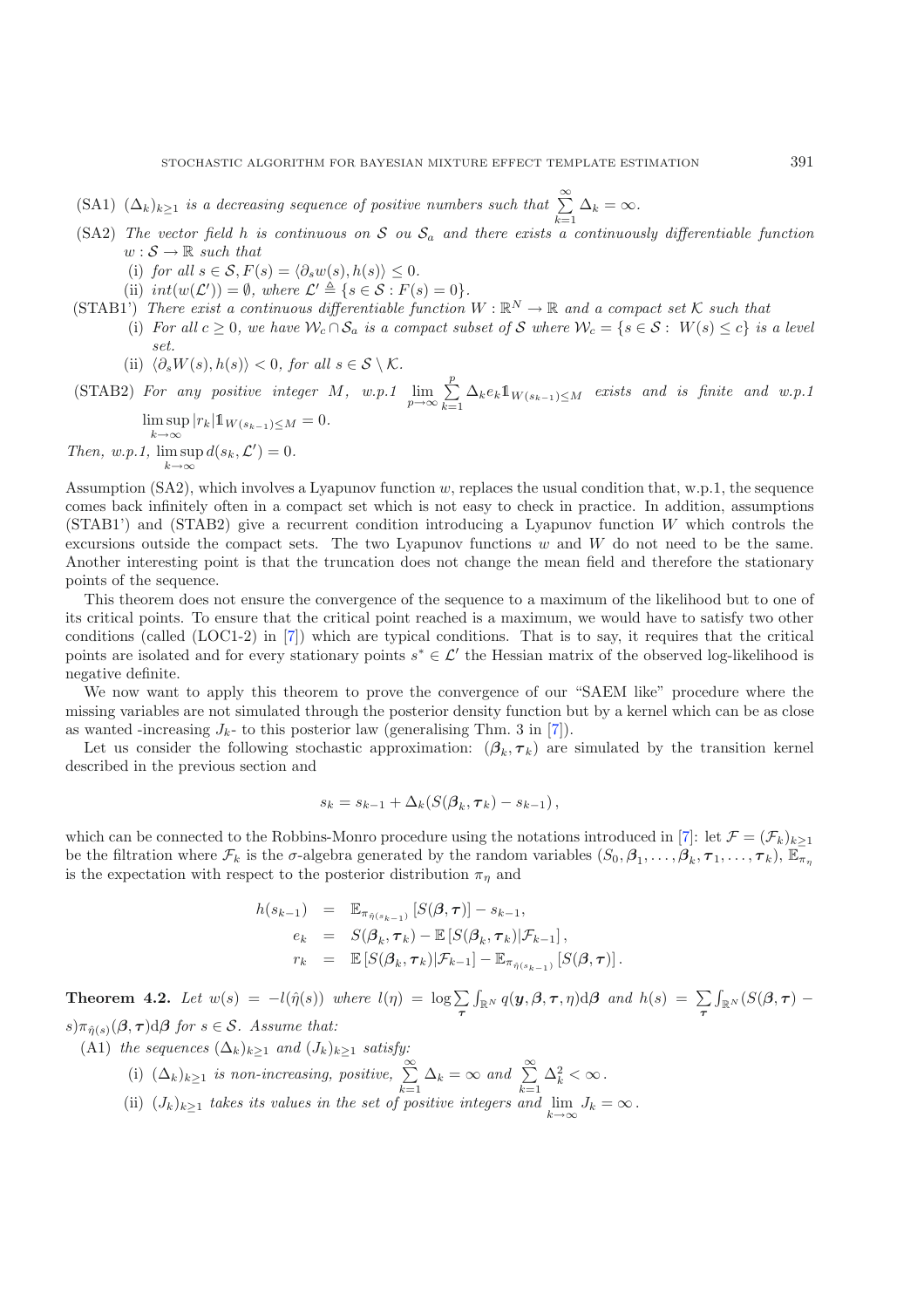(A2)  $\mathcal{L}' \triangleq \{s \in \mathcal{S}, \langle \partial_s w(s), h(s) \rangle = 0\}$  *is included in a level set of w. Let*  $(s_k)_{k>0}$  *be the truncated sequence defined in equation [\(4.2\)](#page-8-1),* K *a compact set of*  $\mathbb{R}^N$  *and*  $\mathcal{K}_0 \subset S(\mathbb{R}^N)$  *a compact subset of* S. Then, for all  $\beta_0 \in K$ ,  $\tau_0 \in T$  and  $s_0 \in K_0$ , we have

$$
\lim_{k \to \infty} d(s_k, \mathcal{L}') = 0 \ \overline{\mathbb{P}}_{\boldsymbol{\beta}_0, \boldsymbol{\tau}_0, s_0, 0} \cdot a.s.,
$$

*where*  $\mathbb{P}_{\beta_0,\tau_0,s_0,0}$  *is the probability measure associated with the chain*  $(Z_k = (\beta_k,\tau_k,s_k,\kappa_k))_{k\geq 0}$  *starting at*  $(\beta_0, \tau_0, s_0, 0)$ .

The first assumption which concerns the two sequences involved in the algorithm, is not restrictive at all since these sequences can be chosen arbitrarily.

The second assumption, however, is more complex. This is required to satisfy the assumptions of Theorem [4.1.](#page-8-2) This is a condition we have not proved yet and is part of our future work.

*Proof.* The proof of this theorem is given in Section [6.](#page-15-0) We give here a quick sketch to emphasise the main difficulties and differences between our proof and the convergence proof of the SAEM algorithm given in [\[7](#page-25-6)].

Even if the only algorithmic difference between our algorithm and the SAEM algorithm is the simulation of the missing data which is not done with respect to the posterior law  $q(\beta, \tau | y, \eta)$  but through an approximation which can be arbitrarily close, this yields a very different proof. Indeed, whereas for the SAEM algorithm, the stochastic approximation leads to a Robbins-Monro type equation  $(4.1)$  with no residual term  $r_k$ , our method induces one. The first difficulty is therefore to prove that this residual term tends to 0 while the number of iterations k tends to infinity. Our proof is decomposed into two part, the first one concerning the deformation variable  $\beta$  and the second one the label  $\tau$ . The first term requires to prove the geometric ergodicity of the Markov chain in *β* generated through our kernel. For this purpose, we prove some typical sufficient conditions which include the existence of a small set for the transition kernel and a drift condition. Then, we use for the second term some concentration inequalities for non stationary Markov chains to prove that the kernel associated with the label distribution converges toward the posterior distribution  $q(\tau | \mathbf{y}, \eta)$ .

The second difficulty is to prove the convergence of the excitation term  $e_k$ . This can be carried out as in [\[7](#page-25-6)] using the properties of our Markov chain and some martingale limits properties.

**Corollary 4.1.** *Under the assumptions of Theorem [4.2](#page-9-0) we have for all*  $\beta_0 \in K$ ,  $\tau_0 \in T$ ,  $s_0 \in S_a$  *and*  $\eta_0 \in \Theta \times \varrho$ ,

$$
\lim_{k \to \infty} d(\eta_k, \mathcal{L}) = 0 \quad \bar{\mathbb{P}}_{\boldsymbol{\beta}_0, \boldsymbol{\tau}_0, s_0, 0} \text{-} a.s,
$$

where  $\bar{\mathbb{P}}_{\beta_0, \tau_0, s_0, 0}$ , is the probability measure associated with the chain  $(Z_k = (\beta_k, \tau_k, s_k, \kappa_k))_{k \geq 0}$  starting at  $(\beta_0, \tau_0, s_0, 0)$  and  $\mathcal{L} \triangleq {\eta \in \hat{\eta}(\mathcal{S}), \frac{\partial l}{\partial \eta}(\eta) = 0}.$ 

<span id="page-10-0"></span>*Proof.* This is a direct consequence of the smoothness of the function  $s \mapsto \hat{\eta}(s)$  on S and of Lemma 2 of [\[7](#page-25-6)] which links the sets  $\mathcal L$  and  $\mathcal L'$ . .

## 5. Illustrative experiments

#### 5.1. **USPS database**

To illustrate the previous algorithm for the deformable template model, we are considering handwritten digit images. For each digit, referred as class later, we learn two templates, the corresponding noise variances and the geometric covariance matrices. We use the USPS database which contains a training set of around 7000 images. Each picture is a  $(16 \times 16)$  gray level image with intensity in [0, 2] where 0 corresponds to the black background. In Figure [1](#page-11-0) we show some of the training images used for the statistical estimation.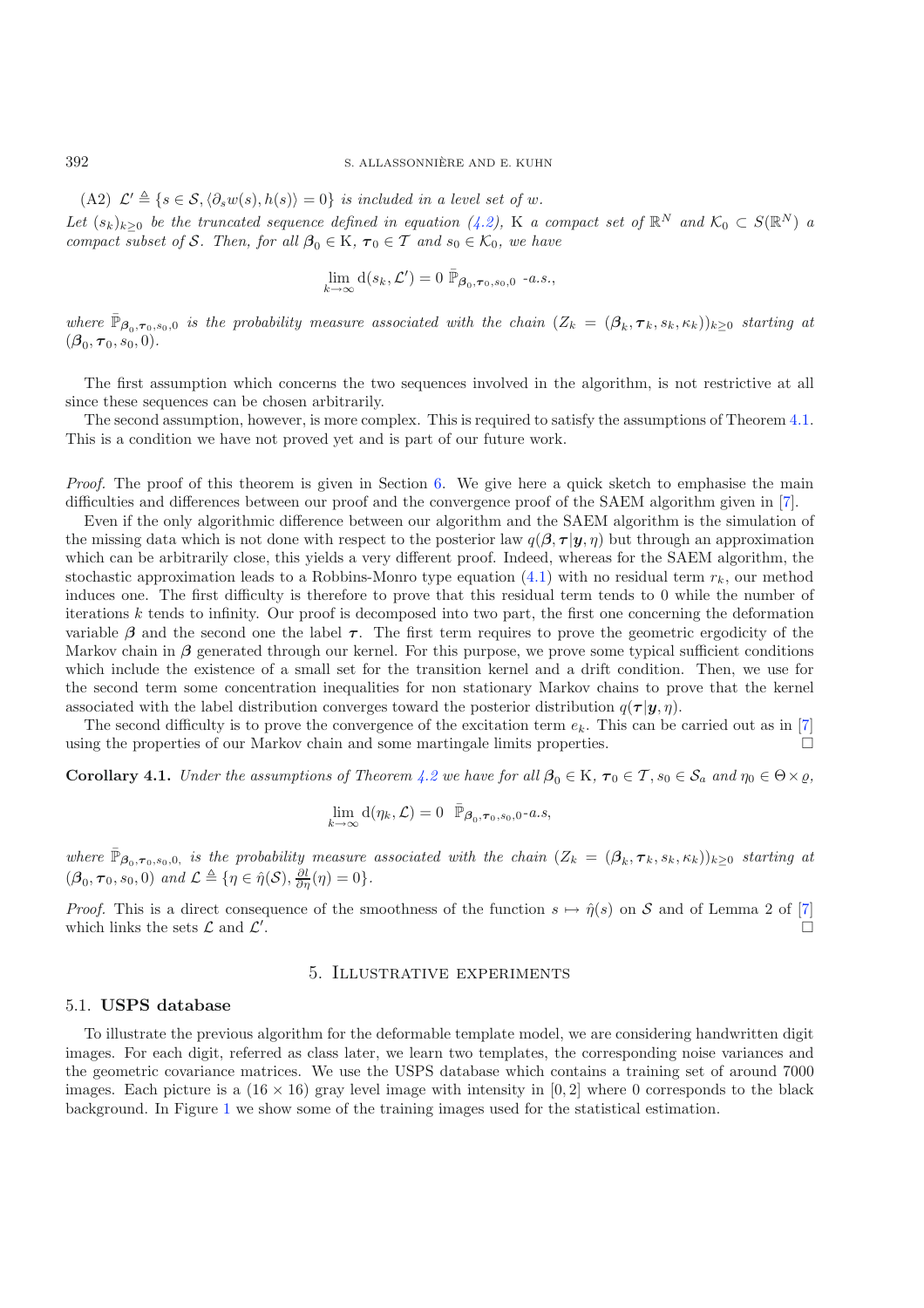

FIGURE 1. Some examples of the training set: 40 images per class (inverse video).

#### <span id="page-11-0"></span>5.1.1. *General setting of the hierarchical model*

A natural choice for the prior laws on  $\alpha$  and  $\Gamma_q$  is to set 0 for the mean on  $\alpha$  and to induce the two covariance matrices by the metric of the spaces  $V_p$  and  $V_g$  involving the correlation between the landmarks through the kernels: define the square matrices  $\tilde{M}_p(k, k') = K_p(v_{p,j}, v_{p,j'}) \; \forall 1 \leq k, k' \leq k_p$ , and  $M_g(k, k') = K_p(v_{p,j}, v_{p,j'}) \; \forall 1 \leq k, k' \leq k_p$ .  $K_g(v_{g,j}, v_{g,j'})$   $\forall 1 \leq k, k' \leq k_g$ . Then  $\Sigma_p = M_p^{-1}$  and  $\Sigma_g = M_g^{-1}$ . In our experiments, we have chosen Gaussian kernels for both  $K_p$  and  $K_g$ . Their respective standard deviations are fixed:  $\sigma_p = 0.2$  and  $\sigma_g = 0.12$  for an estimation on [15,15] and [11,1] perpetimize Indeed too large values of these standard deviations land to estimation on  $[-1.5, 1.5]^2$  and  $[-1, 1]$  respectively. Indeed, too large values of these standard deviations lead to smooth images and deformations. The registration becomes less accurate and yields blurry estimated templates and non optimal estimated covariance matrices. On the other hand, too small values of  $\sigma_p$  and  $\sigma_g$  concentrate the information in a small neighbourhoods around the landmarks; for example the templates would be composed of small balls centred on the landmarks.

Another issue is the calibration of the parameter  $a_g$ . Indeed, to satisfy the theorical requirement  $a_g$  is supposed to be larger than  $4k_g$  which equals 144 in our case. However, looking at the geometrical update formula [\(6.2\)](#page-15-1), this hyper-parameter corresponds to the weight of the prior matrix in the barycenter expression between the prior and the empirical terms. Since we only have few images, this prior would predominate over the empirical term. This would prevent the geometrical covariance from moving far away from the prior. So we choose  $a_g = 0.5$  which leads to a well defined posterior distribution even if it does not satisfy the theoretical assumption.

The influence of the other hyper-parameters  $a_p$  and  $a_\rho$  has been tested on simulation and is negligeable. We choose  $a_p = 200$  and  $a_\rho = 2$ .

## 5.1.2. *General setting of the algorithm*

For the stochastic approximation step-size, we allow a heating period  $k_h$  which corresponds to the absence of memory for the first iterations. This allows the Markov chain to reach an area of interest in the posterior probability density function  $q(\beta, \tau | y, \eta)$  before exploring this particular region. In the experiments presented, the heating time  $k_h$  lasts up to 150 iterations and the whole algorithm is stopped at, at most, 200 iterations depending on the data set (noisy or not). This number of iterations corresponds to a point when the convergence is reached. We choose, as suggested in [\[7](#page-25-6)] the step-size sequence as  $\Delta_k = 1$  for all  $1 \leq k \leq k_h$  and  $\Delta_k =$  $(k - k_h)^{-0.6}$  otherwise.

The multicomponent case has to face the problem of its computational time. Indeed, as we have to approximate the posterior density by running  $J_k$  elements of  $\tau_m$  independent Markov chains, the computation time increases linearly with  $J_k$ . In our experiments, we have chosen a fixed J for every EM iteration,  $J = 50$ . This is enough to get a good approximation thanks to the coupling between the iterations of the SAEM algorithm and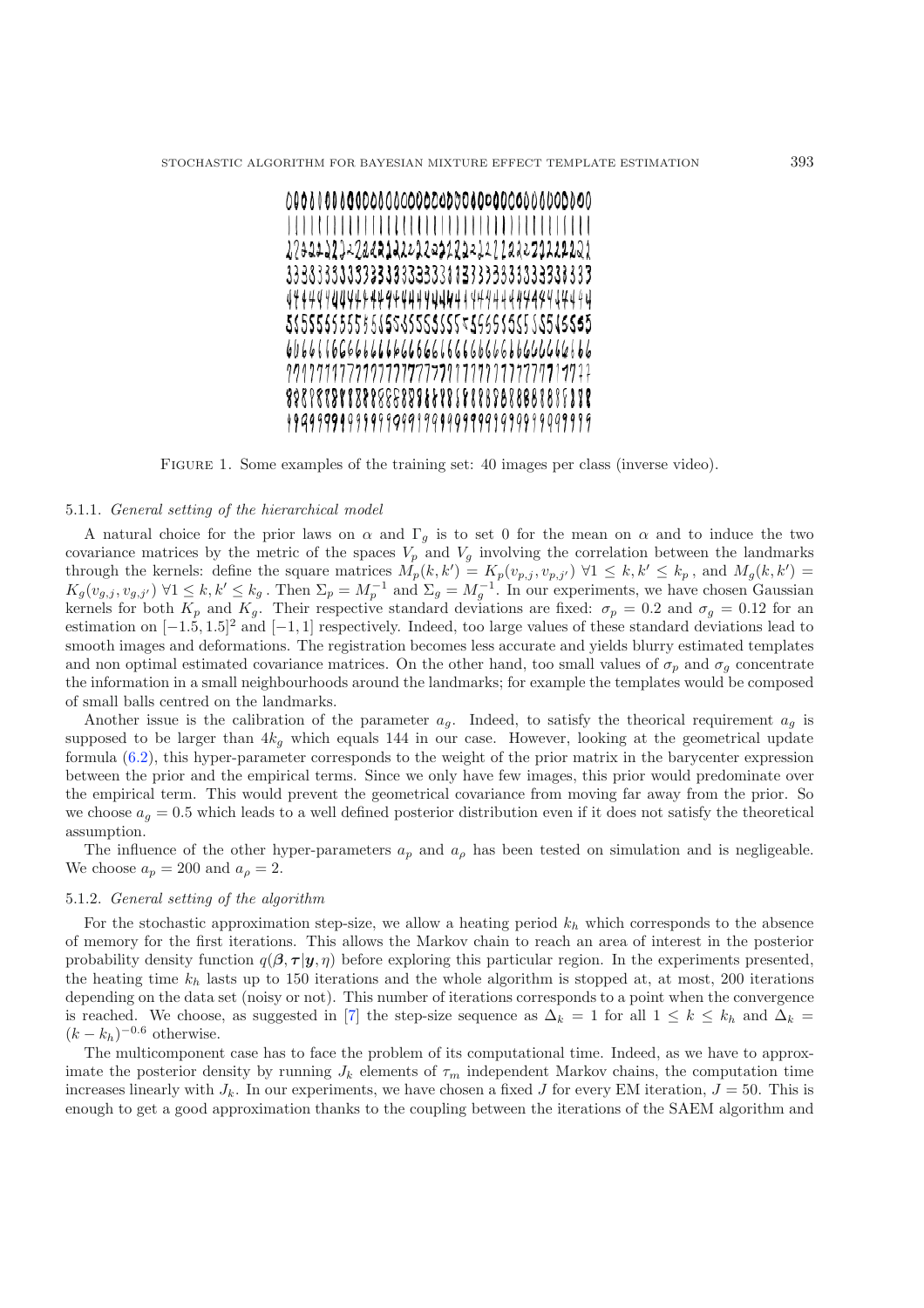

<span id="page-12-0"></span>Figure 2. Estimated prototypes of the two components model for each digit (40 images per class; 100 iterations; two components per class).



Figure 3. Estimated prototypes of the two components model for each digit (40 images per class, second random sample).

<span id="page-12-1"></span>the iterations of the Markov chains. Indeed, even if the parameter  $\eta$  is modified along the SAEM iterations, its successive jumps are small enough to ensure the convergence of the MCMC method. Intuitively speaking, it is equivalent to consider not only 50 iterations of the MCMC method but 50 times the number of SAEM iterations.

#### 5.1.3. *The estimated templates*

We are showing here the results of the statistical learning algorithm for our generative model. To avoid the problems shown in [\[3](#page-25-5)], we choose the same initialisation of the template parameter  $\alpha$  as they did, that is to say, we set the initial value of  $\alpha$  such that the corresponding  $I_{\alpha}$  is the mean of the gray-level training images.

In Figure [2,](#page-12-0) we show the two estimated templates obtained by the multicomponent procedure with 40 training examples per class. It appears that, as for the mode approximation algorithm which results are presented on this database in [\[1\]](#page-25-4), the two components reached are meaningful, such as the 2 with and without loop or American and European 7. They even look alike.

In Figure [3,](#page-12-1) we show a second run of the algorithm with a different database, the training images are randomly selected in the whole USPS training set. We can see that there are some variability, in particular for digit 7 where there were no European 7 in this training set. This generates two different clusters still relevant for this digit. The other digits are quite stable, in particular the strongly constrained ones (like 3, 5, 8 or 9).

#### 5.1.4. *The photometric noise variance*

Even if we prove the convergence result for fixed component noise variances, we still try to learn them in the experiments. The same behaviour for our stochastic EM as for the mode approximation EM algorithm done in [\[1\]](#page-25-4) is observed for the noise variances. Indeed, allowing the decomposition of the class into components enables the model to better fit the data yielding a lower residual noise. In addition, the stochastic algorithm enables to look around the whole posterior distribution and not only focusing on its mode which increases the accuracy of the geometric covariance and the template estimation. This yields lower noise required to explain the gap between the model and the truth. The evolution of the estimated variances for the two components of each digits are presented in Figure [4.](#page-13-0)

The convergence of this variance for some very constrained digits like digit 1 is faster. This is due to the well defined templates and geometric variability in the class which can be easily captured. Therefore, a very low level of noise is required very quickly. On the other hand, some very variable digits like digit 2 are slower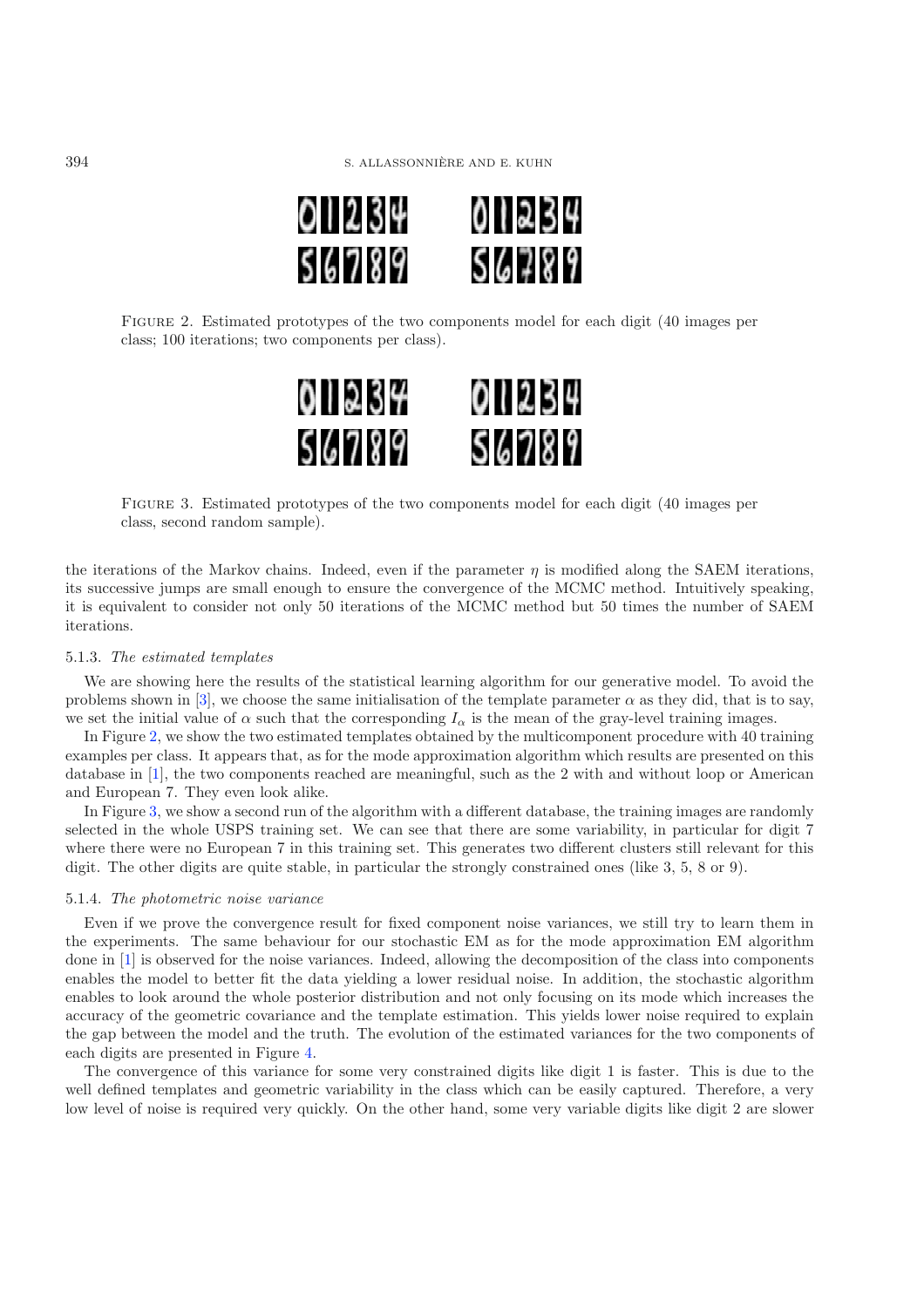

<span id="page-13-1"></span><span id="page-13-0"></span>FIGURE 4. Evolution of the two cluster variances along the iterations.

|  |  |  |  |  | 222222222222222222    |  |  |  |  |
|--|--|--|--|--|-----------------------|--|--|--|--|
|  |  |  |  |  | 222222222222222222    |  |  |  |  |
|  |  |  |  |  | 222222222222222222222 |  |  |  |  |
|  |  |  |  |  | 222222222222222222    |  |  |  |  |
|  |  |  |  |  | 2222222222222222222   |  |  |  |  |
|  |  |  |  |  | 222222222222222222    |  |  |  |  |

Figure 5. Some synthetic examples of the components of digit 2: first four rows: templates of the two components deformed through some deformation field  $\beta$  and  $-\beta$  drawn from their respective geometric covariance. Two last row: template of the first component from Figure [2](#page-12-0) with deformations drawn with respect to the second component covariance matrix.

to converge. The huge geometric variability adding to very complex shapes for the templates lead to a more difficult estimation and therefore more iterations before convergence.

Last point that can be noticed is the convergence of the European 7 which looks slower than the other component (American 7). The reason of this behaviour is that there are only two images of such a 7 in the training set and it takes a longer time for the algorithm to put together and only together these two shapes so that the clustering is better with respect to the likelihood. The other 7 does not suffer from this problem and converges faster.

#### 5.1.5. *The estimated geometric distribution*

To be able to compare the learnt geometry, we draw some synthetic examples using the mixture model with the learnt parameters. Even when the templates look similar, the separation between two components can be justified by the different geometry distributions. To show the effects of the geometry on the components, we have drawn some "2" with their respective parameters in the four top rows of Figure [5.](#page-13-1)

For each component, we have drawn the deformation given by the variable  $\beta$  and its opposite  $-\beta$  since, as soon as one is learnt, because of the symmetry of the centred Gaussian distribution, the opposite deformation is learnt at the same time. This is why sometimes, one of the two looks strange whereas the other looks like some element of the training set.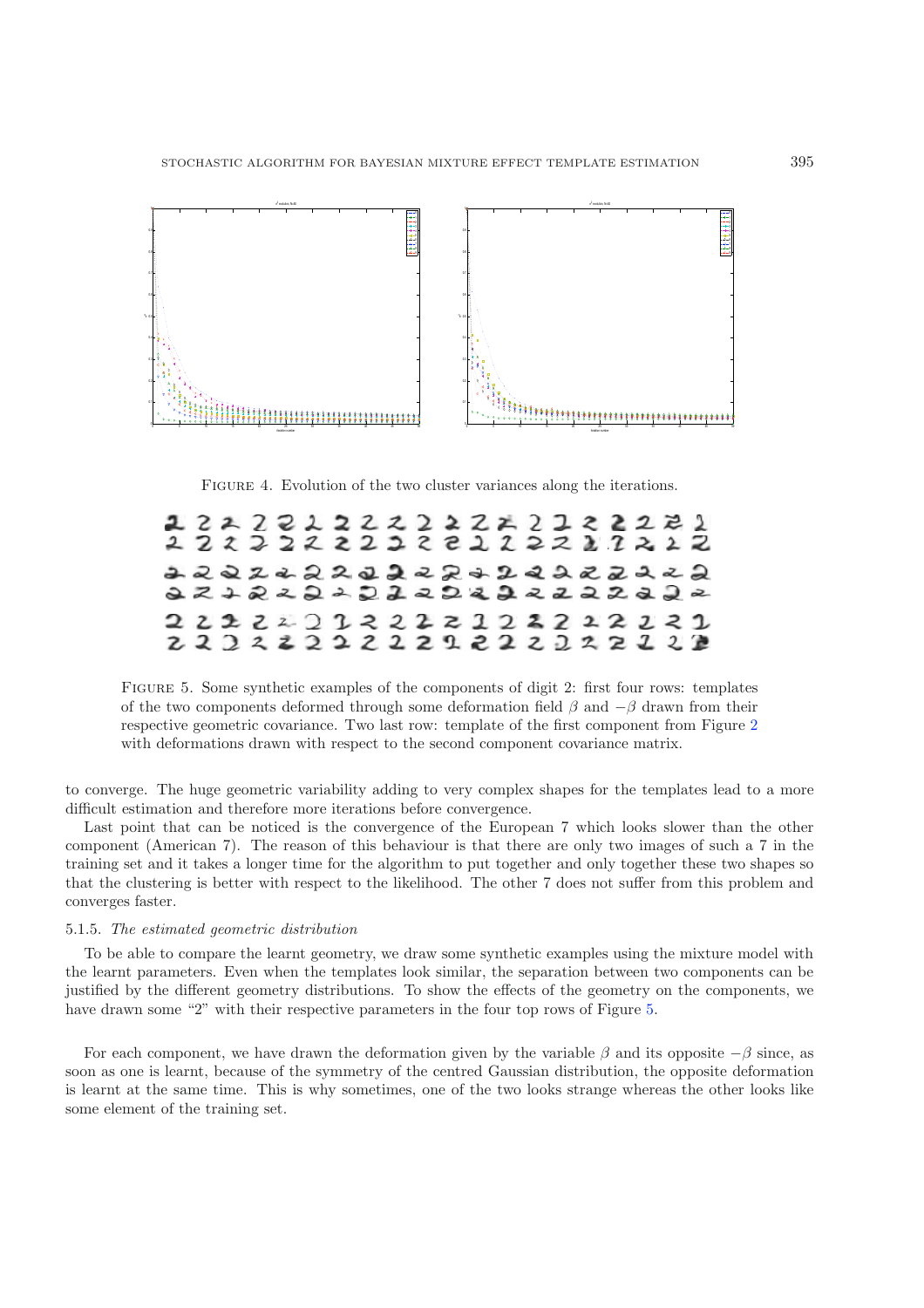396 S. ALLASSONNIÈRE AND E. KUHN



<span id="page-14-0"></span>Figure 6. First row: ten images of the training set representing the splenium and a part of the cerebellum. Second row: Results from the template estimation. (a) gray level mean image of the 47 images. Templates estimated (b) with the FAM (c) with the stochastic algorithm on the simple model (d,e) on the two component model.

The simulation is done using a common standard Gaussian distribution which is then multiplied by a square root of the covariance matrix we want to apply. We can see the effects of the covariance matrix on both templates and the large variability learnt. This has to be compared with the bottom rows of Figure [5,](#page-13-1) where the two samples are drawn on the one template but with the covariance matrix of the other one. Even if these six lines represent some "2"s, the bottom ones suffer from the geometrical tendency of the other cluster and do not look as natural. This shows the variability of the models into classes.

#### 5.2. **Medical images**

We also test the algorithm on a database which consists in 47 2D medical images. Each of them represents the splenium (back of the corpus calosum) and a part of the cerebellum. Some of the training images are shown in Figure [6](#page-14-0) first row.

The results of the estimation are presented in Figure [6,](#page-14-0) second row. The first picture presented, (a), is the gray level mean of the 47 images. The second one, (b), shows the estimated template computed with the Fast Approximation with Mode Algorithm presented in [\[1\]](#page-25-4) for a single component model. This algorithm is an EMlike algorithm where the E step is simplified. The posterior distribution of the hidden variable is approximated by a Dirac distribution on its mode. This yields a deterministic algorithm, quite simple to implement but with no theoretical convergence properties. It shows a well contrasted splenium whereas the cerebellum remains a little bit blurry (note that it is still much better that the simple mean (a)).

This picture has to be compared with picture (c) which gives the estimated template computed with our algorithm with  $\tau_m = 1$ . The great improvement from the gray level mean of the images (a) or the FAM estimation (b) to our estimations is obvious. In particular, the splenium is still very contrasted, better localised and the cerebellum is reconstructed with several branches. The background presents several structures whereas the other estimates are blurry. The two anatomical shapes are relevant representants of the ones observed in the training set.

The estimation has been done while enabling the decomposition of the database into two components with our SAEM-MCMC algorithm presented here. The two estimated templates are shown in Figure  $6(d)$  $6(d)$  and  $6(e)$ . The differences can be seen in particular on the shape of the splenium where the boundaries are more or less curved. The thickness of the splenium varies as well between the two estimates. The position of the fornix is also different, being closer to the boundary of the image. The number of branches in the two cerebella also tends to be different from one template to the other (4 in the first component and 5 in the second one).

The estimation suffers from the small number of images we have. This can be seen in the estimation of the background which is blurry in both images. To be able to explain the huge variability of the two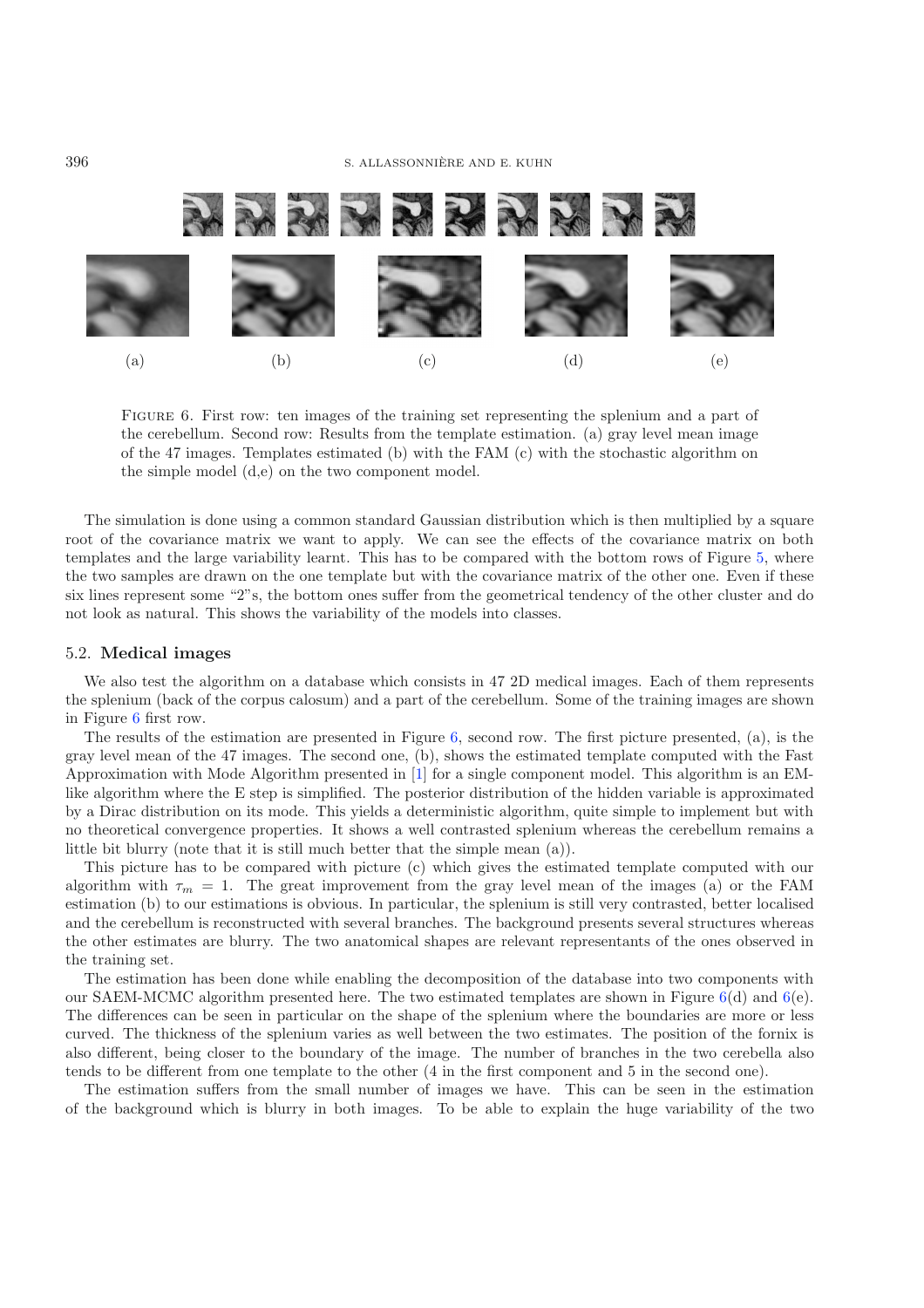<span id="page-15-0"></span>anatomical shapes, more components would be interesting but at the same time more images required so that the components will not end up empty.

## 6. Proof of Theorem [4.2](#page-9-0)

We recall that in this section the variances of the components are fixed. This reduces the parameters  $\theta_t$  to  $(\alpha_t, \Gamma_{q,t})$  for all  $1 \leq t \leq \tau_m$ .

First let exhibit sufficient statistics for the model. The complete log-likelihood equals:

$$
\log q(\mathbf{y}, \beta, \tau | \eta) = \sum_{i=1}^{n} \left\{ \log \left[ \left( \frac{1}{2\pi \sigma_{\tau_i}^2} \right)^{|\Lambda|/2} \exp \left( -\frac{1}{2\sigma_{\tau_i}^2} ||y_i - K_p^{\beta_i} \alpha_{\tau_i}||^2 \right) \right] + \log \left[ \left( \frac{1}{2\pi} \right)^{k_g} |\Gamma_{g,\tau_i}|^{-1/2} \exp \left( -\frac{1}{2} \beta_i^t \Gamma_{g,\tau_i}^{-1} \beta_i \right) \right] + \log(\rho_{\tau_i}) \right\},\,
$$

where  $K_p^{\beta} \alpha = z_{\beta} I_{\alpha}$  and  $\|.\|$  denotes the Euclidean norm. This emphasises five sufficient statistics given in their matricial form for all  $1 \le t \le \tau$ matricial form for all  $1 \le t \le \tau_m$ ,

$$
S_{0,t}(\boldsymbol{\beta}, \boldsymbol{\tau}) = \sum_{1 \leq i \leq n} 1_{\tau_i = t},
$$
  
\n
$$
S_{1,t}(\boldsymbol{\beta}, \boldsymbol{\tau}) = \sum_{1 \leq i \leq n} 1_{\tau_i = t} (K_p^{\beta_i})^t y_i,
$$
  
\n
$$
S_{2,t}(\boldsymbol{\beta}, \boldsymbol{\tau}) = \sum_{1 \leq i \leq n} 1_{\tau_i = t} (K_p^{\beta_i})^t (K_p^{\beta_i}),
$$
  
\n
$$
S_{3,t}(\boldsymbol{\beta}, \boldsymbol{\tau}) = \sum_{1 \leq i \leq n} 1_{\tau_i = t} \beta_i^t \beta_i, \mathbb{P}
$$
  
\n
$$
S_{4,t}(\boldsymbol{\beta}, \boldsymbol{\tau}) = \sum_{1 \leq i \leq n} 1_{\tau_i = t} ||y_i||^2.
$$

Thus we apply the stochastic approximation at iteration  $k$  of the algorithm leading to:

$$
s_{k,m,t} = s_{k-1,m,t} + \Delta_k(S_{m,t}(\beta_k, \tau_k) - s_{k-1,m,t})
$$

for  $0 \leq m \leq 4$  and rewrite the maximisation step. The weights and the covariance matrix are updated as follows:

<span id="page-15-1"></span>
$$
\rho_{\tau,k} = \frac{s_{k,0,\tau} + a_{\rho}}{n + \tau_m a_{\rho}}, \tag{6.1}
$$

$$
\Gamma_{g,\tau,k} = \frac{1}{s_{k,0,\tau} + a_g}(s_{k,0,\tau} s_{k,3,\tau} + a_g \Sigma_g). \tag{6.2}
$$

The photometric parameters are solution of the following system:

$$
\begin{cases}\n\alpha_{\tau,k} = \left(s_{k,0,\tau}s_{k,2,\tau} + \sigma_{\tau,k}^2(\Sigma_p)^{-1}\right)^{-1} \left(s_{k,0,\tau}s_{k,1,\tau} + \sigma_{\tau,k}^2(\Sigma_p)^{-1}\mu_p\right), \\
\sigma_{\tau,k}^2 = \frac{1}{s_{k,0,\tau}|\Lambda|+a_p} \left(s_{k,0,\tau}\left(s_{k,4,\tau} + (\alpha_{\tau,k})^t s_{k,2,\tau}\alpha_{\tau,k} - 2(\alpha_{\tau,k})^t s_{k,1,\tau}\right) + a_p \sigma_0^2\right),\n\end{cases} (6.3)
$$

which can be solved iteratively for each component  $\tau$  starting with the previous values. In this part, all  $\sigma_{\tau,k}^2$ τ,k are fixed and this leads to an explicit form for the parameters  $\alpha_{\tau,k}$ .

We will now apply Theorem [4.1](#page-8-2) to prove Theorem [4.2.](#page-9-0)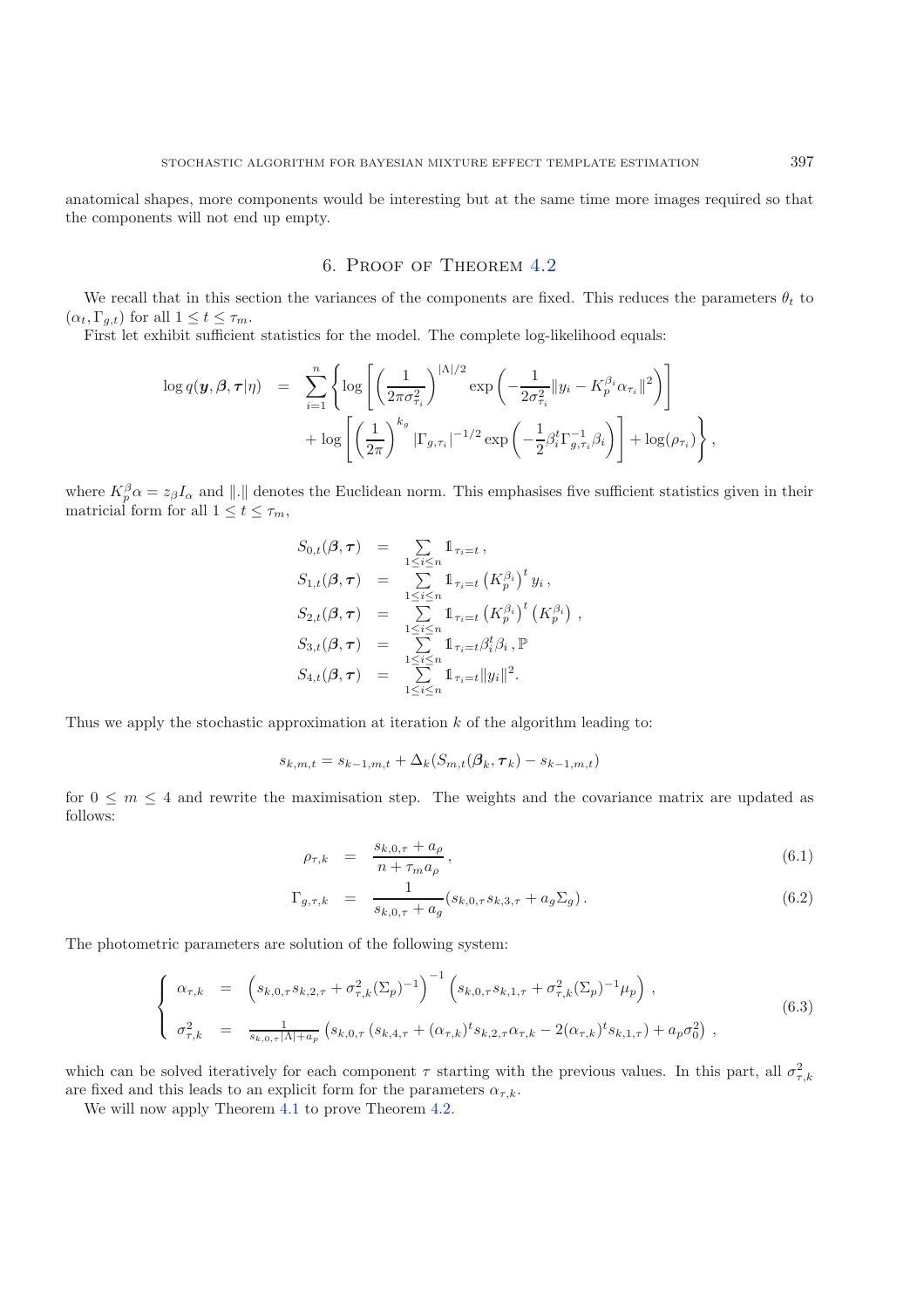(SA0') is satisfied with the set  $\mathcal{S}_a$  defined by

$$
\mathcal{S}_a \triangleq \{ S \in \mathcal{S} \mid 0 \leq S_{0,t} \leq n, \ \|S_{1,t}\| \leq \|y\|, \ \|S_{2,t}\| \leq n, \ 0 \leq S_{3,t}, \ 0 \leq S_{4,t} \leq \|y\|^2, \ \forall 1 \leq t \leq \tau_m \ \}.
$$

Thanks to the convexity of this set, the new value  $s_k$  defined as a barycenter remains in  $\mathcal{S}_a$ .

Assumption (SA1) is trivially satisfied since we can choose our step-size sequence  $(\Delta_k)_k$ .

(SA2) holds as already proved in [\[3\]](#page-25-5) for the one component case with  $w(s) = -l(\hat{\eta}(s))$  such as (STAB1'(ii)) with the same function  $W(s) = -l(\hat{\eta}(s))$ . These conditions imply the contraction property of the Lyapunov function  $w$  and the convergence of the stochastic approximation under some conditions on the perturbations.

We need to suppose, like in the one component case [\[3\]](#page-25-5), that the critical points of our model are in a compact subset of S which stands for  $(STAB1'(i))$ . This is an assumption which has to be considered in a future work.

We will now focus on (STAB2) which is the assumption which gives the control of the perturbations required for the convergence.

We first show the convergence to zero of the remainder term  $|r_k|\mathbb{1}_{W(s_{k-1})\leq M}$  for any positive integer M. We denote by  $\pi_k = \pi_{\hat{\eta}(s_k)}$  for any  $k \geq 0$ . We have  $r_k = \mathbb{E}\left[S(\beta_k, \tau_k)|\mathcal{F}_{k-1}\right] - \mathbb{E}_{\pi_{k-1}}\left[S(\beta, \tau)\right]$  thus,

$$
r_{k} = \sum_{\tau} \int_{\mathbb{R}^{N}} S(\beta, \tau) \Pi_{\eta_{k-1}, \tau}^{J_{k}}(\beta_{0}, \beta) \prod_{i=1}^{n} \int p_{J_{k}}(\tau_{i} | \xi_{i}, y_{i}, \eta_{k-1}) \prod_{t=1}^{\tau_{m}} \prod_{l=1}^{J_{k}} \Pi_{\eta, t}(\xi_{t, i}^{(l-1)}, \xi_{t, i}^{(l)}) d\xi_{t, i}^{(l)} d\beta
$$

$$
- \sum_{\tau} \int_{\mathbb{R}^{N}} S(\beta, \tau) \pi_{\eta_{k-1}}(\beta, \tau) d\beta.
$$

We denote by  $Q(\xi_i)d\xi_i = \prod_{t=1}^m$  $\sum_{t=1}^{\infty}$  J*k*  $\prod_{l=1}^{J_k} \Pi_{\eta,t}(\xi_{t,i}^{(l-1)},\xi_{t,i}^{(l)}) \, d\xi_{t,i}^{(l)}$  and by

 $R_{J_k}(\tau|y,\eta_{k-1}) = \prod_{i=1}^{n} \int p_{J_k}(\tau_i|\xi_i,y_i,\eta_{k-1}) Q(\xi_i) d\xi_i$ . We can now rewrite

$$
|r_k| \leq \left| \sum_{\tau} \int_{\mathbb{R}^N} S(\beta, \tau) \left[ \Pi_{\eta_{k-1}, \tau}^{J_k}(\beta_0, \beta) R_{J_k}(\tau | \mathbf{y}, \eta_{k-1}) \mathrm{d} \beta - \pi_{\eta_{k-1}}(\beta, \tau) \right] \mathrm{d} \beta \right|
$$
  

$$
\leq \sum_{\tau} \left| \int_{\mathbb{R}^N} S(\beta, \tau) \left[ \Pi_{\eta_{k-1}, \tau}^{J_k}(\beta_0, \beta) - q(\beta | \tau, \mathbf{y}, \eta_{k-1}) \right] \mathrm{d} \beta \right| |R_{J_k}(\tau | \mathbf{y}, \eta_{k-1})|
$$
  

$$
+ \sum_{\tau} \left| \int_{\mathbb{R}^N} S(\beta, \tau) q(\beta | \tau, \mathbf{y}, \eta_{k-1}) \mathrm{d} \beta \right| |R_{J_k}(\tau | \mathbf{y}, \eta_{k-1}) - q(\tau | \mathbf{y}, \eta_{k-1})|.
$$

<span id="page-16-0"></span>Denoting  $M_{\eta_{k-1}} = \max_{\tau} \int_{\mathbb{R}^N} |S(\beta, \tau)| q(\beta | \tau, y, \eta_{k-1}) d\beta$ , we obtain finally

$$
|r_k| \mathbb{1}_{W(s_{k-1}) \leq M} \leq \sum_{\tau} \left| \int_{\mathbb{R}^N} S(\beta, \tau) \left[ \Pi_{\eta_{k-1}, \tau}^{J_k}(\beta_0, \beta) - q(\beta | \tau, y, \eta_{k-1}) \right] d\beta \right| \mathbb{1}_{W(s_{k-1}) \leq M} \tag{6.4}
$$

$$
+\mathcal{M}_{\eta_{k-1}}\sum_{\tau}|R_{J_k}(\tau|\mathbf{y},\eta_{k-1})-q(\tau|\mathbf{y},\eta_{k-1})|\mathbb{1}_{W(s_{k-1})\leq M}.
$$
\n(6.5)

We will first show that the Gibbs sampler kernel  $\Pi_{\eta,\tau}$  satisfies a lower bound condition and a Drift condition (MDRI) to get its geometric ergodicity (as it has been done in [\[3\]](#page-25-5)).

**(MDRI):** For any  $s \in \mathcal{S}$  and any  $\tau \in \mathcal{T}$ ,  $\Pi_{\hat{\eta}(s),\tau}$  is irreducible and aperiodic. In addition there exists a function  $V : \mathbb{R}^N \to [1, \infty]$  such that for any  $p \ge 1$  and any compact subset  $K \subset S$ , there exist a set C,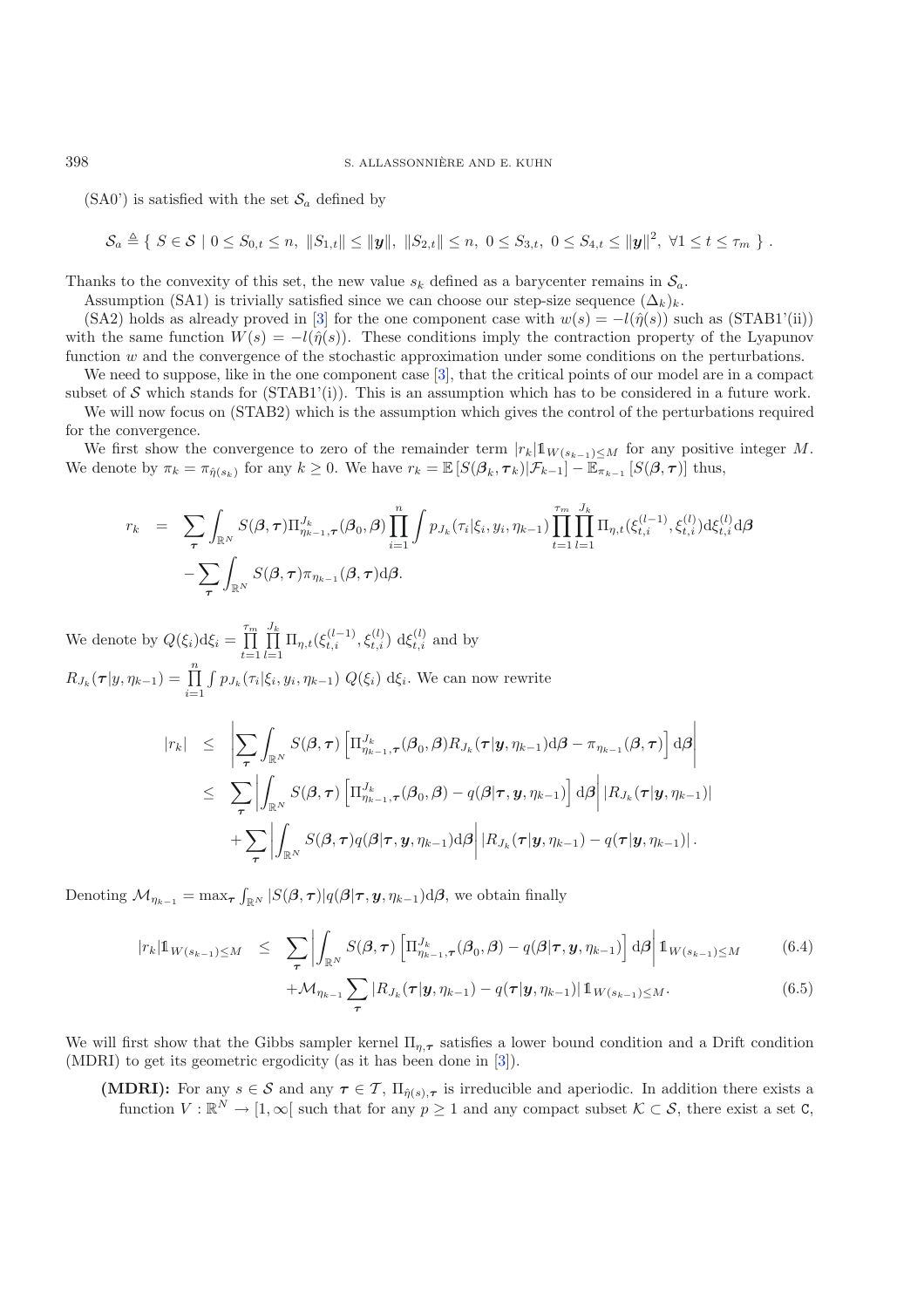<span id="page-17-0"></span>an integer m, constants  $0 < \kappa < 1$ ,  $B > 0$ ,  $\delta > 0$  and a probability measure  $\nu$  such that

$$
\inf_{\in \mathcal{K}, \tau \in \mathcal{T}} \Pi_{\eta(s), \tau}^m(\beta, A) \geq \delta \nu(A) \ \forall \beta \in \mathbf{C}, \forall A \in \mathcal{B}(\mathbb{R}^N), \tag{6.6}
$$

$$
\sup_{s \in \mathcal{K}, \tau \in \mathcal{T}} \Pi_{\hat{\eta}(s), \tau}^{m} V^{p}(\boldsymbol{\beta}) \leq \kappa V^{p}(\boldsymbol{\beta}) + B \mathbb{1}_{\mathbb{C}}(\boldsymbol{\beta}). \tag{6.7}
$$

**Notation 6.1.** Let  $(e_j)_{1 \leq j \leq N}$  be the canonical basis of the *β*-space and for any  $1 \leq j \leq N$ , let  $E_{\eta, \tau, j} \triangleq \{ \beta \in \mathbb{R}^N \setminus \{ \beta_{\sigma, j} \} \cup \{ \beta_{\sigma, j} \}$  $\mathbb{R}^N \mid \langle \beta, e_j \rangle_{\eta, \tau} = 0$  be the orthogonal of Span $\{e_j\}$  and  $p_{\eta, \tau, j}$  be the orthogonal projection on  $E_{\eta, \tau, j}$  *i.e.* 

$$
p_{\eta,\boldsymbol{\tau},j}(\boldsymbol{\beta}) \triangleq \boldsymbol{\beta} - \frac{\langle \boldsymbol{\beta}, e_j \rangle_{\eta,\boldsymbol{\tau}}}{\|e_j\|_{\eta,\boldsymbol{\tau}}^2} e_j,
$$

where  $\langle \beta, \beta' \rangle_{\eta, \tau} = \sum_{i=1}^n \beta_i^t \Gamma_{g, \tau_i}^{-1} \beta_i'$  for  $\beta$  and  $\beta'$  in  $\mathbb{R}^N$  (*i.e.* the natural dot product associated with the covariance matrices  $(\Gamma_{\text{old}})_{\text{old}} \| \|$  is the corresponding norm covariance matrices  $(\Gamma_{g,t})_t$ ) and  $\|\cdot\|_{\eta,\tau}$  is the corresponding norm.

We denote for any  $1 \leq j \leq N$ ,  $\eta \in \Theta \times \varrho$  and  $\tau \in \mathcal{T}$ , by  $\Pi_{\eta,\tau,j}$  the Markov kernel on  $\mathbb{R}^N$  associated with the j-th Metropolis-Hastings step of the Gibbs sampler on  $\mathbb{R}^N$ . We have  $\Pi_{\eta,\tau} = \Pi_{\eta,\tau,N} \circ \cdots \circ \Pi_{\eta,\tau,1}$ .

Inequality [\(6.6\)](#page-17-0) is equivalent to the existence of a small set C for the kernel  $\Pi_{\hat{n}(s),\tau}$  independent of  $s \in \mathcal{K}$ . We recall here the definition of a small set:

**Definition 6.1** (*cf.* [\[17\]](#page-26-5)). A set  $\mathcal{E} \in \mathcal{B}(\mathbb{R}^N)$  is called a **small set** for the kernel  $\Pi$  if there exist an integer  $m > 0$  and a non trivial measure  $\nu_m$  on  $\mathcal{B}(\mathbb{R}^N)$ , such that for all  $\beta \in \mathcal{E}, B \in \mathcal{B}(\mathbb{R}^N)$ ,  $\Pi^m(\beta, B) \ge \nu_m(B)$ . When this holds, we say that  $\mathcal E$  is  $\nu_m$ -small.

We now prove the following lemma:

**Lemma 6.1.** *Let*  $\mathcal{E}$  *be a compact subset of*  $\mathbb{R}^N$  *and*  $\mathcal{K}$  *be a compact subset of*  $\mathcal{S}$ *, then*  $\mathcal{E}$  *is a small set of*  $\mathbb{R}^N$ *for*  $(\Pi_{\hat{n}(s), \tau})_{s \in \mathcal{K}, \tau \in \mathcal{T}}$ *.* 

*Proof.* The transition probability kernel of our Markov chain on *β* is defined as follows: for coordinate *j*, the kernel is

<span id="page-17-1"></span>
$$
\Pi_{\eta,\tau,j}(\beta,\mathrm{d}z) = (\otimes_{m\neq j}\delta_{\beta^m}(\mathrm{d}z^m)) \mathbb{P}\left[q_j(\mathrm{d}z^j|\beta^{-j},\eta,\tau)r_j(\beta^j,\mathrm{d}z^j;\beta^{-j},\eta,\tau)\right] \n+ \delta_{\beta^j}(\mathrm{d}z^j) \int (1-r_j(\beta^j,b;\beta^{-j},\eta,\tau))q_j(b|\beta^{-j},\eta,\tau)\mathrm{d}b\right].
$$
 (6.8)

Then note that there exists  $a_c > 0$  such that for any  $\eta \in \Theta \times \varrho$ , any  $\beta \in \mathbb{R}^N$  and any  $b \in \mathbb{R}$ , the acceptance rate  $r_j(\beta^j, b; \beta^{-j}, \eta, \tau)$  is uniformly lower bounded by  $a_c$  so that for any  $1 \le j \le N$  and any non-negative function f,

$$
\Pi_{\eta,\boldsymbol{\tau},j}f(\boldsymbol{\beta})\geq a_c\int_{\mathbb{R}}f(\boldsymbol{\beta}^{-j}+be_j)q_j(b|\boldsymbol{\beta}^{-j},\boldsymbol{\tau},\eta)db=a_c\int_{\mathbb{R}}f(p_{\eta,\boldsymbol{\tau},j}(\boldsymbol{\beta})+ze_j/\|e_j\|_{\eta,\boldsymbol{\tau}})g_{0,1}(z)dz,
$$

where  $g_{0,1}$  is the probability density function of the standard  $\mathcal{N}(0, 1)$ . By induction, we have

$$
\Pi_{\eta,\tau} f(\beta) \ge a_c^N \int_{\mathbb{R}^N} f\left(p_{\eta,\tau,1,N}(\beta) + \sum_{j=1}^N z_j p_{\eta,\tau,j+1,N}(e_j) / \|e_j\|_{\eta,\tau}\right) \prod_{j=1}^N g_{0,1}(z_j) dz_j,
$$
(6.9)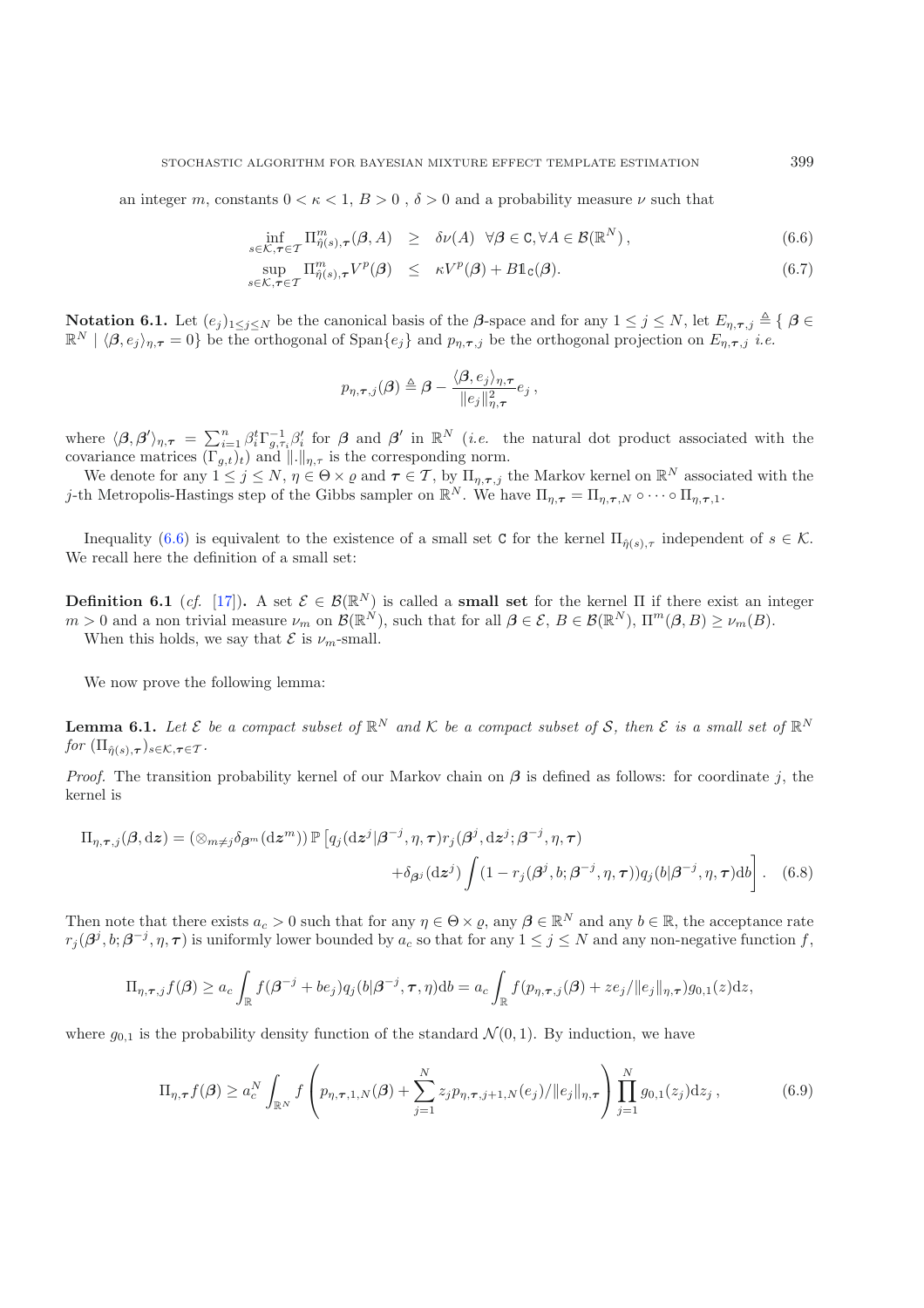where  $p_{\eta,\tau,q,r} = p_{\eta,\tau,r} \circ p_{\eta,\tau,r-1} \circ \ldots \circ p_{\eta,\tau,q}$  for any integer  $q \leq r$  and  $p_{\eta,\tau,N+1,N} = Id_{\mathbb{R}^N}$ . Let  $A_{\eta,\tau} \in \mathcal{L}(\mathbb{R}^N)$  be the linear mapping on  $z_1^N = (z_1, \ldots, z_N)$  defined by

$$
A_{\eta,\tau}z_1^N = \sum_{j=1}^N z_j p_{\eta,\tau,j+1,N}(e_j)/||e_j||_{\eta,\tau}.
$$

One easily checks that for any  $1 \leq k \leq N$ , Span $\{p_{\eta,\tau,j+1,N}(e_j), k \leq j \leq N\}$  = Span $\{e_j, k \leq j \leq N\}$  so that  $A_{n,\tau}$  is an invertible mapping. By a change of variable, we get

<span id="page-18-0"></span>
$$
\int_{\mathbb{R}^N} f(p_{\eta,\boldsymbol{\tau},1,N}(\boldsymbol{\beta}) + A_{\eta,\boldsymbol{\tau}} z_1^N) \prod_{j=1}^N g_{0,1}(z_j) \mathrm{d} z_j = \int_{\mathbb{R}^N} f(u) g_{p_{\eta,\boldsymbol{\tau},1,N}(\boldsymbol{\beta}),A_{\eta,\boldsymbol{\tau}} A_{\eta,\boldsymbol{\tau}}^t}(u) \mathrm{d} u,
$$

where  $g_{\mu,\Sigma}$  stands for the probability density function of the normal law  $\mathcal{N}(\mu,\Sigma)$ .

Since  $(\eta, \tau) \to A_{\eta, \tau}$  is smooth on the set of invertible mappings in  $(\eta, \tau)$ , we deduce that there exist  $c_K > 0$ and  $C_{\mathcal{K}} > 0$  such that  $c_{\mathcal{K}} \text{Id} \leq A_{\eta,\tau} A_{\eta,\tau}^t \leq \text{Id}/c_{\mathcal{K}}$  and  $g_{p_{\eta,\tau,1,N}(\beta),A_{\eta,\tau}A_{\eta,\tau}^t}(u) \geq C_{\mathcal{K}} g_{p_{\eta,\tau,1,N}(\beta),\text{Id}/c}(u)$  uniformly for  $\eta = \hat{\eta}(s)$  with  $s \in \mathcal{K}$  and  $\tau \in \mathcal{T}$ . Assuming that  $\beta \in \mathcal{E}$ , since  $\eta \to p_{n,\tau,1,N}$  is smooth and  $\mathcal{E}$  is compact, we have  $\sup_{\beta \in \mathcal{E}, \eta = \hat{\eta}(s), s \in \mathcal{K}, \tau \in \mathcal{T}} \|p_{\eta, \tau, 1, N}(\beta)\| < \infty$  so that there exist other constants  $C_{\mathcal{K}} > 0$  and  $c_{\mathcal{K}} > 0$  such that for any  $(u, \beta) \in \mathbb{R}^N \times \mathcal{E}$  and any  $\eta = \hat{\eta}(s), s \in \mathcal{K}, \tau \in \mathcal{T}$ 

$$
g_{p_{\eta,\tau,1,N}(\beta),A_{\eta,\tau}A_{\eta,\tau}^t}(u) \geq C_{\mathcal{K}}g_{0,\mathrm{Id}/c_{\mathcal{K}}}(u). \tag{6.10}
$$

Using [\(6.9\)](#page-17-1) and [\(6.10\)](#page-18-0), we deduce that for any  $A \Pi_{\eta,\tau}(\beta, A) \geq C_{\mathcal{K}} a_{\mathcal{K}}^N \nu(A)$ , with  $\nu$  equal to the density of the pormal law  $\mathcal{N}(0, \text{Id}_{\mathcal{K}})$ . This violds the ovietance of the small set as well as equa normal law  $\mathcal{N}(0,\mathrm{Id}/c_{\mathcal{K}})$ . This yields the existence of the small set as well as equation [\(6.6\)](#page-17-0).

This property also implies the  $\phi$ -irreducibility of the Markov Chain generated by  $\Pi_{n,\tau}$ . Moreover, the existence of a  $\nu_1$ -small set implies the aperiodicity of the chain (*cf.* [\[17\]](#page-26-5)).

Now consider the Drift condition [\(6.7\)](#page-17-0).

We set  $V : \mathbb{R}^N \to [1, +\infty[$  as the following function  $V(\beta) = 1 + ||\beta||^2$ , where  $|| \cdot ||$  denotes the Euclidean norm. Define for any  $g : \mathbb{R}^N \to \mathbb{R}^{n_s}$  the norm  $||g||_V = \sup_{\beta \in \mathbb{R}^N}$  $\frac{\|g(\boldsymbol{\beta})\|}{V(\boldsymbol{\beta})}$  and the functional space  $\mathcal{L}_V = \{g :$  $\mathbb{R}^N \to \mathbb{R}^{n_s} \mid \|g\|_V < +\infty$ . For any  $\eta \in \Theta \times \varrho$  and any  $\tau \in \mathcal{T}$ , we introduce a  $(\eta, \tau)$  dependent function  $V_{\eta,\boldsymbol{\tau}}(\boldsymbol{\beta}) \triangleq 1 + ||\boldsymbol{\beta}||_{\eta,\boldsymbol{\tau}}^2.$ 

<span id="page-18-1"></span>**Lemma 6.2.** Let K be a compact subset of  $\Theta \times \varrho$ . For any integer  $p \geq 1$ , there exist  $0 < \rho < 1$  and  $C > 0$  such *that for any*  $\eta \in K$ *, any*  $\tau \in \mathcal{T}$ *, any*  $\beta \in \mathbb{R}^N$  *we have* 

$$
\Pi_{\eta,\boldsymbol{\tau}} V_{\eta,\boldsymbol{\tau}}^p(\boldsymbol{\beta}) \leq \rho V_{\eta,\boldsymbol{\tau}}^p(\boldsymbol{\beta}) + C.
$$

*Proof.* The proposal distribution for  $\Pi_{\eta,\tau,j}$  is given by  $q_j(\beta^j \mid \beta^{-j}, \tau, y, \eta) \stackrel{\text{law}}{=} p_{\eta,\tau,j}(\beta) + \frac{z}{\|e_j\|_{\eta,\tau}} e_j$ , where  $z \sim \mathcal{N}(0, 1)$ . Then, for any  $\beta \in \mathbb{R}^N$  and any measurable set  $A \in \mathcal{B}(\mathbb{R}^N)$ , there exists  $a_{\eta, \tau, j}(\beta)$  uniformly beyonded from below by  $a_{\eta, \tau} > 0$  such that bounded from below by  $a_c > 0$  such that

$$
\Pi_{\eta,\boldsymbol{\tau},j}(\boldsymbol{\beta},A)=(1-a_{\eta,\boldsymbol{\tau},j}(\boldsymbol{\beta}))1_A(\boldsymbol{\beta})+a_{\eta,\boldsymbol{\tau},j}(\boldsymbol{\beta})\int_{\mathbb{R}}1_A\left(p_{\eta,\boldsymbol{\tau},j}(\boldsymbol{\beta})+\frac{z}{\|e_j\|_{\eta,\boldsymbol{\tau}}}\mathbf{e}_j\right)g_{0,1}(\mathrm{d}z),
$$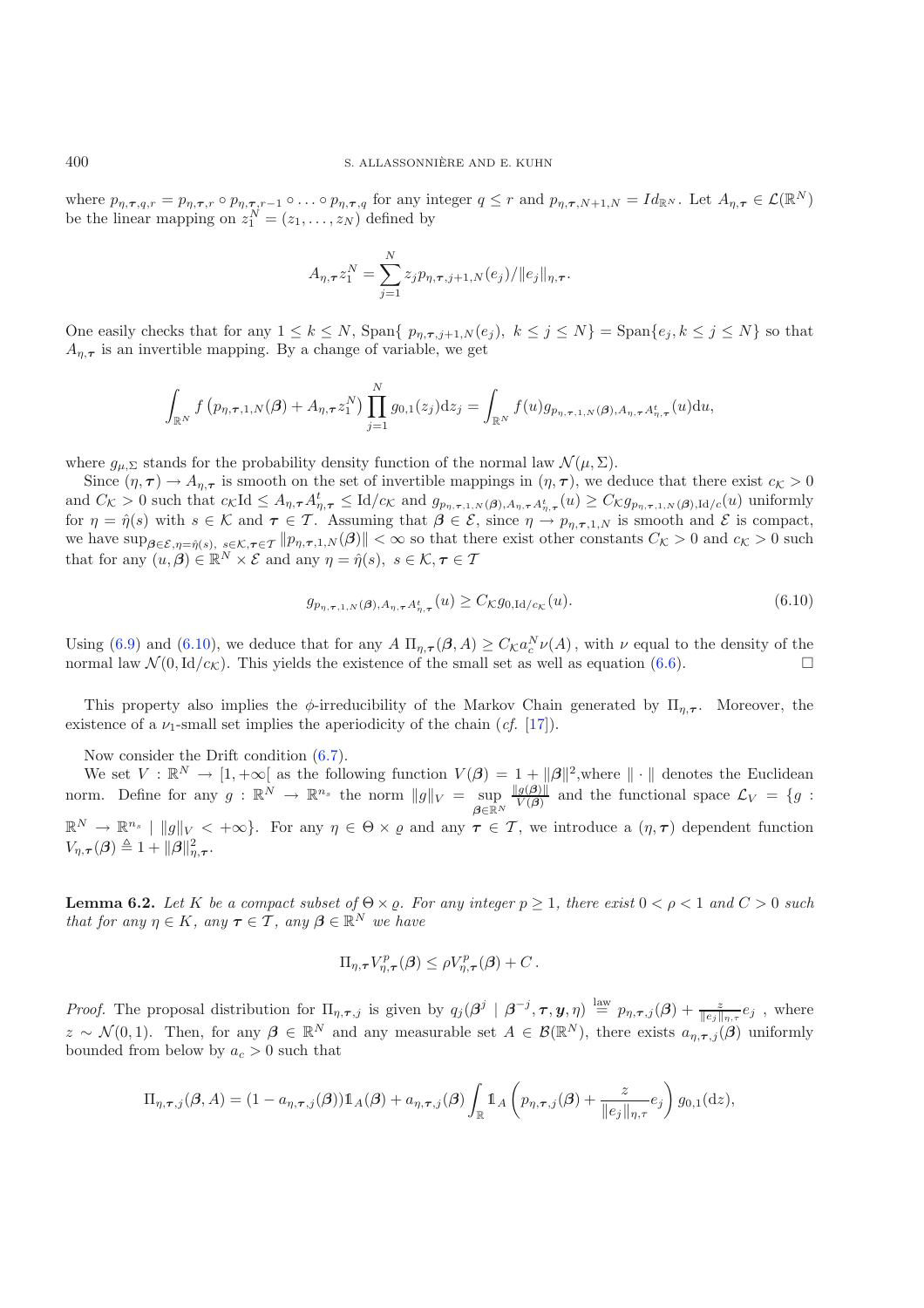Since  $\langle p_{\eta,\tau,j}(\boldsymbol{\beta}), e_j \rangle_{\eta,\tau} = 0$ , we get  $V_{\eta,\tau} \left( p_{\eta,\tau,j}(\boldsymbol{\beta}) + \frac{z}{\|e_j\|_{\eta,\tau}} e_j \right) = V_{\eta,\tau} (p_{\eta,\tau,j}(\boldsymbol{\beta})) + z^2$ . We deduce that there exists *C* such that for any  $\beta \in \mathbb{R}^N$ :

$$
\Pi_{\eta,\boldsymbol{\tau},j}V_{\eta,\boldsymbol{\tau}}^p(\boldsymbol{\beta}) = (1 - a_{\eta,\boldsymbol{\tau},j}(\boldsymbol{\beta}))V_{\eta,\boldsymbol{\tau}}^p(\boldsymbol{\beta}) + a_{\eta,\boldsymbol{\tau},j}(\boldsymbol{\beta})\int_{\mathbb{R}} \left(V_{\eta,\boldsymbol{\tau}}(p_{\eta,\boldsymbol{\tau},j}(\boldsymbol{\beta})) + z^2\right)^p g_{0,1}(\mathrm{d}z)
$$
\n
$$
\leq (1 - a_{\eta,\boldsymbol{\tau},j}(\boldsymbol{\beta}))V_{\eta,\boldsymbol{\tau}}^p(\boldsymbol{\beta}) + a_{\eta,\boldsymbol{\tau},j}(\boldsymbol{\beta})\mathbb{P}
$$
\n
$$
\left(V_{\eta,\boldsymbol{\tau}}^p(p_{\eta,\boldsymbol{\tau},j}(\boldsymbol{\beta})) + V_{\eta,\boldsymbol{\tau}}^{p-1}(p_{\eta,\boldsymbol{\tau},j}(\boldsymbol{\beta}))\int_{\mathbb{R}} (1 + z^2)^p g_{0,1}(\mathrm{d}z)\right)
$$
\n
$$
\leq (1 - a_{\eta,\boldsymbol{\tau},j}(\boldsymbol{\beta}))V_{\eta,\boldsymbol{\tau}}^p(\boldsymbol{\beta}) + a_{\eta,\boldsymbol{\tau},j}(\boldsymbol{\beta})V_{\eta,\boldsymbol{\tau}}^p(p_{\eta,\boldsymbol{\tau},j}(\boldsymbol{\beta})) + CV_{\eta,\boldsymbol{\tau}}^{p-1}(p_{\eta,\boldsymbol{\tau},j}(\boldsymbol{\beta})).
$$

We have used in the last inequality the fact that a Gaussian variable has bounded moment of any order. Since  $a_{\eta,\tau,j}(\beta) \ge a_c$  and  $||p_{\eta,\tau,j}(\beta)||_{\eta,\tau} \le ||\beta||_{\eta,\tau}$  ( $p_{\eta,\tau,j}$  is an orthonormal projection for the dot product  $\langle \cdot, \cdot \rangle_{\eta,\tau}$ ), we get that for any  $\varepsilon > 0$ , there exists  $C_{K,\varepsilon}$  such that for any  $\beta \in \mathbb{R}^N$  and  $\eta \in K, \tau \in \mathcal{T}$ 

$$
\Pi_{\eta,\boldsymbol{\tau},j}V_{\eta,\boldsymbol{\tau}}^p(\boldsymbol{\beta}) \leq (1-a_c)V_{\eta,\boldsymbol{\tau}}^p(\boldsymbol{\beta}) + (a_c+\varepsilon)V_{\eta,\boldsymbol{\tau}}^p(p_{\eta,\boldsymbol{\tau},j}(\boldsymbol{\beta})) + C_{K,\varepsilon}.
$$

By induction, we get

$$
\Pi_{\eta,\boldsymbol{\tau}}V_{\eta,\boldsymbol{\tau}}^p(\boldsymbol{\beta}) \leq \sum_{u \in \{0,1\}^N} \prod_{j=1}^N (1-a_c)^{1-u_j} (a_c+\varepsilon)^{u_j} V_{\eta,\boldsymbol{\tau}}^p(p_{\eta,\boldsymbol{\tau},u}(\boldsymbol{\beta})) + \frac{C_{K,\varepsilon}}{\varepsilon} ((1+\varepsilon)^{N+1}-1),
$$

where  $p_{n,\tau,u} = ((1 - u_N)\mathrm{Id} + u_N p_{n,\tau,N}) \circ ... \circ ((1 - u_1)\mathrm{Id} + u_1 p_{n,\tau,1}).$ 

Let  $p_{n,\tau} = p_{n,\tau,N} \circ \cdots \circ p_{n,\tau,1}$  and note that  $p_{n,\tau,u}$  is contracting so that

$$
\Pi_{\eta,\tau} V_{\eta,\tau}^p(\boldsymbol{\beta}) \le b_{c,\varepsilon} V_{\eta,\tau}^p(\boldsymbol{\beta}) + (a_c + \varepsilon)^N V_{\eta,\tau}^p(p_{\eta,\tau}(\boldsymbol{\beta})) + \frac{C_{K,\varepsilon}}{\varepsilon} ((1+\varepsilon)^{N+1})
$$

for  $b_{c,\varepsilon} = \left(\sum_{u \in \{0,1\}^N, u \neq 1} \prod_{j=1}^N (1 - a_c)^{1-u_j} (a_c + \varepsilon)^{u_j}\right)$ . To end the proof, we need to check that  $p_{\eta,\tau}$  is strictly contracting uniformly on K. Indeed,  $||p_{\eta,\tau}(\beta)||_{\eta,\tau} = ||\beta||_{\eta,\tau}$  implies that  $p_{\eta,\tau,j}(\beta) = \beta$  for any  $1 \leq j \leq N$  so<br>that  $\beta$  and properly only the position of the particular of the particular of the particular of the that  $\langle \beta, e_j \rangle_{\eta, \tau} = 0$  and  $\beta = 0$  since  $(e_j)_{1 \leq j \leq N}$  is a basis. Using the continuity of the norm of  $p_{\eta, \tau}$  and the compactness of K, we deduce that there exists  $0 < \rho_K < 1$  such that  $\|p_{\eta,\tau}(\boldsymbol{\beta})\|_{\eta,\tau} \leq \rho_K \|\boldsymbol{\beta}\|_{\eta,\tau}$  for any  $\boldsymbol{\beta} \in \mathbb{R}^N$ ,  $\eta \in K$  and any  $\tau \in \mathcal{T}$ . Changing  $\rho_K$  for  $1 > \rho_K' > \rho_K$  we get  $(1 + \rho_K^2 ||\boldsymbol{\beta}||_{\eta,\tau}^2)^p \leq \rho'^{2p}_K(1 + ||\boldsymbol{\beta}||_{\eta,\tau}^2)^p + C_K$  for some uniform constant  $C_K$  so that

$$
\Pi_{\eta,\tau} V_{\eta,\tau}^p(\boldsymbol{\beta}) \le b_{c,\varepsilon} V_{\eta,\tau}^p(\boldsymbol{\beta}) + \rho'_{K}^{2p} (a_c + \varepsilon)^N V_{\eta,\tau}^p(\boldsymbol{\beta}) + C_{K,\varepsilon}.
$$

Since we have  $\inf_{\varepsilon > 0}$  $\left\{b_{c,\varepsilon} + \rho'^{2p}_K(a_c + \varepsilon)^N\right\} < 1$  the result is straightforward.

<span id="page-19-0"></span>**Lemma 6.3.** For any compact set  $K \subset \Theta \mathbb{P}_\theta$ , any integer  $p \geq 0$ , there exist  $0 < \rho < 1$ ,  $C > 0$  and a positive *integer*  $m_0$  *such that*  $\forall m > m_0$ ,  $\forall \eta \in K$ ,  $\forall \beta \in T$ 

$$
\Pi_{\eta,\tau}^m V^p(\boldsymbol{\beta}) \le \rho V^p(\boldsymbol{\beta}) + C.
$$

*Proof.* Indeed, there exist  $0 \le c_1 \le c_2$  such that  $c_1V(\beta) \le V_{\eta,\tau}(\beta) \le c_2V(\beta)$  for any  $(\beta,\eta,\tau) \in \mathbb{R}^N \times K \times T$ . Then, using the previous lemma, we have  $\Pi_{\eta,\tau}^m V^p(\beta) \le c_1^{-p} \Pi_{\eta,\tau}^m V_{\eta,\tau}^p(\beta) \le c_1^{-p} (\rho^m V_{\eta,\tau}^p(\beta) + C/(1 - \rho)) \le (c_2/c_1)^p (\rho^m V^p(\beta) + C/(1 - \rho)).$  Choosing m large enough for  $(c_2/c_1)^p \rho^m < 1$  gives the result.

This finishes the proof of [\(6.7\)](#page-17-0) and in the same time the (MDRI).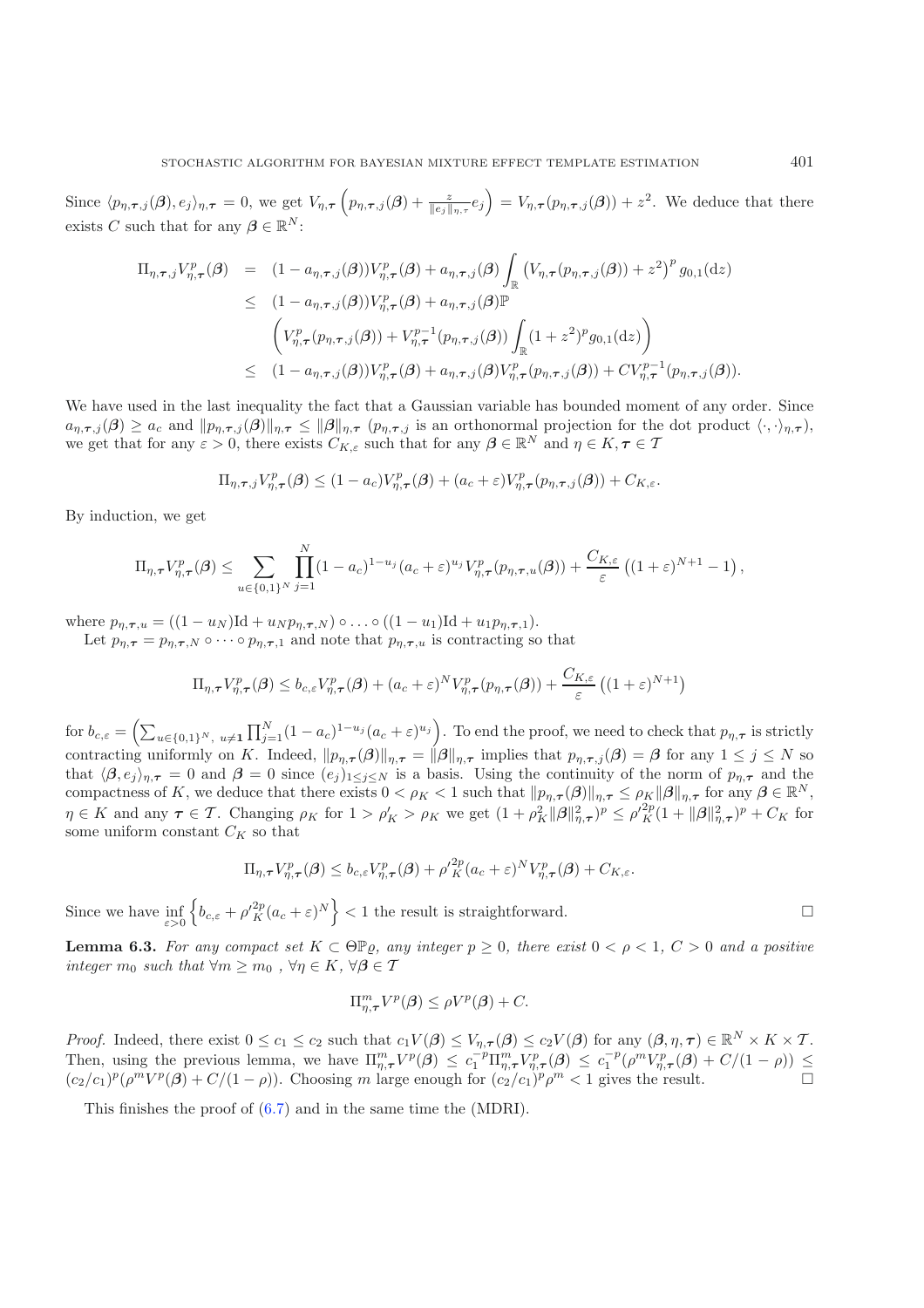Thanks to this property we can use the following proposition (*cf.* [\[5](#page-25-7)[,17](#page-26-5)] Prop. B1) and lemma applied to every sequence  $(\xi_{t,i}^{(l)})_l$  with stationary distribution  $q(\cdot|y_i, t, \eta)$  for all  $1 \le t \le \tau_m$  and all  $1 \le i \le n$ .

<span id="page-20-1"></span>**Proposition 6.1.** *Suppose that*  $\Pi$  *is irreducible and aperiodic and that*  $\Pi^{m}(\beta_{0},.) \geq \mathbb{1}_{c}(\beta_{0})\delta\nu(.)$  *for a set*  $C \in \mathcal{B}(\mathbb{R}^N)$ , some integer m and  $\delta > 0$  and that there is a Drift condition to *C* in the sense that, for some  $0 < \kappa < 1, B > 0$  and a function  $V : \mathbb{R}^N \to [1, +\infty]$ ,

$$
\Pi V(\boldsymbol{\beta}_0) \leq \kappa V(\boldsymbol{\beta}_0) \,\,\forall \boldsymbol{\beta}_0 \notin \mathcal{C} \, and \, \sup_{\boldsymbol{\beta}_0 \in \mathcal{C}} (V(\boldsymbol{\beta}_0) + \Pi V(\boldsymbol{\beta}_0)) \leq B.
$$

*Then, there exist constants* K and  $0 < \rho < 1$ *, depending only upon*  $m, \delta, \kappa, B$ *, such that, for all*  $\beta_0 \in \mathbb{R}^N$ *, and all*  $g \in \mathcal{L}_V$ 

$$
\|\Pi^n g(\boldsymbol{\beta}_0) - \pi(g)\|_V \le K\rho^n \|g\|_V.
$$

<span id="page-20-0"></span>**Lemma 6.4.** *Assume that there exist an integer* m and constants  $0 \lt \kappa \lt 1$  and  $\varsigma > 0$  and a set C such that

$$
\Pi^m V(\mathcal{B}_0) \leq \kappa V(\mathcal{B}_0) \ \forall \mathcal{B}_0 \notin \mathcal{C} \ and \ \Pi V(\mathcal{B}_0) \leq \varsigma V(\mathcal{B}_0) \ \forall \mathcal{B}_0 \in \mathbb{R}^N
$$

*for some function*  $V : \mathbb{R}^N \to [1, +\infty]$ *. Then there exists a function*  $\tilde{V}$  *and constants*  $0 < \rho < 1, c > 0$  *and*  $C > 0$ , depending only upon  $m, \kappa, \varsigma$ , such that,

$$
\Pi \tilde{V}(\beta_0) \leq \rho \tilde{V}(\beta_0) \,\,\forall \beta_0 \notin \mathcal{C} \text{ and } cV \leq \tilde{V} \leq CV.
$$

*Proof.* Define

$$
\tilde{V} = \sum_{j=1}^{m} \kappa^{1-j/m} \Pi^{j-1} V.
$$

For  $\beta_0 \notin \mathsf{C}$ , we have

$$
\begin{array}{lcl} \Pi \tilde V(\boldsymbol{\beta}_0) & \leq & \displaystyle \sum_{j=1}^{m-1} \kappa^{1-j/m} \Pi^j V(\boldsymbol{\beta}_0) + \kappa V(\boldsymbol{\beta}_0) \\ & \leq & \kappa^{1/m} \tilde V(\boldsymbol{\beta}_0) \, . \end{array}
$$

Therefore we obtain:

$$
\kappa^{1-1/m}V \leq \tilde{V} \leq \left(\sum_{j=1}^m \kappa^{1-j/m}\zeta^{j-1}\right)V.
$$

This ends the proof of Lemma [6.4.](#page-20-0)  $\Box$ 

Thus, applying the Proposition [6.1](#page-20-1) and Lemma [6.4](#page-20-0) to the Drift conditions of Lemmas [6.2](#page-18-1) and [6.3,](#page-19-0) we get that each Gibbs sampler kernel  $\Pi_{\eta,\tau}$  is geometrically ergodic.

Let us now go back to the convergence of the first part of the residual term  $(6.4)$  towards 0.

We use the term  $\mathbb{1}_{W(s_{k-1})\leq M}$  to show that the parameters  $\eta_{k-1}$  are constrained to move in a compact set of  $\Theta \times \varrho$ . We show first that the observed log-likelihood l tends to minus infinity as the parameters tend to the boundary of  $\Theta \times \varrho$ . Equation [\(2.1\)](#page-2-1) implies that for any  $\theta \in \Theta$  we have:

$$
q(y_i|\beta_i,\tau_i,\alpha,\sigma^2)q(\beta_i|\Gamma_{g,\tau_i}) \leq (2\pi\sigma^2)^{-|\Lambda|/2}(2\pi)^{-k_g}|\Gamma_{g,\tau_i}|^{-1/2}\exp\left(-\frac{1}{2}\beta_i^t\Gamma_{g,\tau_i}^{-1}\beta_i\right),
$$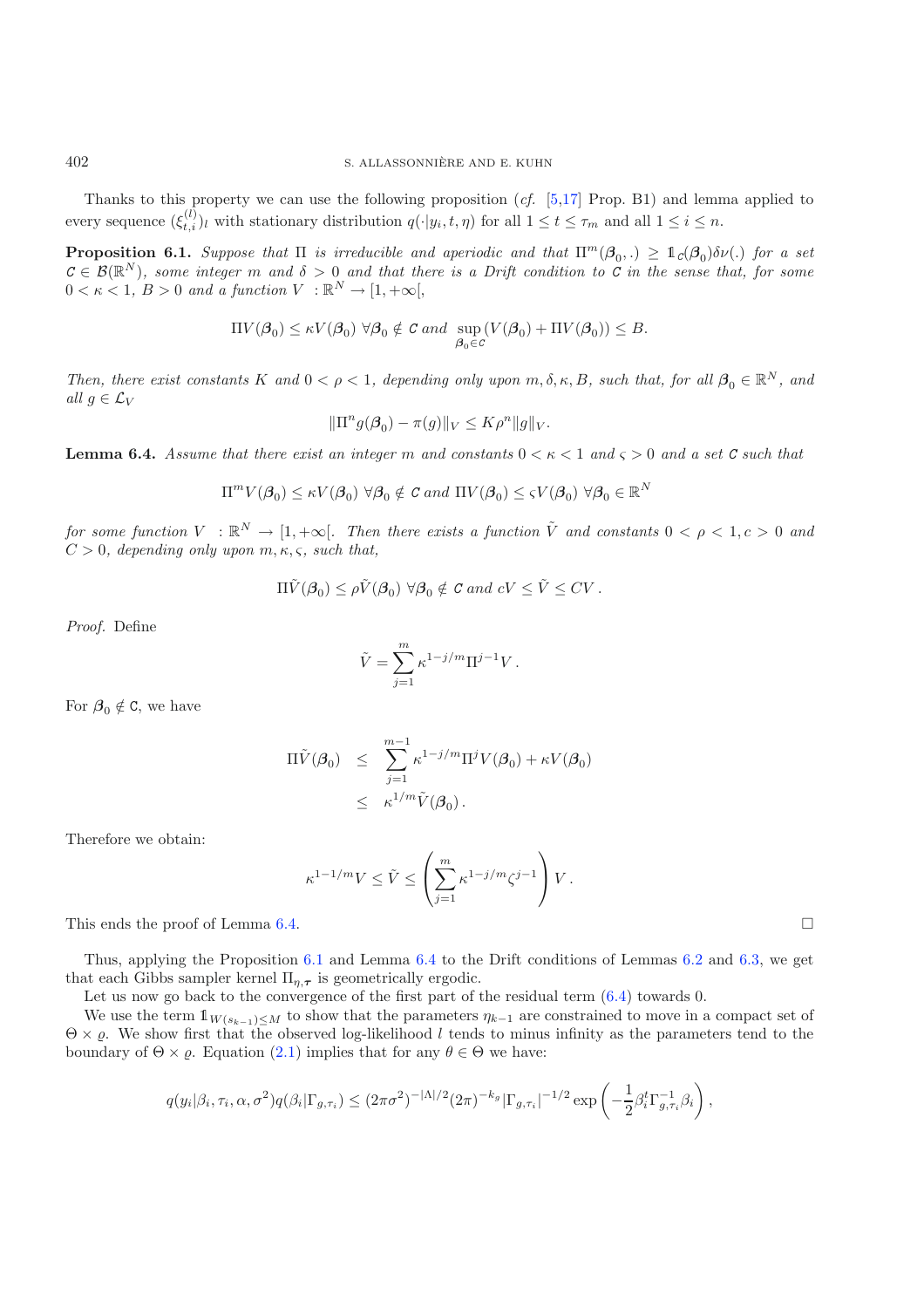so that denoting  $C$  as a constant:

$$
\log(q(\mathbf{y},\eta)) \leq \sum_{i=1}^n \left[ -\frac{a_g}{2} \langle \Gamma_{g,\tau_i}^{-1}, \Sigma_g \rangle_F + \frac{1+a_g}{2} \log |\Gamma_{g,\tau_i}^{-1}| - \frac{a_p \sigma_0^2}{2 \sigma_{\tau_i}^2} - \frac{|\Lambda| + a_p}{2} \log(\sigma_{\tau_i}^2) - \frac{1}{2} (\alpha_{\tau_i} - \mu_p)^t \Sigma_p^{-1} (\alpha_{\tau_i} - \mu_p) - a_p \log \rho_{\tau_i} \right] + C.
$$

It was shown in [\[1](#page-25-4)] that we have  $\lim_{||\Gamma||+||\Gamma^{-1}||\to\infty} -\frac{a_g}{2}\langle \Gamma^{-1}, \Sigma_g \rangle_F + \frac{1+a_g}{2}\log|\Gamma^{-1}| = -\infty$  and  $\lim_{||\alpha||\to\infty} -\frac{1}{2}(\alpha - \frac{1}{2})$  $(\mu_p)^t \Sigma_p^{-1} (\alpha - \mu_p) = -\infty$ . Moreover, we have  $\lim_{\rho \to 0} \log(\rho) = -\infty$ , so we get  $\lim_{\eta \to \partial (\Theta \times \rho)} \log q(\mathbf{y}, \eta) = -\infty$ , which ensures that for all  $M > 0$  there exists  $\ell > 0$  such that  $\|\alpha_t\| \geq \ell$  or  $||\Gamma_t|| + ||\Gamma_t^{-1}|| \geq \ell$  or  $\rho_t \leq \frac{1}{\ell}$  implies  $-l(n) > M$  $-l(\eta) \geq M$ .

So  $W(s_{k-1}) \leq M$  implies that for all  $1 \leq t \leq \tau_m$  we have  $||\alpha_t|| \leq \ell$ ,  $||\Gamma_t|| + ||\Gamma_t^{-1}|| \leq \ell$  and  $\frac{1}{\ell} \leq \rho_t \leq 1 - \frac{1}{\ell}$ because  $\sum_{t=1}^{\tau_m} \rho_t = 1.$ <br>Let us denote by )

Let us denote by  $V_{\ell} = \Theta_{\ell}^{\tau_m} \times \left\{ (\rho_t)_{1 \leq t \leq \tau_m} \in \left[\frac{1}{\ell}, 1 - \frac{1}{\ell}\right]^{\tau_m} \mid \sum_{t=1}^{\tau_m} \rho_t = 1 \right\}$ , where

$$
\Theta_{\ell} = \left\{ \theta = (\alpha, \Gamma_g) \mid \alpha \in \mathbb{R}^{k_p}, \ \Gamma_g \in \text{Sym}^+_{2k_g, *}(\mathbb{R}) \mid ||\alpha|| \leq \ell, \frac{1}{\ell} \leq ||\Gamma_g|| \leq \ell \right\}.
$$

So there exists a compact set  $V_{\ell}$  of  $\Theta \times \varrho$  such that  $W(s_{k-1}) \leq M$  implies  $\hat{\eta}(s_{k-1}) \in V_{\ell}$  and the first term  $(6.4)$ can be bounded as follows:

$$
\sum_{\tau} \left| \int_{\mathbb{R}^N} S(\boldsymbol{\beta}, \tau) \left[ \Pi_{\eta_{k-1}, \tau}^{J_k}(\boldsymbol{\beta}_0, \boldsymbol{\beta}) - q(\boldsymbol{\beta} | \tau, \boldsymbol{y}, \eta_{k-1}) \right] d\boldsymbol{\beta} \right| 1_{W(s_{k-1}) \leq M}
$$
  

$$
\leq \sum_{\tau} \sup_{\eta \in \mathcal{V}_{\ell}} \left| \int_{\mathbb{R}^N} S(\boldsymbol{\beta}, \tau) \left[ \Pi_{\eta, \tau}^{J_k}(\boldsymbol{\beta}_0, \boldsymbol{\beta}) - q(\boldsymbol{\beta} | \tau, \boldsymbol{y}, \eta) \right] d\boldsymbol{\beta} \right|.
$$

Since for each  $\tau$  the function  $\beta \to S(\beta, \tau)$  belongs to  $\mathcal{L}_V$ , since we have proved that each transition kernel  $\Pi_{\eta,\tau}$ is geometrically ergodic and since the set  $V_{\ell}$  is compact, we can deduce that the first term [\(6.4\)](#page-16-0) converges to zero as  $J_k$  tends to infinity.

We now consider the second term [\(6.5\)](#page-16-0). We first need to prove that  $\mathcal{M}_{\eta_k} \mathbb{1}_{W(s_{k-1}) \leq M}$  is uniformly bounded that is to say the integral of the sufficient statistics are uniformly bounded on  $\{W(s_{k-1}) \leq M\}$ ; we only need to focus on the sufficient statistic which is not bounded itself: let  $(j, m) \in \{1, ..., 2k_q\}^2$ :

$$
\begin{array}{lcl} \displaystyle \int |\beta^j \beta^m| q(\beta|\pmb{\tau},\pmb{y},\eta_{k-1}) \mathrm{d} \beta 1\!\!1_{\eta_{k-1} \in \mathcal{V}_{\ell}} & \leq & \displaystyle \int |\beta^j \beta^m| \frac{q(\beta,\pmb{\tau},\pmb{y},\eta_{k-1})}{q(\pmb{\tau},\pmb{y},\eta_{k-1})} \mathrm{d} \beta 1\!\!1_{\eta_{k-1} \in \mathcal{V}_{\ell}} \\ & \leq & \displaystyle \frac{C(\mathcal{V}_{\ell})}{q(\pmb{\tau},\pmb{y},\eta_{k-1})} \int |\beta^j \beta^m| \exp \left( -\frac{1}{2} \beta^t \hat{\Gamma}_{g,\pmb{\tau},k-1}^{-1} \beta \right) \mathrm{d} \beta \\ & \leq & C(\mathcal{V}_{\ell}) \int Q(\beta,\hat{\Gamma}_{g,\pmb{\tau},k-1}) \exp \left( -\frac{1}{2} \|\beta\|^2 \right) \mathrm{d} \beta < \infty \, , \end{array}
$$

where  $C(\mathcal{V}_{\ell})$  is a constant depending only on the set  $\mathcal{V}_{\ell}$ ,  $\hat{\Gamma}_{g,\tau}$  is the diagonal block matrix with all the  $\Gamma_{g,\tau_i}$ given by the label vector  $\tau$  and we have changed the variable in the last inequality and  $Q$  is a quadratic form in *β* whose coefficients are continuous functions of elements of the matrix  $\Gamma_g$ . So we obtain that for all  $M > 0$ there exists  $\ell > 0$  such that for all integer k we have:  $\mathcal{M}_{\eta_k} \mathbb{1}_{W(s_{k-1}) \leq M} \leq C(\mathcal{V}_{\ell}).$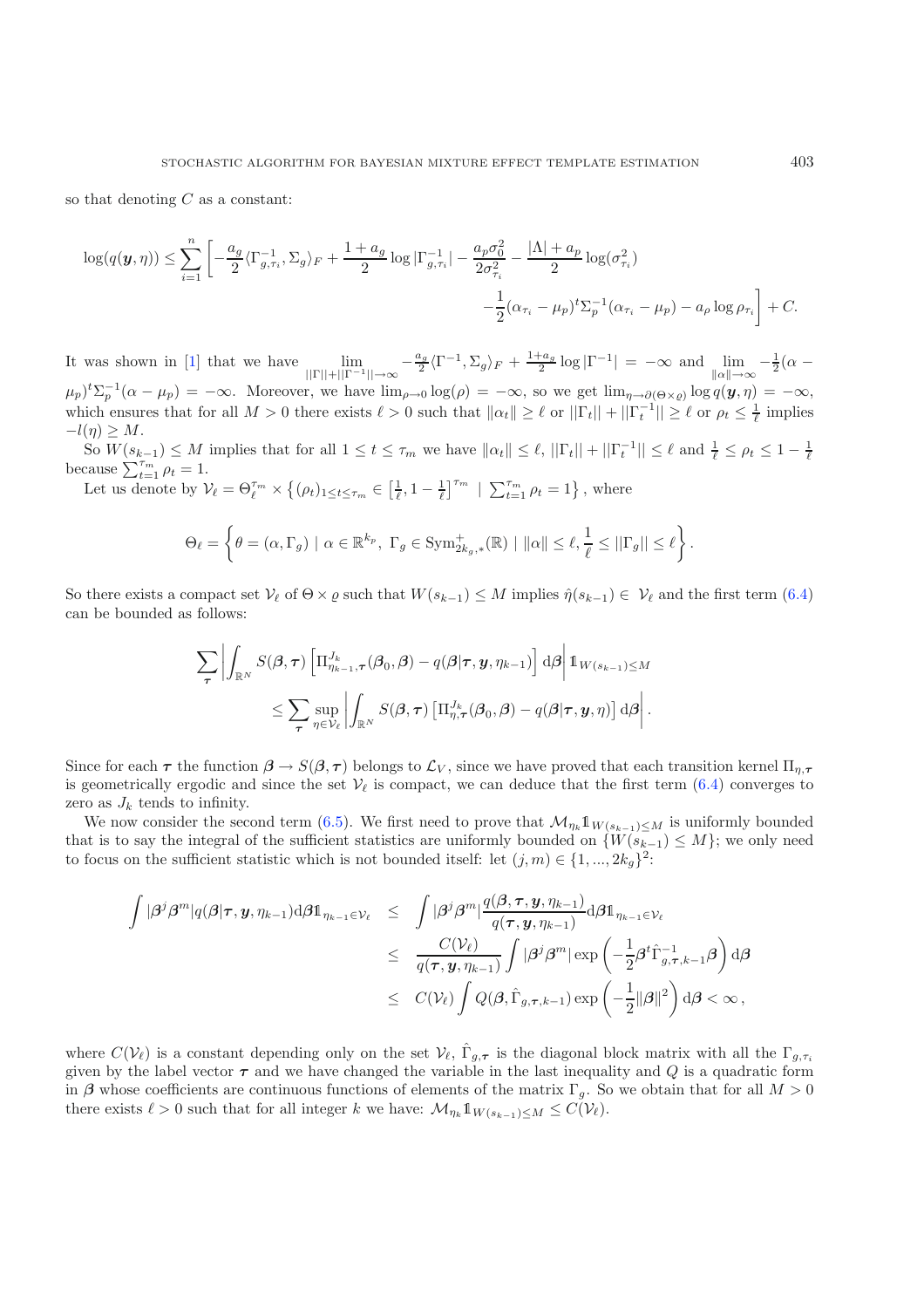We now prove the convergence to 0 of the second term of the product involved in  $(6.5)$ . Let us denote by  $\mathcal{R}_{\tau,y,k}$  for the term  $|R_{J_k}(\tau|\mathbf{y},\eta_{k-1})-q(\tau|\mathbf{y},\eta_{k-1})|$ . Thus we have:

$$
\mathcal{R}_{\tau,y,k} = \left| \prod_{i=1}^{n} \int p_{J_k}(\tau_i|\xi_i, y_i, \eta_{k-1}) Q(\xi_i) d\xi_i - \prod_{i=1}^{n} q(\tau_i|y_i, \eta_{k-1}) \right|
$$
  
\n
$$
\leq \sum_{i=1}^{n} \left| \int p_{J_k}(\tau_i|\xi_i, y_i, \eta_{k-1}) Q(\xi_i) d\xi_i - q(\tau_i|y_i, \eta_{k-1}) \right|
$$
  
\n
$$
\leq \sum_{i=1}^{n} \int \left| p_{J_k}(\tau_i|\xi_i, y_i, \eta_{k-1}) - q(\tau_i|y_i, \eta_{k-1}) \right| Q(\xi_i) d\xi_i
$$
  
\n
$$
\leq \sum_{i=1}^{n} \int \left| \frac{S_{J_k}(\tau_i, y_i|\xi_{\tau_i, i}, \eta_{k-1})}{\sum_s S_{J_k}(s, y_i|\xi_{s, i}, \eta_{k-1})} - \frac{q(\tau_i, y_i|\eta_{k-1})}{q(y_i|\eta_{k-1})} \right| Q(\xi_i) d\xi_i,
$$

where we denote by  $S_J(t, y_i | \xi_{t,i}, \eta)$  the quantity  $\left(\frac{1}{J}\right)$  $\sum_{l=1}^{J} \left[ \frac{f(\xi_{t,i}^{(l)})}{q(y_i, \xi_{t,i}^{(l)}, t)} \right]$  $q(y_i, \xi_{t,i}^{(l)}, t | \eta)$  $\bigcap_{n=1}$ We write each term of this sum as follows:

$$
\frac{S_{J_k}(\tau_i, y_i | \xi_{\tau_i, i}, \eta_{k-1})}{\sum_{s=1}^{\tau_m} S_{J_k}(s, y_i | \xi_{s,i}, \eta_{k-1})} - \frac{q(\tau_i, y_i | \eta_{k-1})}{q(y_i | \eta_{k-1})} =
$$
\n
$$
\frac{S_{J_k}(\tau_i, y_i | \xi_{\tau_i, i}, \eta_{k-1}) (q(y_i | \eta_{k-1}) - \sum_{s=1}^{\tau_m} S_{J_k}(s, y_i | \xi_{s,i}, \eta_{k-1}))}{q(y_i | \eta_{k-1}) \sum_{s=1}^{\tau_m} S_{J_k}(s, y_i | \xi_{s,i}, \eta_{k-1})}
$$
\n
$$
+ \frac{(S_{J_k}(\tau_i, y_i | \xi_{\tau_i, i}, \eta_{k-1}) - q(\tau_i, y_i | \eta_{k-1})) \sum_{s=1}^{\tau_m} S_{J_k}(s, y_i | \xi_{s,i}, \eta_{k-1})}{q(y_i | \eta_{k-1}) \sum_{s=1}^{\tau_m} S_{J_k}(s, y_i | \xi_{s,i}, \eta_{k-1})}.
$$

Denoting by  $\mathcal{T}_i$  the set of  $\tau_m + 1$  integers  $\{1, \ldots, \tau_m\} \cup \{\tau_i\}$ , we obtain finally:

$$
\mathcal{R}_{\boldsymbol{\tau}, \boldsymbol{y}, k} \leq \sum_{i=1}^n \frac{1}{q(y_i | \eta_{k-1})} \sum_{s \in \mathcal{I}_i} \int |S_{J_k}(s, y_i | \xi_{s,i}, \eta_{k-1}) - q(s, y_i | \eta_{k-1})| Q(\xi_i) d\xi_i.
$$

Defining the event  $A_{k,i,t} = \{ |S_{J_k}(t, y_i|\xi_{t,i}, \eta_{k-1}) - q(t, y_i|\eta_{k-1})| > \zeta_k \}$  for some positive sequence  $(\zeta_k)_k$ , we get:

$$
\mathcal{R}_{\tau,y,k} \leq \sum_{i=1}^n \frac{1}{q(y_i|\eta_{k-1})} \sum_{s \in \mathcal{I}_i} \int_{A_{k,i,s}} |S_{J_k}(s,y_i|\xi_{s,i},\eta_{k-1}) - q(s,y_i|\eta_{k-1})| Q(\xi_i) d\xi_i
$$
  
+ 
$$
\sum_{i=1}^n \frac{1}{q(y_i|\eta_{k-1})} \sum_{s \in \mathcal{I}_i} \int_{A_{k,i,s}^c} |S_{J_k}(s,y_i|\xi_{s,i},\eta_{k-1}) - q(s,y_i|\eta_{k-1})| Q(\xi_i) d\xi_i.
$$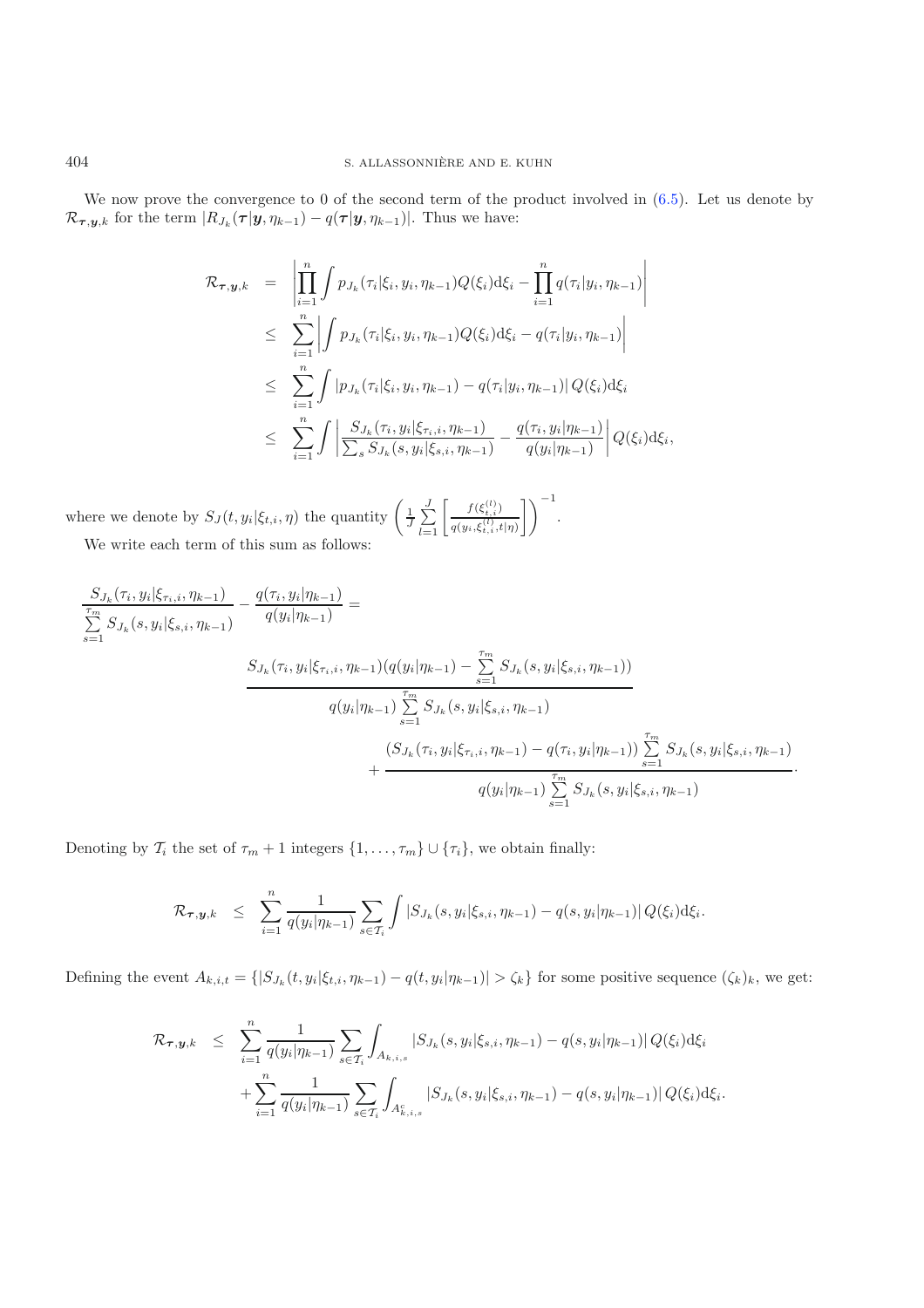So we deduced that:

$$
\mathcal{R}_{\tau,y,k} \leq \sum_{i=1}^{n} \frac{1}{q(y_i|\eta_{k-1})} \sum_{s \in \mathcal{T}_i} (\sup_{\xi} S_{J_k}(s, y_i|\xi_{s,i}, \eta_{k-1}) + q(s, y_i|\eta_{k-1})) P(A_{k,i,s}) \n+ \left( \sum_{i=1}^{n} \frac{1}{q(y_i|\eta_{k-1})} \right) (\tau_m + 1)\zeta_k \n\leq \sum_{i=1}^{n} \left( \frac{\sup_{\xi, s} S_{J_k}(s, y_i|\xi_{s,i}, \eta_{k-1})}{q(y_i|\eta_{k-1})} + 1 \right) \left( \sum_{s \in \mathcal{T}_i} P(A_{k,i,s}) + P(A_{k,i,\tau_i}) \right) \n+ \left( \sum_{i=1}^{n} \frac{1}{q(y_i|\eta_{k-1})} \right) (\tau_m + 1)\zeta_k.
$$

Assuming  $\zeta_k < \min_{i,t} q(t, y_i | \eta_{k-1})$ , we obtain:

$$
P(A_{k,i,t}^c) = P(|S_{J_k}(t, y_i | \xi_{t,i}, \eta_{k-1}) - q(t, y_i | \eta_{k-1})| \leq \zeta_k)
$$
  
\n
$$
\geq P\left(\left|\frac{1}{S_{J_k}(t, y_i | \xi_{t,i}, \eta_{k-1})} - \frac{1}{q(t, y_i | \eta_{k-1})}\right| \leq \frac{\zeta_k}{q(t, y_i | \eta_{k-1})(q(t, y_i | \eta_{k-1}) + \zeta_k)}\right)
$$
  
\n
$$
\geq P\left(\left|\frac{1}{S_{J_k}(t, y_i | \xi_{t,i}, \eta_{k-1})} - \frac{1}{q(t, y_i | \eta_{k-1})}\right| \leq \frac{\zeta_k}{2q(t, y_i | \eta_{k-1})^2}\right).
$$

Using the first inequality of Theorem 2 of [\[9\]](#page-25-10), we get:  $P(A_{k,i,t}) \leq c_1 \exp\left(-c_2 \frac{J_k \zeta_k^2}{q(t,y_i|\eta_{k-1})^4}\right)$ , where  $c_1$  and  $c_2$  are independent of k since  $(\eta_k)$  only moves in a compact set  $\mathcal{V}_\ell$  thanks to the condition  $\mathbb{1}_{W(s_{k-1} \leq M)}$ . This yields:

$$
\mathcal{R}_{\tau,y,k} \le c_1 \sum_{i=1}^n \left( \frac{\sup_{\xi,s} S_{J_k}(s,y_i|\xi_{s,i},\eta_{k-1})}{q(y_i|\eta_{k-1})} + 1 \right) (\tau_m + 1) \exp\left( -c_2 \frac{J_k \zeta_k^2}{\max_i q(y_i|\eta_{k-1})^4} \right) + \sup_{\eta_{k-1} \in \mathcal{L}_m} \left( \sum_{i=1}^n \frac{1}{q(y_i|\eta_{k-1})} \right) (\tau_m + 1)\zeta_k.
$$

We have to prove that the Monte Carlo sum involved in  $S_{J_k}(s, y_i | \xi_{s,i}, \eta_{k-1})$  does not equal zero everywhere, so that  $\sup_{\xi,s} S_{J_k}(s, y_i|\xi_{s,i}, \eta_{k-1})$  is finite. For this purpose, we can choose a particular probability density function  $f$ , local if we set  $f$  to be the prior density function on the simulated deformation fields  $f$ , f. Indeed, if we set f to be the prior density function on the simulated deformation fields  $\xi$ , we have for all  $\eta \in \mathcal{V}_\ell$ :

$$
\frac{1}{J} \sum_{l=1}^{J} \left[ \frac{f(\xi_{t,i}^{(l)})}{q(y_i, \xi_{t,i}^{(l)}, t | \eta)} \right] = \frac{1}{J} \sum_{l=1}^{J} \left[ \frac{1}{q(y_i | \xi_{t,i}^{(l)}, t, \eta) q(t | \eta)} \right]
$$
\n
$$
\geq \frac{1}{J} \sum_{l=1}^{J} \left[ \frac{1}{\frac{1}{(2\pi\sigma_t^2)^{|\Lambda|}} \exp\left(-\frac{1}{2\sigma_t^2} ||y_i - K_p^{\xi^{(l)}} \alpha_t ||^2\right)} \right] \geq (2\pi\sigma^2)^{|\Lambda|},
$$

where  $\sigma$  is the lower bound of the variances  $(\sigma_t)$ .

We choose the sequence  $(\zeta_k)_k$  depending upon  $(J_k)_k$  such that  $\lim_{k\to\infty} \zeta_k = 0$  and  $\lim_{k\to\infty} J_k \zeta_k^2 = +\infty$ . We can take for example  $\zeta_k = J_k^{-1/3}$  for all  $k \ge 1$ .

We will now prove the convergence of the sequence of excitation terms.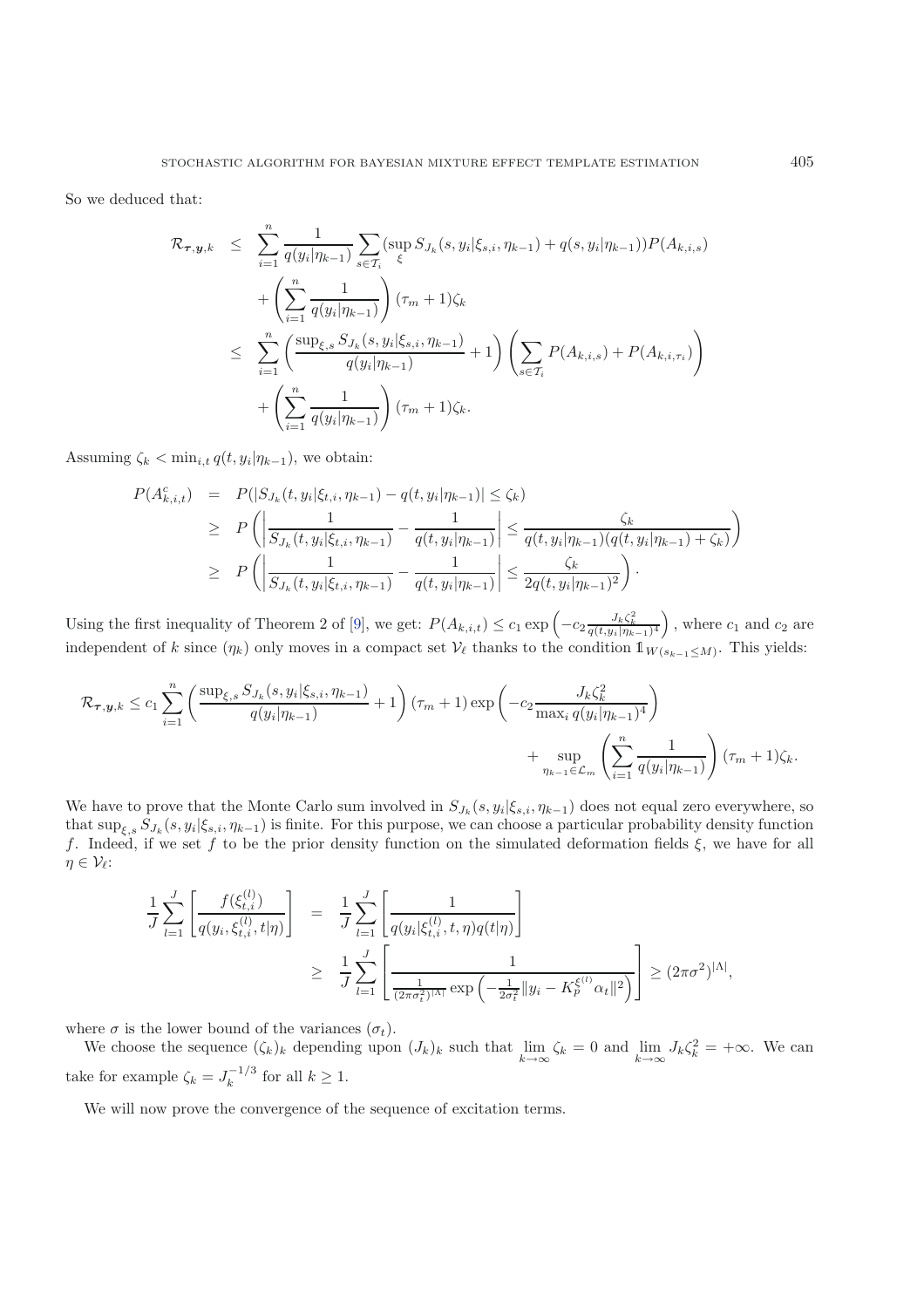For any  $M > 0$  we define  $M_n = \sum_{k=1}^n \Delta_k e_k \mathbb{1}_{W(s_{k-1}) \leq M}$  and let  $\mathcal{F} = (\mathcal{F}_k)_{k \geq 1}$  be the filtration, where  $\mathcal{F}_k$  is the *σ*-algebra generated by the random variables  $(S_0, \beta_1, ..., \beta_k, \tau_1, ..., \tau_k)$ . We have  $M_n = \sum_{k=1}^{\infty} \Delta_k (S(\beta_k, \tau_k) -$ <br>  $\mathbb{E}[S(\beta_k, \tau_k)] \mathbb{E}[S(\beta_k, \tau_k)]$  and the state of this shows us that  $(M)$  is a  $\mathcal{F}$  martingale. In a  $\mathbb{E}[S(\beta_k, \tau_k)|\mathcal{F}_{k-1}]$   $\mathbb{1}_{W(s_{k-1})\leq M}$  so this shows us that  $(M_n)$  is a  $\mathcal{F}\text{-martingale}$ . In addition to this we have:

$$
\sum_{k=1}^{\infty} \mathbb{E} \left[ \left\| M_{k} - M_{k-1} \right\|^{2} \mid \mathcal{F}_{k-1} \right] = \sum_{k=1}^{\infty} \mathbb{E} \left[ \Delta_{k}^{2} \| e_{k} \|^{2} \mathbb{1}_{W(s_{k-1}) \leq M} \mid \mathcal{F}_{k-1} \right] \leq \sum_{k=1}^{\infty} \Delta_{k}^{2} \mathbb{E} \left[ \| e_{k} \|^{2} \mid \mathcal{F}_{k-1} \right]
$$
  

$$
\leq \sum_{k=1}^{\infty} \Delta_{k}^{2} \mathbb{E} \left[ \| S(\beta_{k}, \tau_{k}) - \mathbb{E} \left[ S(\beta_{k}, \tau_{k}) | \mathcal{F}_{k-1} \right] \right\|^{2} \mid \mathcal{F}_{k-1} \right]
$$
  

$$
\leq \sum_{k=1}^{\infty} \Delta_{k}^{2} \mathbb{E} \left[ \| S(\beta_{k}, \tau_{k}) \|^{2} \mid \mathcal{F}_{k-1} \right].
$$

We now evaluate this last integral term:

$$
\mathbb{E}\left[\|S(\boldsymbol{\beta}_{k},\boldsymbol{\tau}_{k})\|^{2} \mid \mathcal{F}_{k-1}\right] = \sum_{\tau} \int_{\mathbb{R}^{N}} \int \|S(\boldsymbol{\beta},\boldsymbol{\tau})\|^{2} \Pi_{\eta_{k-1},\boldsymbol{\tau}}^{J_{k}}(\boldsymbol{\beta}_{0},\boldsymbol{\beta}) \prod_{i=1}^{n} p_{J_{k},\eta_{k-1}}(\tau_{i},\xi_{\tau_{i},i},y_{i}) Q(\xi_{\tau_{i},i}) d\xi_{\tau_{i},i} d\boldsymbol{\beta}
$$

$$
\leq \left[\sum_{\tau} \int_{\mathbb{R}^{N}} \|S(\boldsymbol{\beta},\boldsymbol{\tau})\|^{2} \Pi_{\eta_{k-1},\boldsymbol{\tau}}^{J_{k}}(\boldsymbol{\beta}_{0},\boldsymbol{\beta}) d\boldsymbol{\beta}\right] \left[\int \Pi_{\eta_{k-1},\boldsymbol{\tau}}^{J_{k}}(\xi_{0},\xi) d\xi\right].
$$

The last term equals one and again we only need to focus on the sufficient statistic which is not bounded itself. Indeed  $S_{3,t}(\beta,\tau)$  for all  $1 \le t \le \tau_m$  so using the fact that the function V dominates this sufficient statistic, we obtain:

$$
\mathbb{E} \left[ \left\| S_{3,t}(\beta_k, \tau_k) \right\|^2 \mid \mathcal{F}_{k-1} \right] \leq \sum_{\tau} \int_{\mathbb{R}^N} \|S_{3,t}(\beta, \tau)\|^2 \Pi_{\eta_{k-1}, \tau}^{J_k}(\beta_0, \beta) \mathrm{d}\beta
$$
  

$$
\leq C \sum_{\tau} \int_{\mathbb{R}^N} V(\beta)^2 \Pi_{\eta_{k-1}, \tau}^{J_k}(\beta_0, \beta) \mathrm{d}\beta \leq C \sum_{\tau} \Pi_{\eta_{k-1}, \tau}^{J_k} V(\beta_0)^2.
$$

Applying Lemma [6.3](#page-19-0) for  $p = 2$ , we get:

$$
\mathbb{E}\left[\|S(\beta_k, \tau_k)\|^2 \mid \mathcal{F}_{k-1}\right] \leq C \sum_{\tau} (\rho V(\beta_0)^2 + C) \leq C \tau_m^n (\rho V(\beta_0)^2 + C).
$$

Finally it remains:  $\sum_{n=1}^{\infty}$  $\overline{k=1}$ <br>( $\overline{M}$  $\mathbb{E} [ \|M_k - M_{k-1}\|^2 | \mathcal{F}_{k-1} ] \leq C \sum_{k=1}^{\infty}$  $\sum_{k=1}^{k-1}$  $\Delta_k^2$  , which ensures that the previous series converges. This involves that  $(M_k)_{k \in \mathbb{N}}$  is a martingale bounded in  $L^2$  so that  $\lim_{k \to \infty} M_k$  exists (see [\[13\]](#page-26-6)). This proves the first part of (STAB2).

To conclude this proof we apply Theorem [4.1](#page-8-2) and get that  $\lim_{k \to \infty} d(s_k, \mathcal{L}') = 0$ .

## 7. Conclusion and discussion

<span id="page-24-0"></span>We consider the setting of Bayesian non-rigid deformable models building in the context of [\[1\]](#page-25-4) and the associated MAP estimator. We approximate this estimator of this generative model parameters thanks to a stochastic algorithm which derives from an EM algorithm. We also prove its theoretical convergence toward a critical point of the observed likelihood. This is, to our best knowledge, the first convergent estimation algorithm of the templates and geometrical variabilities in the framework of mixture model for deformable templates.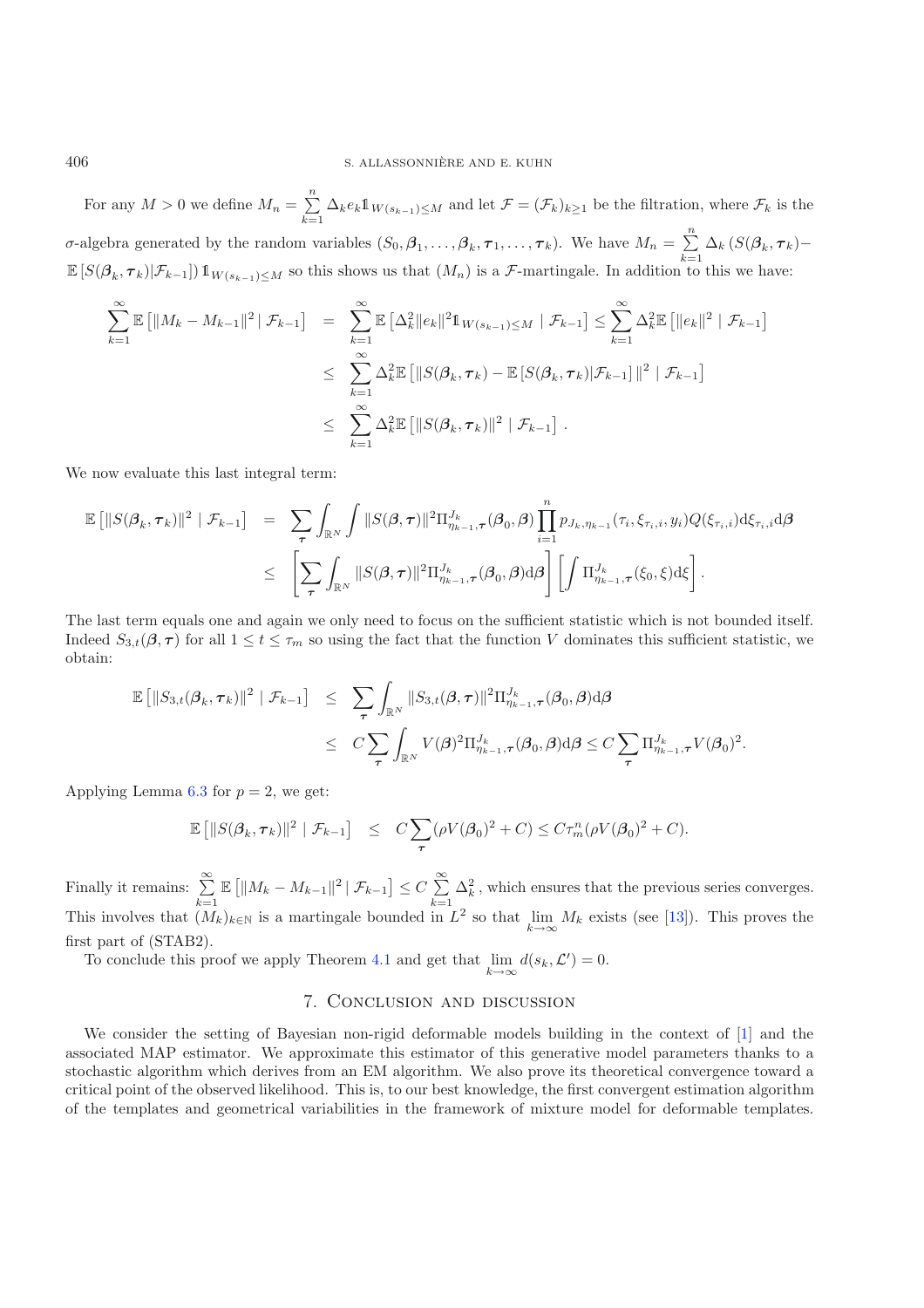The algorithm is based on a stochastic approximation of the EM algorithm using a MCMC approximation of the posterior distribution and truncation on random boundaries. We present experiments on the US-postal database as well as on some 2D medical data. This shows that the stochastic approach can be easily implemented with the algorithm detailed here and is robust to noisy situations, giving better result than the previous deterministic schemes.

Many interesting questions remain open.

The first goal of these model and algorithm is the estimation of some atlases in a given population and the acceptable deformations of these atlases that can explain the variability in the population. However, this model, as soon as the parameters are estimated, can be used to create a classifier. Given a new image, one can compute the most likely component that this image belongs to. This computation requires to evaluate the integral of the complete likelihood with respect to the posterior distribution as well as in the estimation process. A first proposition to overcome this difficulty has been given in [\[1](#page-25-4)] while approximating the posterior distribution by a Dirac on its mode. This gave very interesting results which are presented in that paper. However, in the case of noisy images, the same problem occurs and leads to bad classification ratios. Another way has been proposed in [\[2\]](#page-25-11) using the same methods as in this paper, that is to say, using Monte Carlo Markov Chain methods. The results are impressive and the improvement noticeable.

We have presented here a set of experiments on 2D images. The generative model as well as the algorithm and the proof of its convergence do not depend on the dimension of the images. The implementation for 3D images is only a numerical issue. We are currently working on the 3D codes to test this algorithm on real medical databases.

An interesting extension would be to consider diffeomorphic mapping and not only displacement fields for the hidden deformation. This appears to be particularly interesting in the context of Computational Anatomy where a one to one correspondence between the template and the observation is usually needed and cannot be guaranteed with linear spline interpolation schemes. This extension could be done in principle using tangent models based on geodesic shooting in the spirit of [\[20\]](#page-26-7). Many numerical as well as theoretical work need to be done in this area.

#### **REFERENCES**

- <span id="page-25-4"></span>[1] S. Allassonnière, Y. Amit and A. Trouvé, Toward a coherent statistical framework for dense deformable template estimation. *J. Roy. Stat. Soc.* **69** (2007) 3–29.
- <span id="page-25-11"></span>[2] S. Allassonnière, E. Kuhn and A. Trouvé, Map estimation of statistical deformable templates *via* nonlinear mixed effects models: Deterministic and stochastic approaches. In *Proc. Int. Workshop on the Mathematical Foundations of Computational Anatomy (MFCA-2008)*, edited by X. Pennec and S. Joshi (2008).
- <span id="page-25-5"></span>[3] S. Allassonnière, E. Kuhn and A. Trouvé, Construction of Bayesian deformable models *via* a stochastic approximation algorithm: A convergence study. *Bernoulli* **16** (2010) 641–678.
- <span id="page-25-8"></span>[4] Y. Amit, U. Grenander and M. Piccioni, Structural image restoration through deformable templates. *J. Am. Statist. Assoc.* **86** (1989) 376–387.
- <span id="page-25-7"></span>[5] C. Andrieu, R. Moulines and P. Priouret, Stability of stochastic approximation under verifiable conditions. *SIAM J. Control Optim.* **44** (2005) 283–312 (electronic).
- <span id="page-25-3"></span>[6] T.F. Cootes, G.J. Edwards and C.J. Taylor, Actives appearance models. In *5th Eur. Conf. on Computer Vision, Berlin*, Vol. 2, edited by H. Burkhards and B. Neumann. Springer (1998) 484–498.
- <span id="page-25-6"></span>[7] B. Delyon, M. Lavielle and E. Moulines, Convergence of a stochastic approximation version of the EM algorithm. *Ann. Statist.* **27** (1999) 94–128.
- <span id="page-25-9"></span>[8] A.P. Dempster, N.M. Laird and D.B. Rubin, Maximum likelihood from incomplete data *via* the EM algorithm. *J. Roy. Statist. Soc.* **1** (1977) 1–22.
- [9] C. Dorea and L. Zhao, Nonparametric density estimation in hidden Markov models. *Statist. Inf. Stoch. Process.* **5** (2002) 55–64.
- <span id="page-25-10"></span><span id="page-25-2"></span>[10] C.A. Glasbey and K.V. Mardia, A penalised likelihood approach to image warping. *J. Roy. Statist. Soc., Ser. B* **63** (2001) 465–492.
- <span id="page-25-1"></span>[11] J. Glaunès and S. Joshi, Template estimation form unlabeled point set data and surfaces for computational anatomy. In *Proc. Int. Workshop on the Mathematical Foundations of Computational Anatomy (MFCA-2006)*, edited by X. Pennec and S. Joshi (2006) 29–39.
- <span id="page-25-0"></span>[12] U. Grenander, *General Pattern Theory*. Oxford Science Publications (1993).